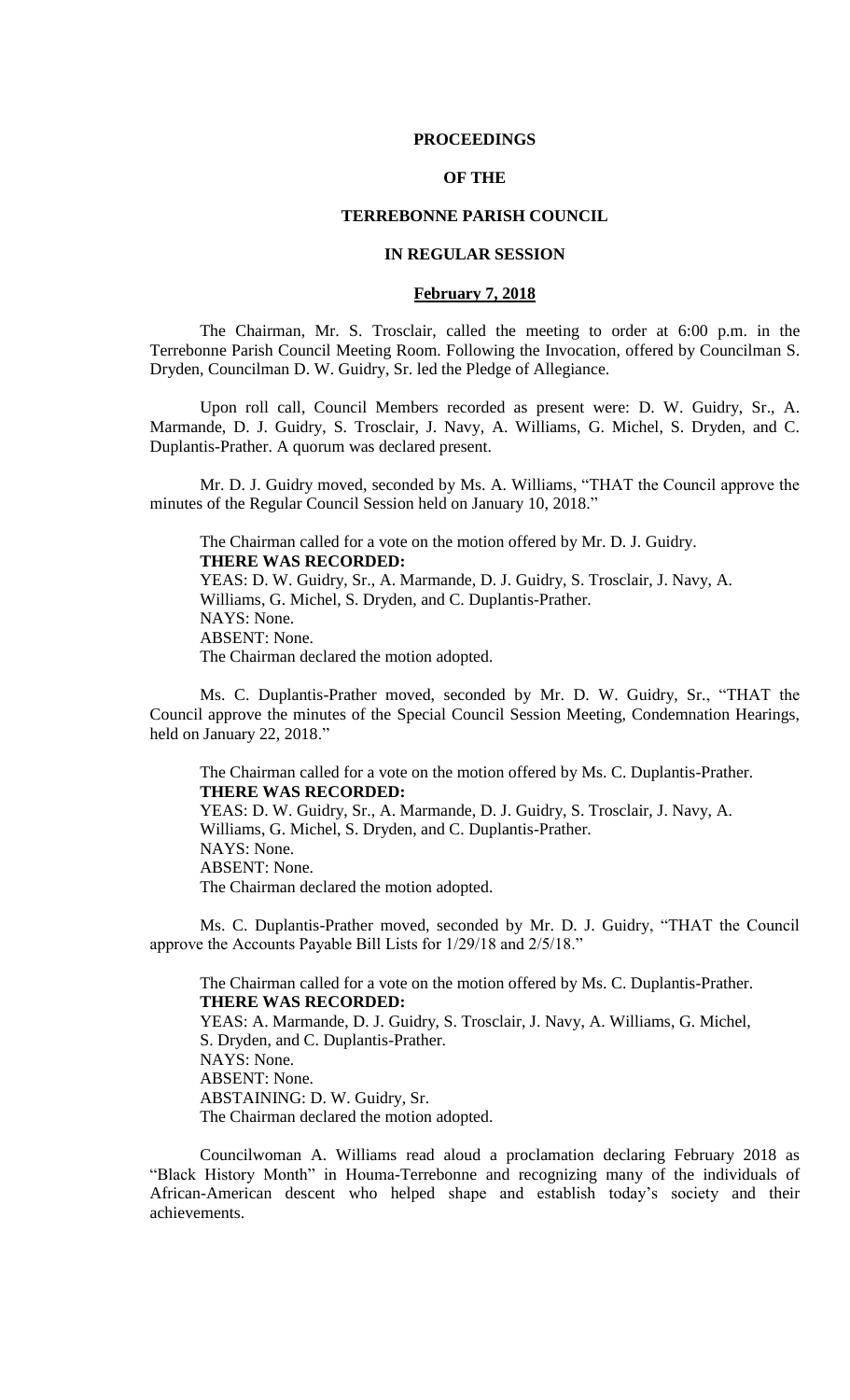Councilman G. Michel encouraged the public to also recognize Mr. Bryan Stevenson of the Equal Justice Initiative and to read the book *Just Mercy* to learn more about Mr. Stevenson's work in the justice system.

The Chairman recognized Parish President G. Dove who presented an operational and financial overview of FY2013 Investment in the LEPA Unit #1 Morgan City Power Plant. The presentation detailed the Parish's contractual share (40.9%) of the responsibility for the power plant and the expected costs, beginning at \$3,000,000 a year, to maintain operation of the power plant into future years. President Dove then compared those costs to the low expectancy of usage of the power plant by the Parish and stated that, according to the original agreement signed, the Parish would have to incur those costs for a period of 30 years, of which the Parish was only in its second year.

President Dove explained several options that Parish could pursue in order to account for the expected costs ranging from a raise in electrical utility rates to the sale of its excess electrical capacity or of its entitlement share to investigating procedural improvements that could streamline operation and reduce costs. He then stated that he would not support the raising of the utility rates and would continue seeking consultations for other options to managing or alleviating costs.

A discussion ensued relative to the position TPCG is in regarding the investment in the LEPA Unit 1 Morgan City Power Plant.

Upon request, the Chairman recognized Ms. Kandace Mauldin, Chief Financial Officer, who confirmed that there was no ability for Terrebonne Parish to opt out of the contractual 30 year agreement.

A discussion then ensued regarding the process for the Parish to withdraw from the agreement and other possible scenarios that would see the Parish removed from the agreement and their potential effects on the Parish, its financial standings, and the retention of its utility customer base.

Mr. D. J. Guidry moved, seconded by Ms. A. Williams, "THAT, it now being 6:30 p.m., the Council open public hearings."

The Chairman called for a vote on the motion offered by Mr. D. J. Guidry. **THERE WAS RECORDED:** YEAS: D. W. Guidry, Sr., A. Marmande, D. J. Guidry, S. Trosclair, J. Navy, A. Williams, G. Michel, S. Dryden, and C. Duplantis-Prather. NAYS: None. ABSENT: None. The Chairman declared the motion adopted.

The Chairman recognized the public for comments on the following:

A. A proposed ordinance to amend the 2018 Adopted Operating Budget and the 5-Year Capital Outlay Budget of the Terrebonne Parish Consolidated Government for the following items and to provide for related matters:

I. Safe Room East, \$234,168 II. EOC Safe Room, \$95,284

There were no comments from the public on the proposed ordinance.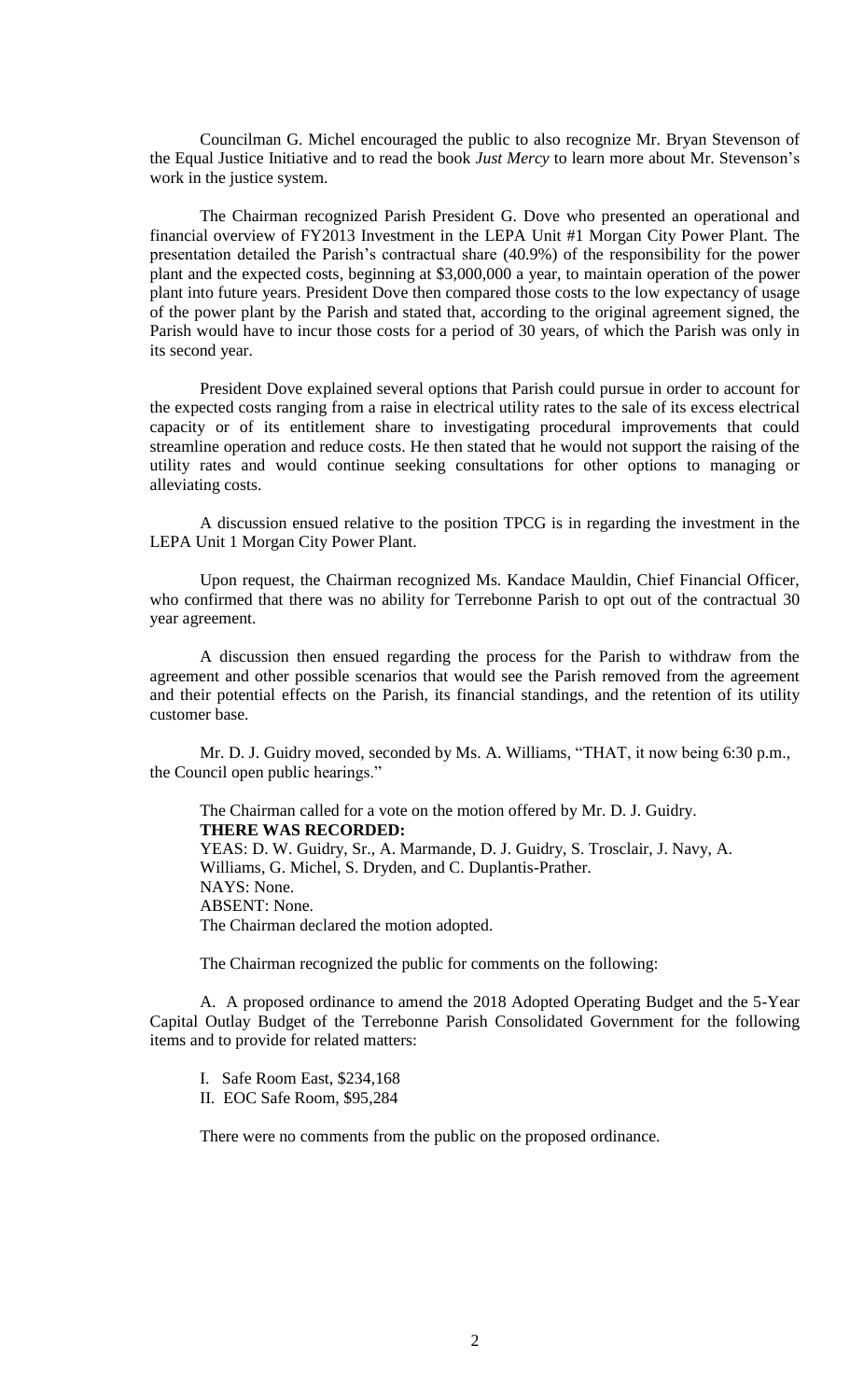Ms. A. Williams moved, seconded by Mr. J. Navy, "THAT the Council close the aforementioned public hearing."

The Chairman called for a vote on the motion offered by Ms. A. Williams. **THERE WAS RECORDED:** YEAS: D. W. Guidry, Sr., A. Marmande, D. J. Guidry, S. Trosclair, J. Navy, A. Williams, G. Michel, S. Dryden, and C. Duplantis-Prather. NAYS: None. ABSENT: None. The Chairman declared the motion adopted.

OFFERED BY: MS. A. WILLIAMS SECONDED BY: MR. J. NAVY

# **ORDINANCE NO. 8926**

AN ORDINANCE TO AMEND THE 2018 ADOPTED OPERATING BUDGET AND THE 5- YEAR CAPITAL OUTLAY BUDGET OF THE TERREBONNE PARISH CONSOLIDATED GOVERNMENT FOR THE FOLLOWING ITEMS AND TO PROVIDE FOR RELATED MATTERS.

- I. Safe Room East, \$234,168
- II. EOC Safe Room, \$95,285

# **SECTION I**

**WHEREAS**, the Terrebonne Parish Consolidated Government (TPCG) has been awarded an additional \$234,168 (\$175,626 75% federal share, \$58,542 25% non-federal) from Hazard Mitigation Grant Program (HMGP) for Terrebonne Parish – Safe Room East/Training Center (HMGP #1786-109-007, FEMA-1786-DR-LA, Project #170), and

**WHEREAS**, the project will enable 56 essential personnel to remain on the east side of the Parish serving the population whether the bridges are intact or not, and

**WHEREAS**, the Program requires a 25% (\$58,542) non-federal share, and

**WHEREAS**, the funding source for the non-federal share is from the Public Safety Fund.

**NOW, THERFORE BE IT ORDAINED**, by the Terrebonne Parish Council, on behalf of the Terrebonne Parish Consolidated Government, that the 2018 Adopted Operating Budget and the 5-Year Capital Outlay be amended for the Safe Room East. (Attachment A)

# **SECTION II**

**WHEREAS,** the Terrebonne Parish Consolidated Government (TPCG) has been awarded additional funding \$95,285 (69,669 federal share, \$25,616 non-federal) from Hazard Mitigation Grant Program (HMGP) Multi-Agency EOC Safe Room Project (HMGP #1792- 109-0004, FEMA-1792-DR-LA, Project #10), and

**WHEREAS**, the project provide shelter for 200 first responders north of Hwy 90, and

**WHEREAS,** the Program requires a non-federal share for \$25,616, and

**WHEREAS**, the funding source for the non-federal share is from the Sales Tax Revenue Fund.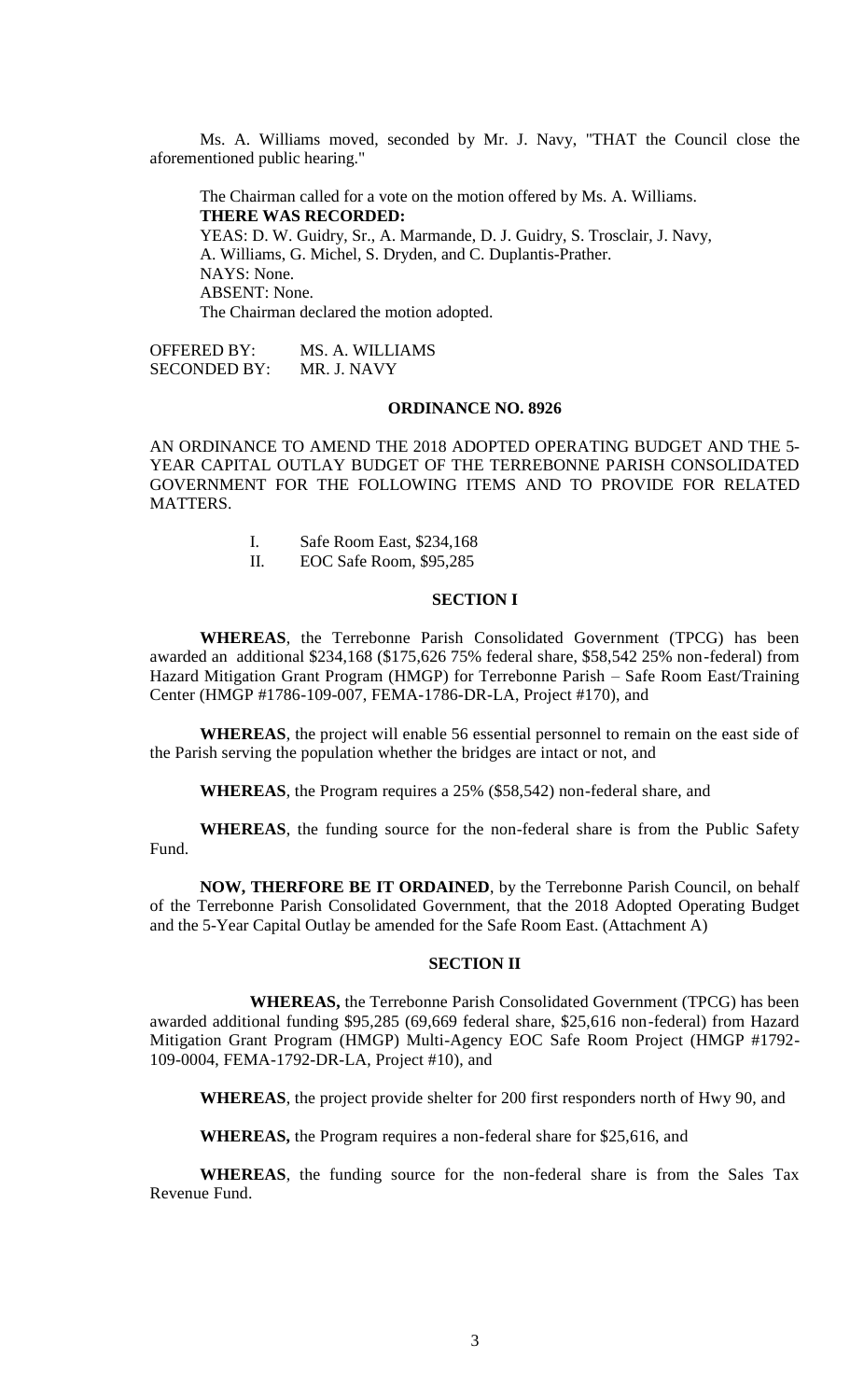**NOW, THERFORE BE IT ORDAINED**, by the Terrebonne Parish Council, on behalf of the Terrebonne Parish Consolidated Government, that the 2018 Adopted Operating Budget and the 5-Year Capital Outlay be amended for the Multi-Agency EOC Safe Room. (Attachment B).

# **SECTION III**

If any word, clause, phrase, section or other portion of this ordinance shall be declared null, void, invalid, illegal, or unconstitutional, the remaining words, clauses, phrases, sections and other portions of this ordinance shall remain in full force and effect, the provisions of this ordinance hereby being declared to be severable.

# **SECTION IV**

This ordinance shall become effective upon approval by the Parish President or as otherwise provided in Section 2-13(b) of the Home Rule Charter for a Consolidated Government for Terrebonne Parish, whichever occurs sooner.

This ordinance, having been introduced and laid on the table for at least two weeks, was voted upon as follows:

# **THERE WAS RECORDED:**

YEAS: D.W. Guidry, Sr., A. Marmande, D.J. Guidry, S. Trosclair, J. Navy, A. Williams, G. Michel, S. Dryden and C. Duplantis-Prather. NAYS: None. NOT VOTING: None. ABSTAINING: None. ABSENT: None. The Chairman declared the ordinance adopted on this, the 7th day of February 2018.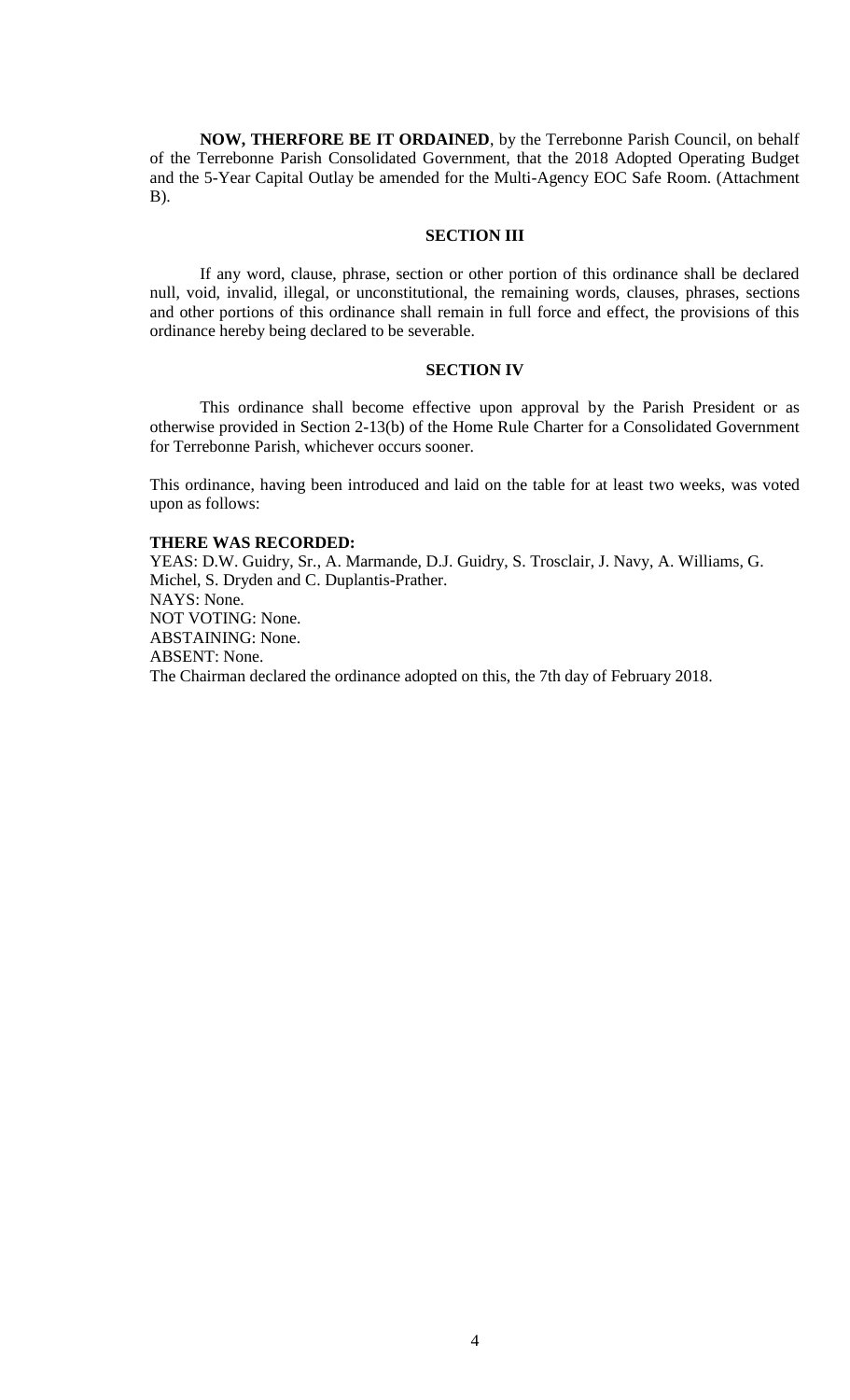# **ATTACHMENT A - Safe Room East**

|                                      | 2018           |               |             |
|--------------------------------------|----------------|---------------|-------------|
|                                      | <b>Adopted</b> | <b>Change</b> | Amended     |
|                                      |                |               |             |
| East Side Safe Room                  | 1,136,814      | 234,168       | 1,370,982   |
| HMGP 1786-109-07 Safe Room East      | (743,097)      | (175,626)     | (918,723)   |
| transfer from Public Safety Fund     |                | (58,542)      | (58,542)    |
| Fire Engines/Trucks                  | 257.245        | (58,542)      | 198,703     |
| transfer to Capital Projects Control |                | 58,542        | 58,542      |
| 1786-06 SRL/RL Elevation Project     | 8,064,996      | (238,608)     | 7,826,388   |
| 1786-0006 FEMA                       | (6,923,005)    | 175,626       | (6,747,379) |
| 1786-0006 non-federal                | (2,370,121)    | 62,982        | (2,307,139) |

# **ATTACHMENT B - EOC Safe Room**

|                                      | 2018           |               |             |
|--------------------------------------|----------------|---------------|-------------|
|                                      | <b>Adopted</b> | <b>Change</b> | Amended     |
|                                      |                |               |             |
| Safe Room-EOC                        | 2,332,023      | 95,285        | 2,427,308   |
| Safe Room-EOC                        | (1,795,045)    | (69, 669)     | (1,864,714) |
| transfer from Sales Tax Fund         | (836, 542)     | (25, 616)     | (862, 158)  |
| transfer to Capital Projects Control | 836,542        | 25,616        | 862,158     |
| Fund Balance (decrease)              | n/a            | (25, 616)     | n/a         |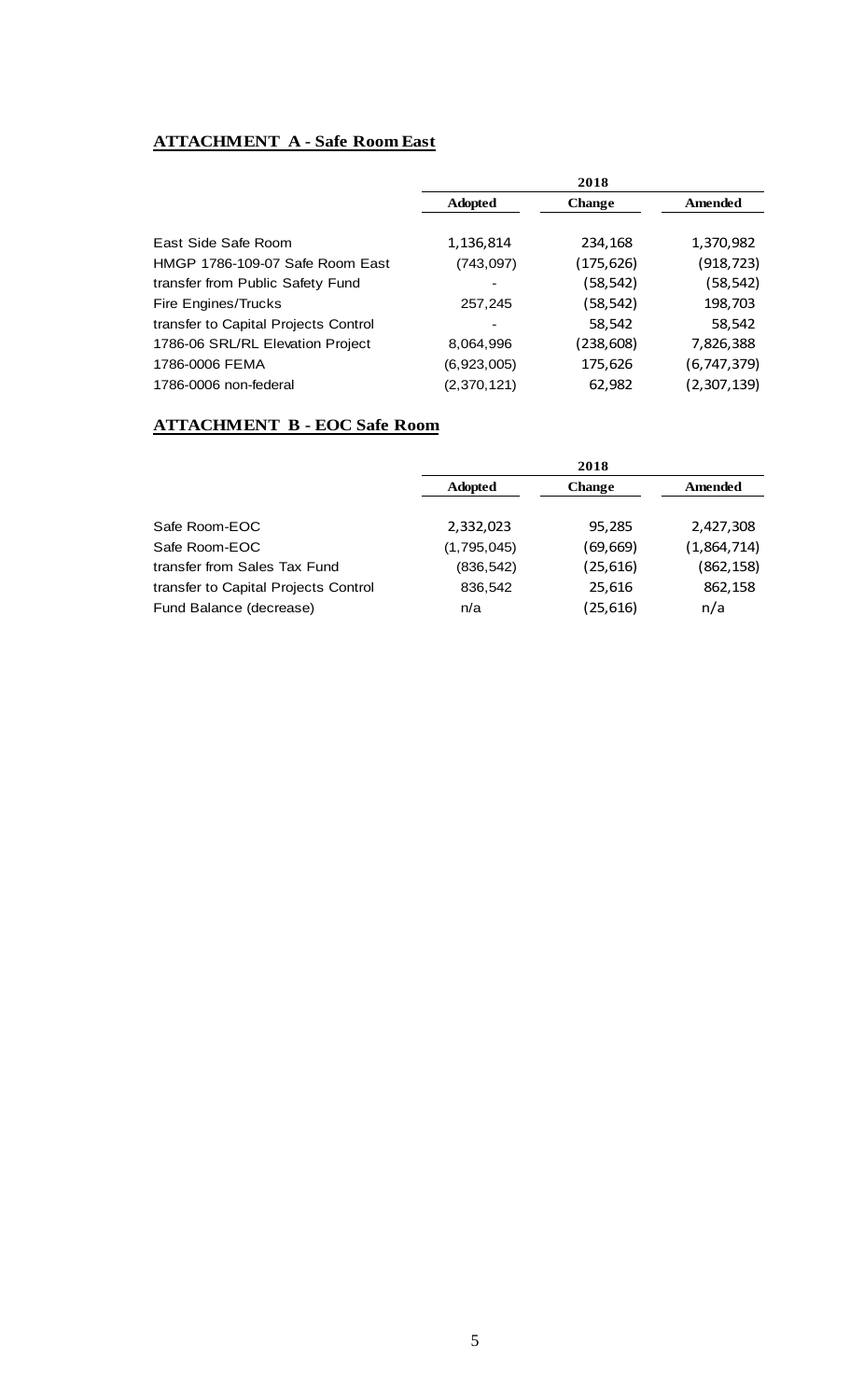The Chairman recognized the public for comments on the following:

B. A proposed ordinance to amend the 2018 Adopted Operating Budget and the 5-year Capital Outlay Budget of the Terrebonne Parish Consolidated Government for the following items and to provide for related matters:

- I. General Fund-Downtown Development, \$500
- II. Courthouse Elevator Repair, \$65,000
- III. Government Tower Chillers, \$121,000
- IV. Houma Police Department, \$500
- V. Animal Shelter, Petsmart-\$40,000
- VI. Customer Service, \$18,000
- VII. Prospect Blvd. Sidewalks, \$41,437
- VIII. LA 24 Sidewalk, \$91,748
	- IX. Civic Center Sidewalk, \$46,083
	- X. Falgout Canal Freshwater Enhancement, (\$3,300,000)
- XI. Terrebonne Parish Port Commission Generator, (\$62,360)

There were no comments from the public on the proposed ordinance.

Mr. D. J. Guidry moved, seconded by Ms. A. Williams, "THAT the Council close the aforementioned public hearing."

The Chairman called for a vote on the motion offered by Mr. D. J. Guidry. THERE WAS RECORDED: YEAS: D. W. Guidry, Sr., A. Marmande, D. J. Guidry, S. Trosclair, J. Navy, A. Williams, G. Michel, S. Dryden, and C. Duplantis-Prather. NAYS: None. ABSENT: None. The Chairman declared the motion adopted.

OFFERED BY: MS. C. DUPLANTIS-PRATHER SECONDED BY: MR. D. J. GUIDRY

# **ORDINANCE NO. 8927**

AN ORDINANCE TO AMEND THE 2018 ADOPTED OPERATING BUDGET AND THE 5- YEAR CAPITAL OUTLAY BUDGET OF THE TERREBONNE PARISH CONSOLIDATED GOVERNMENT FOR THE FOLLOWING ITEMS AND TO PROVIDE FOR RELATED MATTERS.

- I. General Fund-Downtown Development, \$500
- II. Courthouse Elevator Repair, \$65,000
- III. Government Tower Chillers, \$121,000
- IV. Houma Police Department, \$500
- V. Animal Shelter, Petsmart-\$40,000
- VI. Customer Service, \$18,000
- VII. Prospect Blvd. Sidewalks, \$41,437
- VIII. LA 24 Sidewalk, \$91,748
- IX. Civic Center Sidewalk, \$46,083
- X. Falgout Canal Freshwater Enhancement, (\$3,300,000)
- XI. Terrebonne Parish Port Commission Generator, (\$62,360)

# **SECTION** I

**WHEREAS**, a donation has been made to the Houma Downtown Development Corporation to purchase items for the wood carving class, and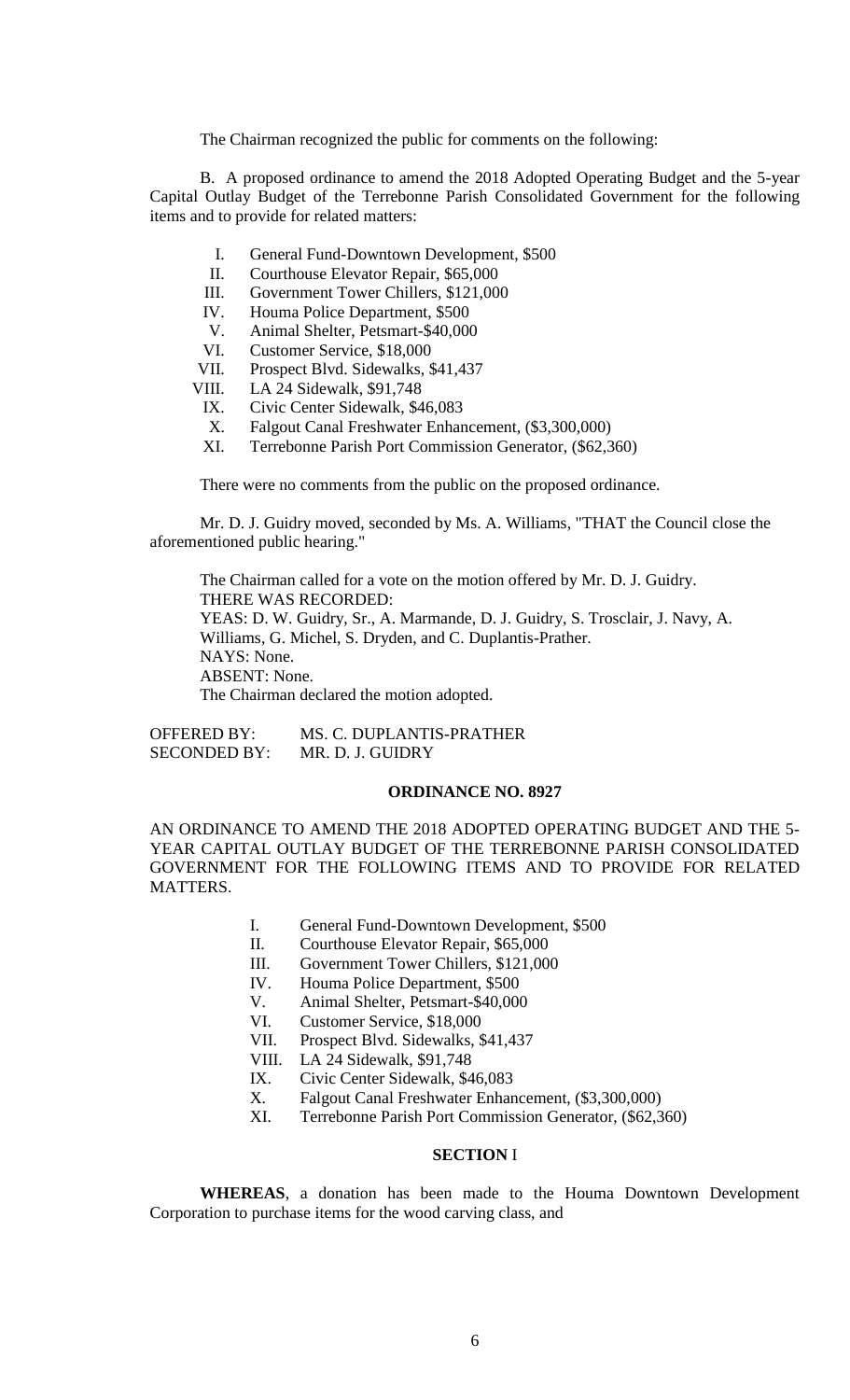**WHEREAS**, the donation is for \$500 and will be put into the Operating-donations account.

**NOW, THEREFORE BE IT ORDAINED**, by the Terrebonne Parish Council, on behalf of the Terrebonne Parish Consolidated Government, that the 2018 Adopted Operating Budget be amended to recognize the donation for the Economic Development Department. (Attachment A)

#### **SECTION II**

**WHEREAS**, funding is needed for the Courthouse Elevator Repairs Project, and

**WHEREAS**, the funding source is from the General Fund-Government Buildings Major Repair account for \$65,000.

**NOW, THEREFORE BE IT FURTHER ORDAINED**, by the Terrebonne Parish Council, on behalf of the Terrebonne Parish Consolidated Government, that the 2018 Adopted Operating Budget and 5-Year Capital Outlay Budget be amended to recognize the funding of the Courthouse Elevator Repairs. (Attachment B)

### **SECTION III**

**WHEREAS**, funding is needed for the Government Tower Chillers Project, and

**WHEREAS**, the funding source is from the General Fund-Government Buildings Major Repair account for \$121,000.

**NOW, THEREFORE BE IT FURTHER ORDAINED**, by the Terrebonne Parish Council, on behalf of the Terrebonne Parish Consolidated Government, that the 2018 Adopted Operating Budget and 5-Year Capital Outlay Budget be amended to recognize the funding of the Government Tower Chillers. (Attachment C)

# **SECTION IV**

**WHEREAS**, a donation has been made to the Houma Police Department from Shell Pipeline to purchase a taser, and

**WHEREAS**, the donation is for \$500 and will be put into the Machinery and Equipment account.

**NOW, THEREFORE BE IT FURTHER ORDAINED**, by the Terrebonne Parish Council, on behalf of the Terrebonne Parish Consolidated Government, that the 2018 Adopted Operating Budget be amended to recognize the donation for the Houma Police Department. (Attachment D)

#### **SECTION V**

**WHEREAS,** the Animal Shelter has received a \$38,000 grant from the Petsmart Charities Grant, and

**WHEREAS**, the grant funds will be used for the Terrebonne Parish cat spay/neuter program in the Other Fees account.

**NOW, THEREFORE BE IT FURTHER ORDAINED**, by the Terrebonne Parish Council, on behalf of the Terrebonne Parish Consolidated Government, that the 2018 Adopted Operating Budget be amended for the Animal Shelter. (Attachment E)

### **SECTION VI**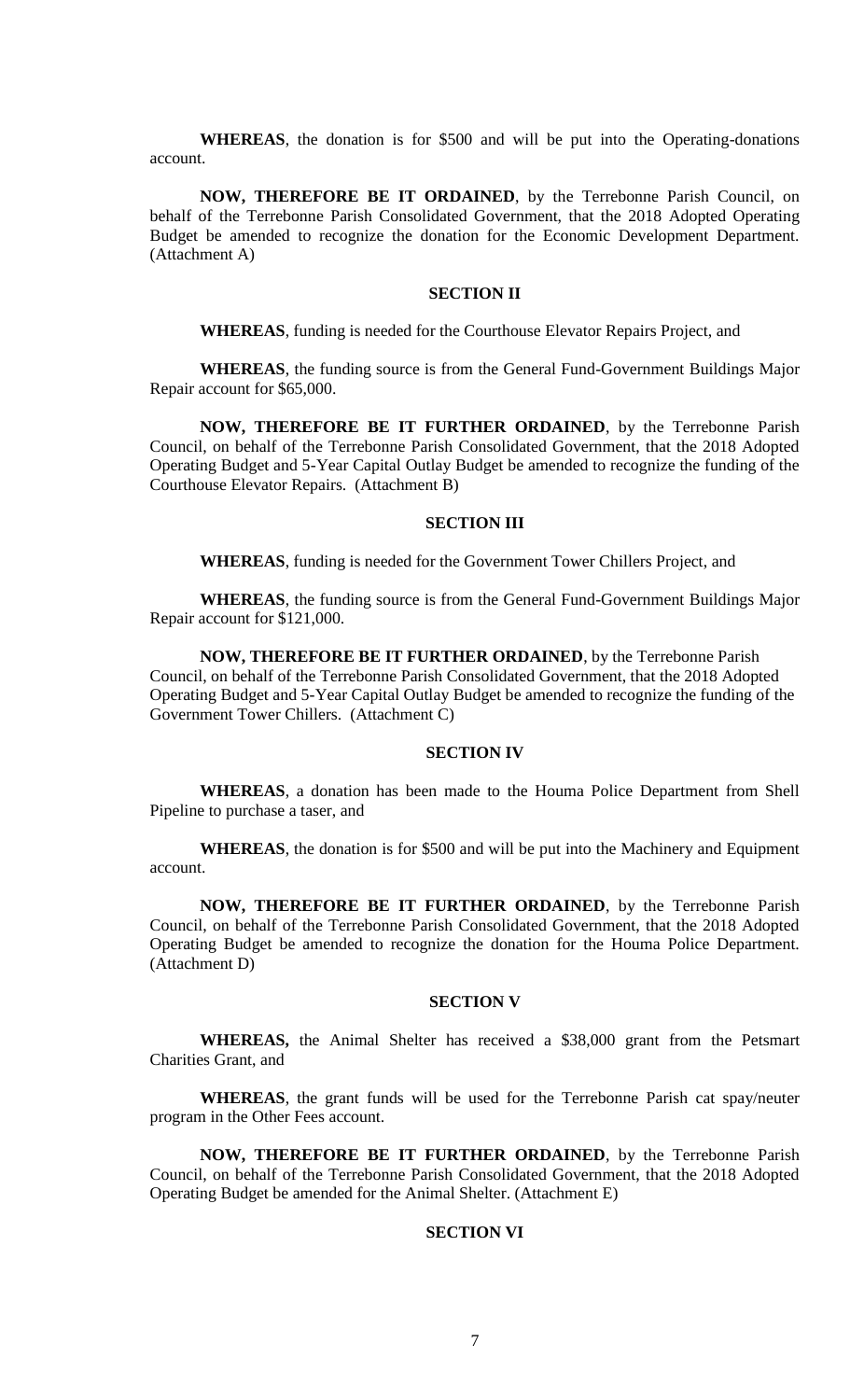**WHEREAS**, the Customer Service Department has acquired the services of Brinks to pick up deposits and forward to JP Morgan Chase Bank for \$18,000 annually, and

**WHEREAS**, the funding source is from the General Fund fund balance.

**NOW, THEREFORE BE IT FURTHER ORDAINED**, by the Terrebonne Parish Council, on behalf of the Terrebonne Parish Consolidated Government, that the 2018 Adopted Operating Budget be amended for the Customer Service Division. (Attachment F)

# **SECTION VII**

**WHEREAS**, Terrebonne Parish Consolidated Government (TPCG) desires to provide protection to the people of this Parish, and

**WHEREAS**, TPCG would like to construct a sidewalk from LA 24 to Woodside Drive along Prospect Boulevard, and

**WHEREAS**, the funds have been appropriated out of the Highway Trust Fund to finance improvement projects under the direct administration of DOTD, and

**WHEREAS**, the engineering for the Prospect Boulevard Sidewalk Project, which will cost \$41,437, will be funded on a cost disbursement basis with 80% (\$33,150) of the project costs provided by the Louisiana Department of Transportation and Development and the TPCG provided 20% (\$8,287) of the remaining costs, and

**WHEREAS**, the TPCG 20% (\$8,287) cost will be funded by the General Fund-Engineering Division.

**NOW, THEREFORE BE IT FURTHER ORDAINED**, by the Terrebonne Parish Council, on behalf of the Terrebonne Parish Consolidated Government, that the 2018 Adopted Operating and 5-Year Capital Outlay Budget be amended for the Prospect Boulevard Sidewalks. (Attachment G)

# **SECTION VIII**

**WHEREAS**, Terrebonne Parish Consolidated Government (TPCG) desires to provide protection to the people of this Parish, and

**WHEREAS**, TPCG would like to rehabilitate the sidewalk along LA 24 in downtown Houma, and

**WHEREAS**, the funds have been appropriated out of the Highway Trust Fund to finance improvement projects under the direct administration of DOTD, and

**WHEREAS**, the engineering for the LA 24 Sidewalk Project, which will cost \$91,748, will be funded on a cost disbursement basis with 80% (\$73,398) of the project costs provided by the Louisiana Department of Transportation and Development and the TPCG provided 20% (\$18,350) of the remaining costs, and

**WHEREAS**, the TPCG 20% (\$18,350) cost will be funded by the General Fund-Engineering Division.

**NOW, THEREFORE BE IT FURTHER ORDAINED**, by the Terrebonne Parish Council, on behalf of the Terrebonne Parish Consolidated Government, that the 2018 Adopted Operating and 5-Year Capital Outlay Budget be amended for the LA 24 Sidewalk Project. (Attachment H)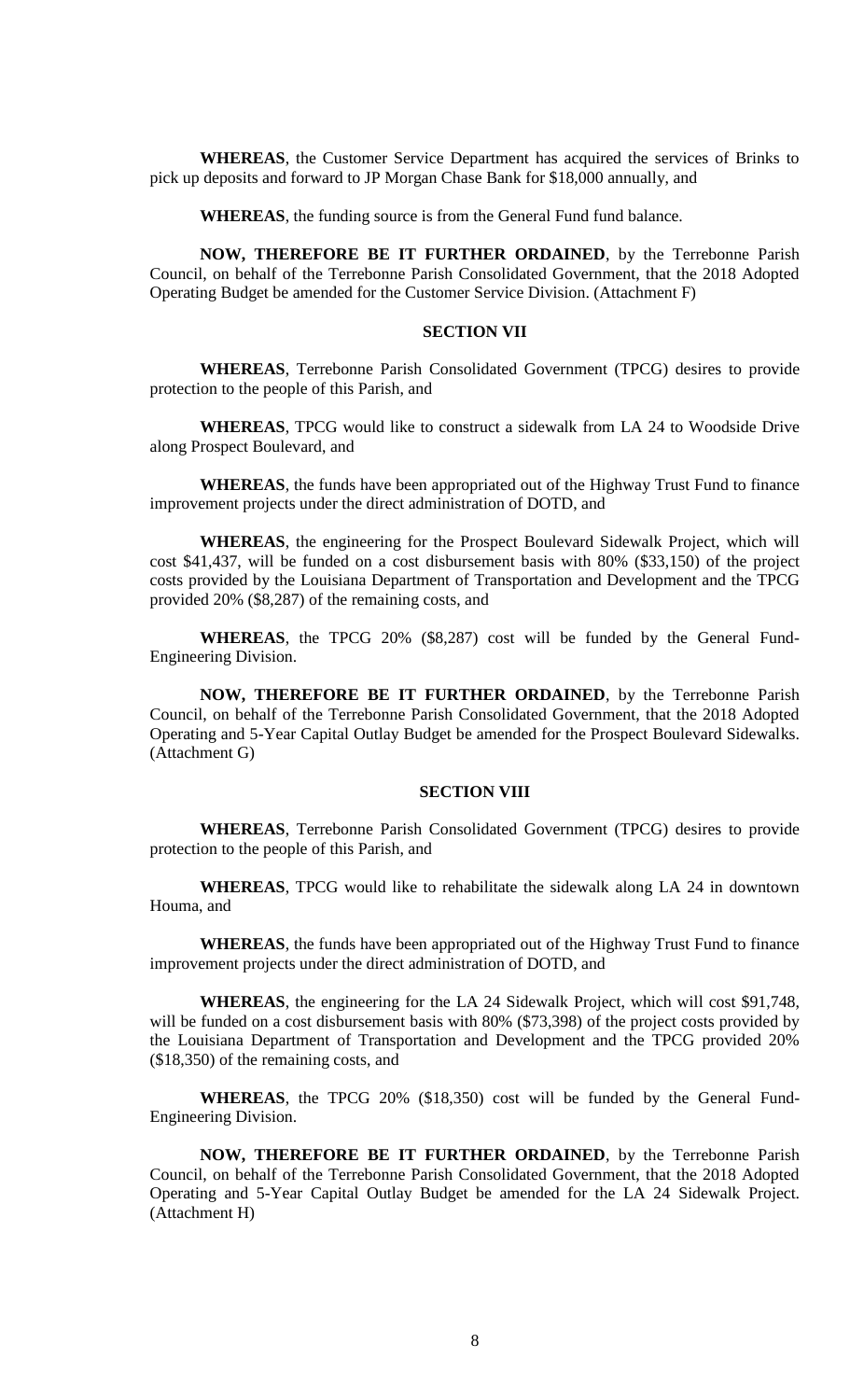### **SECTION IX**

**WHEREAS**, Terrebonne Parish Consolidated Government (TPCG) desires to provide protection to the people of this Parish, and

**WHEREAS**, TPCG would like to construct a sidewalk from LA 311 to LA 182 along Civic Center Boulevard, and

**WHEREAS,** the funds have been appropriated out of the Highway Trust Fund to finance improvement projects under the direct administration of DOTD, and

**WHEREAS**, the engineering for the Civic Center Sidewalk Project, which will cost \$46,083, will be funded on a cost disbursement basis with 80% (\$36,866) of the project costs provided by the Louisiana Department of Transportation and Development and the TPCG provided 20% (\$9,217) of the remaining costs, and

**WHEREAS**, the TPCG 20% (\$9,217) cost will be funded by the General Fund-Engineering Division.

**NOW, THEREFORE BE IT FURTHER ORDAINED**, by the Terrebonne Parish Council, on behalf of the Terrebonne Parish Consolidated Government, that the 2018 Adopted Operating and 5-Year Capital Outlay Budget be amended for the Civic Center Sidewalk Project. (Attachment I)

# **SECTION X**

**WHEREAS**, the Falgout Canal Freshwater Enhancement Project is funded from the Coastal Protection and Restoration Authority (CPRA) through the State Coastal Impact Assistance Program funds (CIAP), and

**WHEREAS**, CIAP decreased their funding by \$3,300,000 for the Falgout Canal Freshwater Enhancement Project.

**NOW, THEREFORE BE IT FURTHER ORDAINED**, by the Terrebonne Parish Council, on behalf of the Terrebonne Parish Consolidated Government, that the 2018 Adopted Operating Budget and 5-Year Capital Outlay Budget be amended for the Falgout Canal Freshwater Enhancement Project. (Attachment J)

### **SECTION XI**

**WHEREAS**, the Terrebonne Port Commission Generator Project is funded from the Governor's Office of Homeland Security and Emergency Preparedness (GOHSEP) under the Hazard Mitigation Grant Program 1786-022-0002, Project #128 funded by the Federal Emergency Management Agency (FEMA), and

**WHEREAS**, the Terrebonne Port Commission has chosen to not implement the generator due to FEMA's strict guidelines, and

**WHEREAS**, the project cost of \$62,360 will be reduced from the Capital Projects Control budget, and \$15,590 reimbursement will be given to the Terrebonne Port Commission for their 25% portion of the project.

**NOW, THEREFORE BE IT FURTHER ORDAINED**, by the Terrebonne Parish Council, on behalf of the Terrebonne Parish Consolidated Government, that the 2018 Adopted Operating Budget and 5-Year Capital Outlay Budget be amended for the Terrebonne Parish Port Commission Generator Project. (Attachment K)

#### **SECTION XII**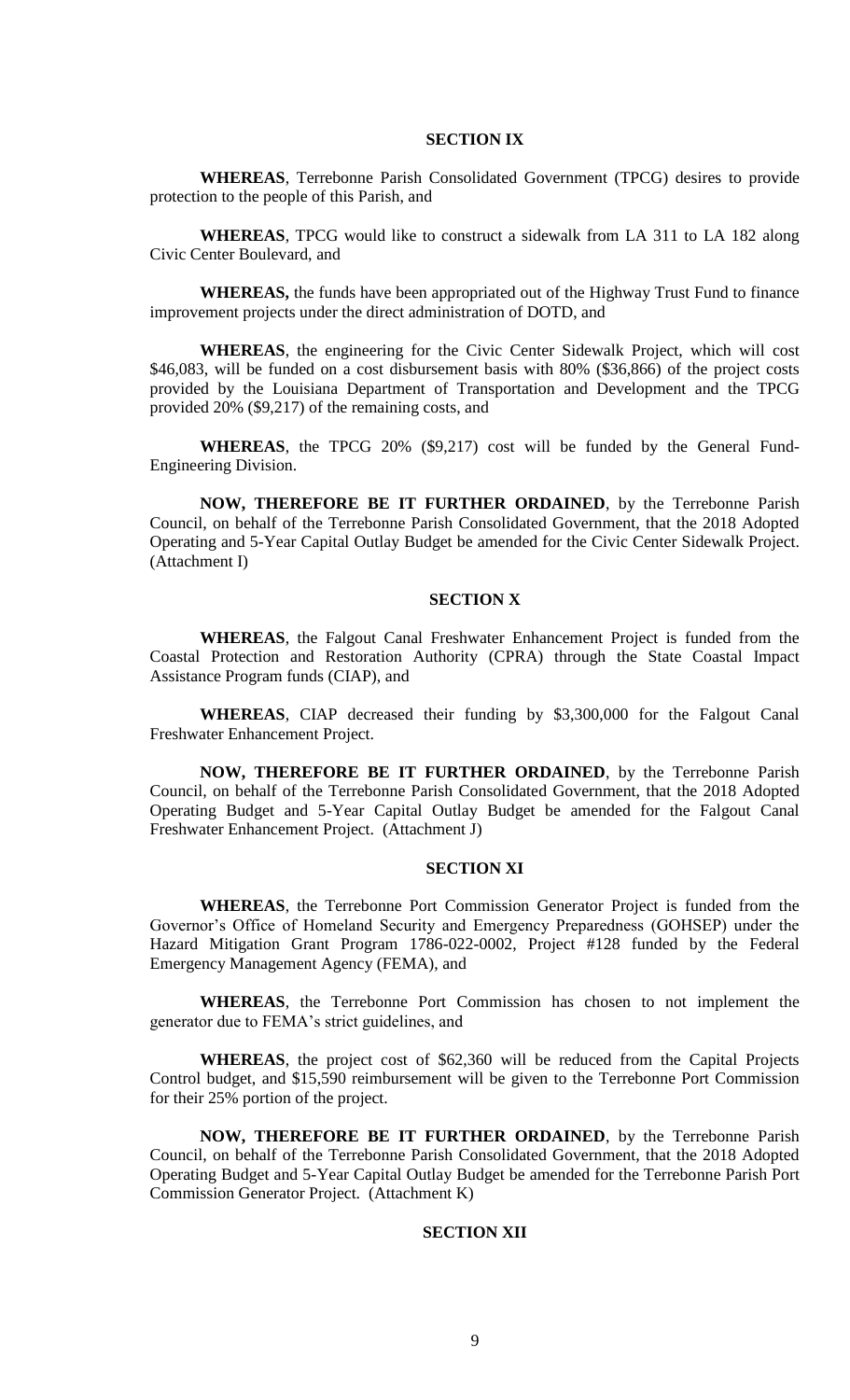If any word, clause, phrase, section or other portion of this ordinance shall be declared null, void, invalid, illegal, or unconstitutional, the remaining words, clauses, phrases, sections and other portions of this ordinance shall remain in full force and effect, the provisions of this ordinance hereby being declared to be severable.

# **SECTION XIII**

This ordinance shall become effective upon approval by the Parish President or as otherwise provided in Section 2-13(b) of the Home Rule Charter for a Consolidated Government for Terrebonne Parish, whichever occurs sooner.

This ordinance, having been introduced and laid on the table for at least two weeks, was voted upon as follows:

# **THERE WAS RECORDED:**

YEAS: D.W. Guidry, Sr., A. Marmande, D.J. Guidry, S. Trosclair, J. Navy, A. Williams, G. Michel, S. Dryden and C. Duplantis-Prather. NAYS: None. NOT VOTING: None. ABSTAINING: None. ABSENT: None. The Chairman declared the ordinance adopted on this, the 7th day of February 2018.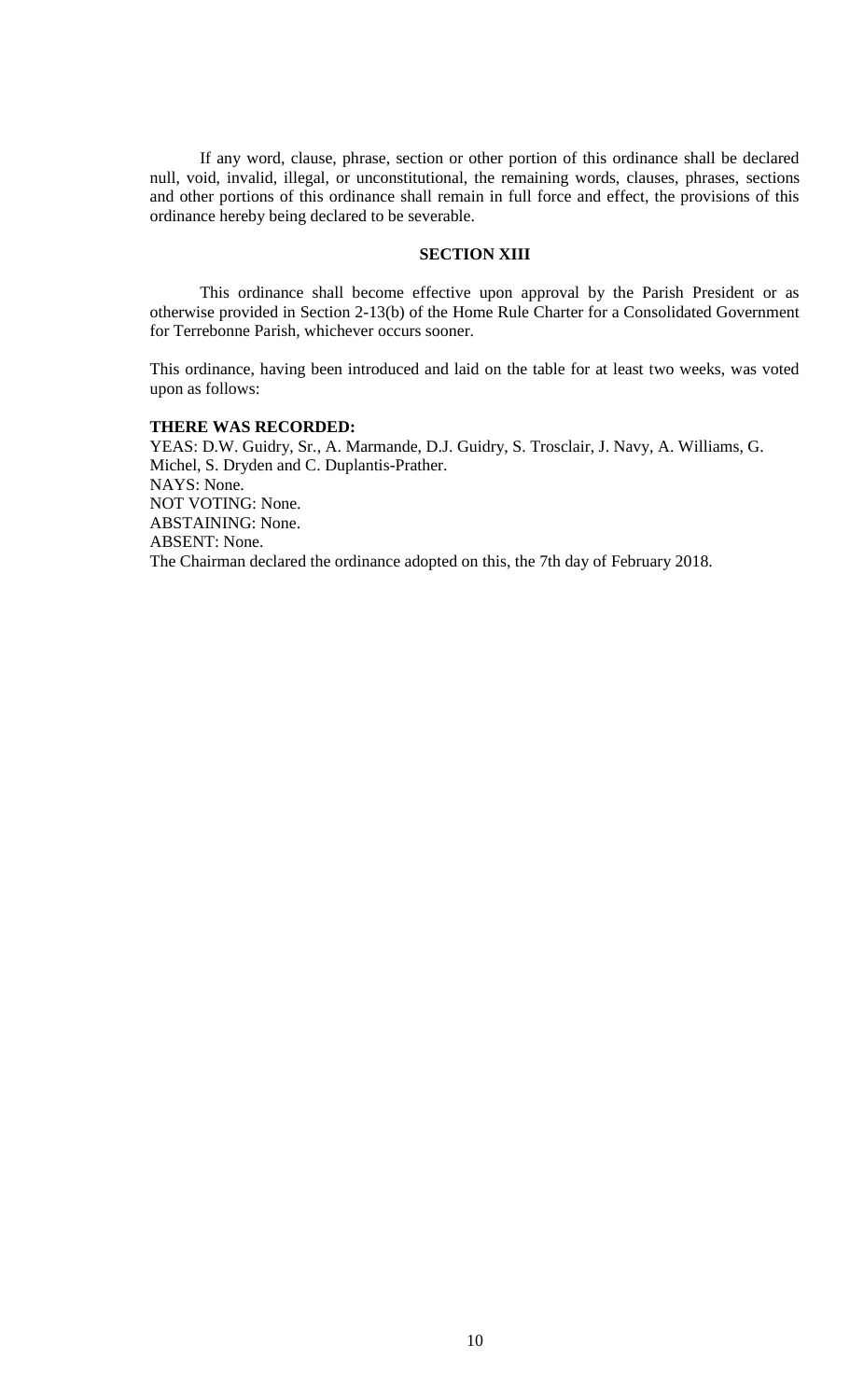# **ATTACHMENT A - Downtown Development**

|                                | 2018                     |               |         |
|--------------------------------|--------------------------|---------------|---------|
|                                | <b>Adopted</b>           | <b>Change</b> | Amended |
| Donations-Downtown Development | $\overline{\phantom{0}}$ | (500)         | (500)   |
| Supplies-Donations             | -                        | 500           | 500     |

# **ATTACHMENT B - Courthouse Elevator**

|                                      | 2018           |               |            |
|--------------------------------------|----------------|---------------|------------|
|                                      | <b>Adopted</b> | <b>Change</b> | Amended    |
|                                      |                |               |            |
| <b>Building-Major Repair</b>         | 186,000        | (65,000)      | 121,000    |
| transfer to Capital Projects Control |                | 65,000        | 65,000     |
| Courthouse Elevator Repair           | (836,542)      | (25, 616)     | (862, 158) |
| transfer from General Fund           |                | (65,000)      | (65,000)   |

# **ATTACHMENT C - Government Tower Chillers**

|                                      | 2018           |               |           |  |
|--------------------------------------|----------------|---------------|-----------|--|
|                                      | <b>Adopted</b> | <b>Change</b> | Amended   |  |
|                                      |                |               |           |  |
| <b>Building-Major Repair</b>         | 121,000        | (121,000)     |           |  |
| transfer to Capital Projects Control | 65,000         | 121,000       | 186,000   |  |
| Courthouse Elevator Repair           | 267            | 121,000       | 121,267   |  |
| transfer from General Fund           | (65,000)       | (121,000)     | (186,000) |  |

# **ATTACHMENT D - Houma Police Department**

|                         |                | 2018   |                |
|-------------------------|----------------|--------|----------------|
|                         | <b>Adopted</b> | Change | <b>Amended</b> |
|                         |                |        |                |
| Machinery & Equipment   | 25,895         | (500)  | 25,395         |
| Fund Balance (decrease) | n/a            | 500    | n/a            |

# **ATTACHMENT E - Animal Shelter**

|                          | 2018                     |               |          |
|--------------------------|--------------------------|---------------|----------|
|                          | <b>Adopted</b>           | <b>Change</b> | Amended  |
|                          |                          |               |          |
| Donations-Animal Shelter | $\overline{\phantom{0}}$ | (38,000)      | (38,000) |
| Other Fees               | $\overline{\phantom{0}}$ | 38,000        | 38,000   |
|                          |                          |               |          |

# **ATTACHMENT F - Customer Service**

|                                      |                | 2018          |         |  |
|--------------------------------------|----------------|---------------|---------|--|
|                                      | <b>Adopted</b> | <b>Change</b> | Amended |  |
|                                      |                |               |         |  |
| <b>Other Contracts &amp; Rentals</b> | 17.544         | 18,000        | 35,544  |  |
| Fund Balance (decrease)              | n/a            | (18,000)      | n/a     |  |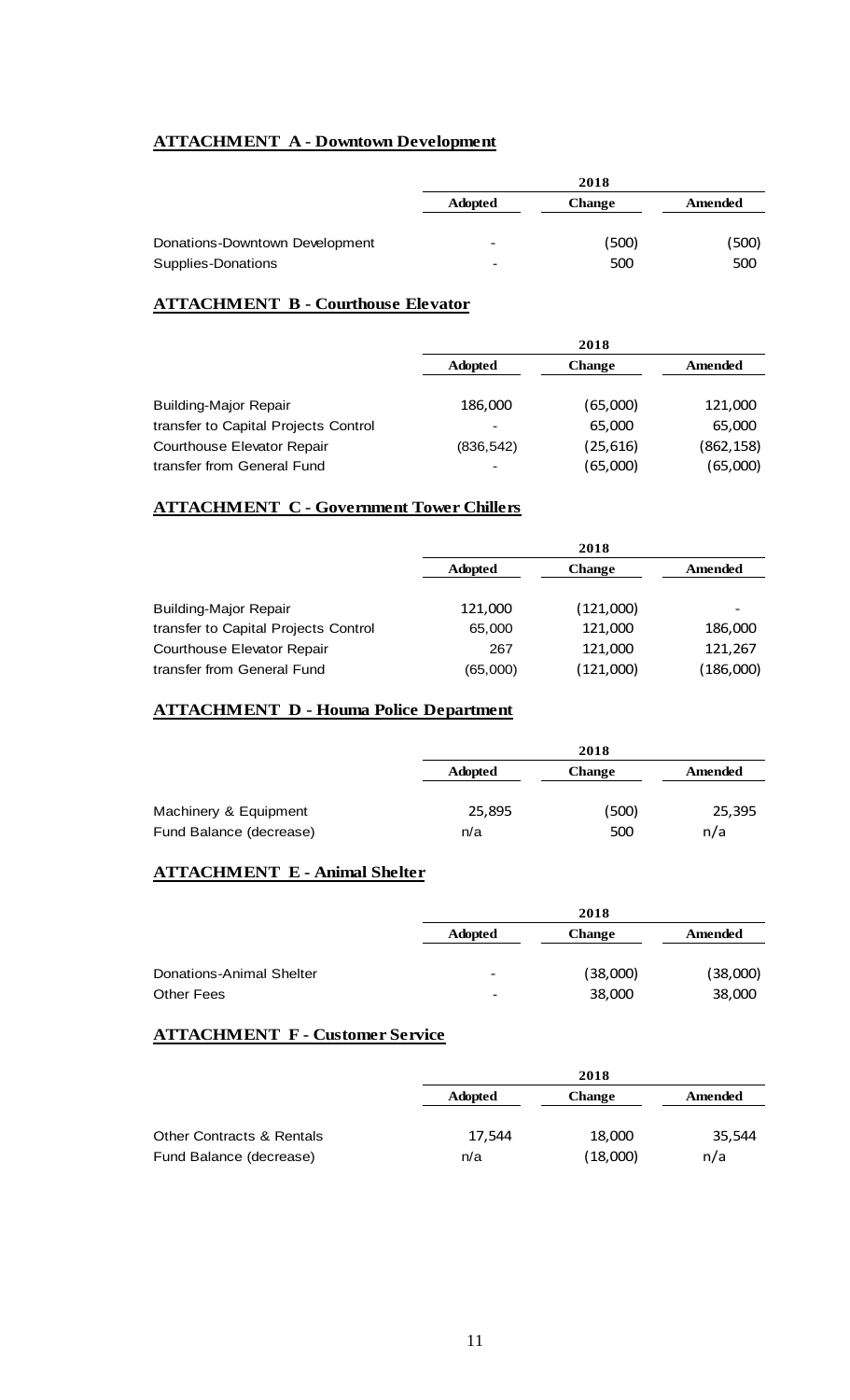# **ATTACHMENT G - Prospect Blvd Sidewalks**

|                                      | 2018           |               |            |
|--------------------------------------|----------------|---------------|------------|
|                                      | <b>Adopted</b> | <b>Change</b> | Amended    |
|                                      |                |               |            |
| <b>Prospect Blvd Sidewalks</b>       |                | 41,437        | 41,437     |
| DOTD-Prospect Blvd Sidewalks         |                | (33, 150)     | (33, 150)  |
| Transfer from General Fund           | (186,000)      | (8, 287)      | (194, 287) |
| Transfer to Capital Projects Control | 186,000        | 8,287         | 194,287    |
| <b>Engineering Fees</b>              | 145,841        | (8, 287)      | 137,554    |

# **ATTACHMENT H - LA 24 Sidewalk**

|                                      | 2018           |               |            |
|--------------------------------------|----------------|---------------|------------|
|                                      | <b>Adopted</b> | <b>Change</b> | Amended    |
|                                      |                |               |            |
| LA 24 Sidewalk Rehab-DOTD            |                | 91,748        | 91,748     |
| DOTD-LA 24 Sidewalk Rehab            |                | (73, 398)     | (73, 398)  |
| <b>Transfer from General Fund</b>    | (194,287)      | (18, 350)     | (212, 637) |
| Transfer to Capital Projects Control | 194,287        | 18,350        | 212,637    |
| <b>Engineering Fees</b>              | 137,554        | (18, 350)     | 119,204    |

# **ATTACHMENT I - Civic Center Sidewalk**

|                                             | 2018           |               |            |  |
|---------------------------------------------|----------------|---------------|------------|--|
|                                             | <b>Adopted</b> | <b>Change</b> | Amended    |  |
|                                             |                |               |            |  |
| Civic Center Sidewalk-DOTC                  |                | 46.083        | 46,083     |  |
| <b>DOTD-Civic Center Sidewalk</b>           |                | (36,866)      | (36,866)   |  |
| Transfer from General Fund                  | (212, 637)     | (9, 217)      | (221, 854) |  |
| <b>Transfer to Capital Projects Control</b> | 212,637        | 9,217         | 221,854    |  |
| <b>Engineering Fees</b>                     | 119,204        | (9, 217)      | 109,987    |  |

# **ATTACHMENT J - Falgout Canal Freshwater Enhancement**

|                                             | 2018           |               |         |
|---------------------------------------------|----------------|---------------|---------|
|                                             | <b>Adopted</b> | <b>Change</b> | Amended |
|                                             |                |               |         |
| <b>Falgout Canal Freshwater Enhancement</b> | 3,318,970      | (3,300,000)   | 18,970  |
| <b>DNR-Falgout Canal CPRA</b>               | (3,300,000)    | 3,300,000     | -       |

# **ATTACHMENT K - Port Commission Generator**

|                                        | 2018           |               |            |
|----------------------------------------|----------------|---------------|------------|
|                                        | <b>Adopted</b> | <b>Change</b> | Amended    |
|                                        |                |               |            |
| <b>GOHSEP Statewide Generator 1786</b> | 62,360         | (62,360)      |            |
| <b>GOHSEP Statewide Generator 1786</b> | (774, 860)     | (62,360)      | (837, 220) |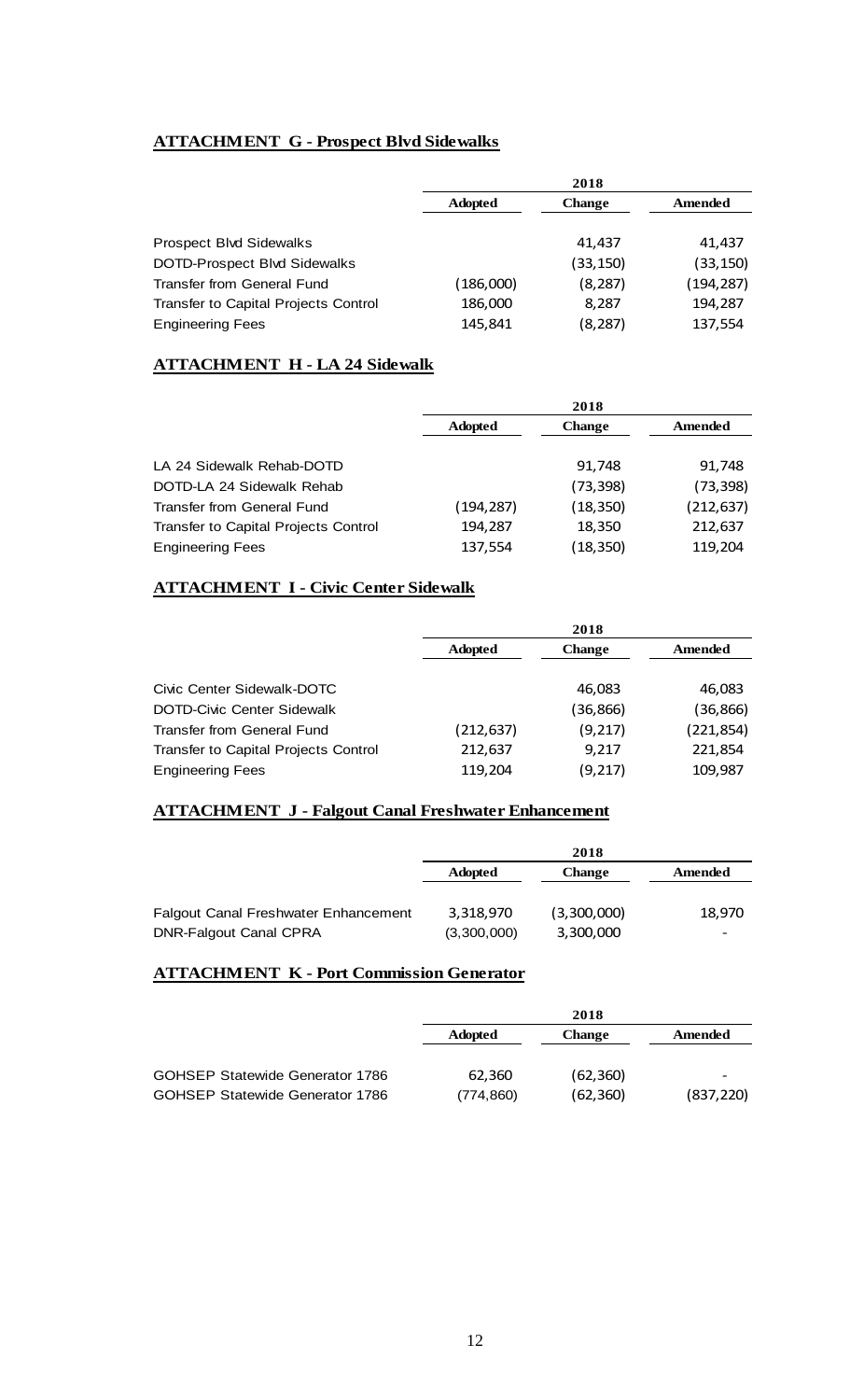The Chairman recognized the public for comments on the following:

C. A proposed ordinance to dedicate and accept the maintenance/operation of the street(s), drainage servitudes, utilities, gas, sewer, and rights-of-way; energize and accept the street lights; and the incorporation of the street(s) for Parkwood Place Subdivision into the Enhanced 911 Emergency Response System for the purpose of providing a better means of locating addresses. **(Continued from 1/23/18)**

The Chairman recognized Ms. Jerri Smitko, Houma resident, gave a brief overview of the federal subsidy agreement associated with the development of Parkwood Place regarding the construction and sale of housing units within five years.

Ms. A. Williams moved, seconded by Mr. D. J. Guidry, "THAT, Ms. Smitko's time to speak be extended by two minutes."

The Chairman called for a vote on the motion offered by Ms. A. Williams. THERE WAS RECORDED: YEAS: D. W. Guidry, Sr., A. Marmande, D. J. Guidry, S. Trosclair, J. Navy, A. Williams, G. Michel, S. Dryden, and C. Duplantis-Prather. NAYS: None. ABSENT: None. The Chairman declared the motion adopted.

Ms. Smitko then reviewed a settlement agreement that was part of a lawsuit against the developer of the subdivision with a number of outstanding issues that were to be addressed. She gave some suggestions for providing appropriate documentation with regard to the acceptance of a performance bond in lieu of a letter of credit. She then shared her concerns regarding a lack of a documentation authorizing the substantial completion of the subdivision overall.

Upon Ms. Smitko's time to speak expiring, Councilman D. J. Guidry shared his resolve for preventing developmental issues in the future and then offered that Ms. Smitko could continue speaking on his opportunity to speak.

Ms. Smitko then shared her concerns with an expert's recommendation of obtaining another line of credit in the amount of \$385,000 with regards to the poor quality of concrete for regular traffic, reiterated her concern of a lack of finalizing documents for the subdivision, and stated that the subdivision is property adjudicated to the Parish due to unpaid taxes.

The Chairman recognized Mr. S. P. Larussa, President of Westgate Development, Inc., who stated that he believed the subdivision had been completed properly and then encouraged the Council to accept the subdivision in order to allow for the sale and construction of homes and to begin providing additional low income housing in the Parish.

The Chairman recognized Mr. David Waitz, Engineer for the Parkwood Place Subdivision project, who stated that the subdivision had been approved by both the Engineering Department and Planning Department of Terrebonne Parish and clarified that the settlement agreement previously mentioned was specifically for the remedial work done to complete the subdivision. Upon request, he confirmed that the necessary repairs as mandated by the aforementioned lawsuit had been approved by the third party engineer and the various Terrebonne Parish departments.

The Chairman recognized Mr. Christopher Pulaski, Planning and Zoning Director, who confirmed that approvals for completions had been received by the various departments and that the substantial completion item in question was included with the previous agenda's backup materials. He then confirmed that there would not be an ability to draw on the warranty bond past the warranty period for possible repairs if deficiencies were discovered once houses had been constructed.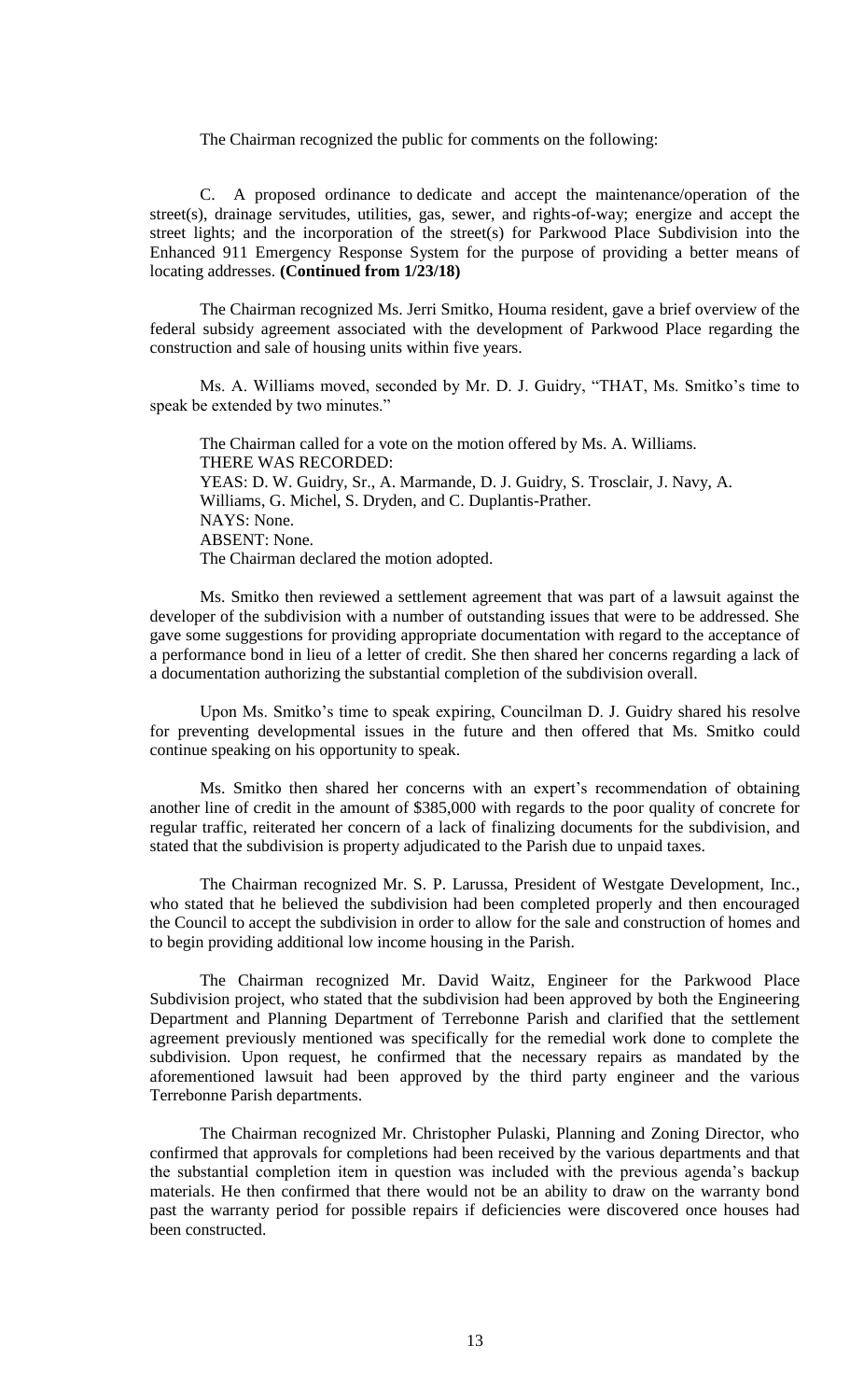Upon request, the Chairman recognized Mr. Julius Hebert, Parish Attorney, who clarified that the performance bond's warranty period for the project was viable for 365 days as per the Code and stated that the Legal Department was comfortable with the performance bond amount and warranty period.

Upon request, the Chairman recognized Ms. Courtney Alcock, Assistant Parish Attorney, who gave a brief overview of the performance bond's requirements as pertaining to the developer for construction and the warranty as backed by the construction company itself.

A discussion ensued relative to the recording of documents as required by the Planning Department for the consideration of acceptance for a subdivision and the documents that were required by the previously mentioned lawsuit to confirm that remedial work had been completed.

Upon request, the Chairman recognized Mr. Darrel Waire, Housing and Human Services Director, who gave a brief overview of the parameters required by federal funding with regards to repayment and stated that the department would be seeking an extension on the grant funding provided for the construction of the subdivision to keep the utilization of funding in compliance with federal regulation.

The Chairman then recognized Mr. S. P. Larussa who explained that the property was owned by Westgate Development, being mortgaged through Whitney Bank, and reported that there were several contractors who had not been paid yet due to the delays of the acceptance of the subdivision into the Parish.

Upon request, Mr. Hebert confirmed that legal action could be taken if additional delays were placed on the subdivision arbitrarily.

There were no further comments from the public on the proposed ordinance.

Mr. G. Michel moved, seconded by Mr. J. Navy, "THAT the Council close the aforementioned public hearing."

The Chairman called for a vote on the motion offered by Mr. G. Michel. THERE WAS RECORDED: YEAS: D. W. Guidry, Sr., A. Marmande, D. J. Guidry, S. Trosclair, J. Navy, A. Williams, G. Michel, S. Dryden, and C. Duplantis-Prather. NAYS: None. ABSENT: None. The Chairman declared the motion adopted.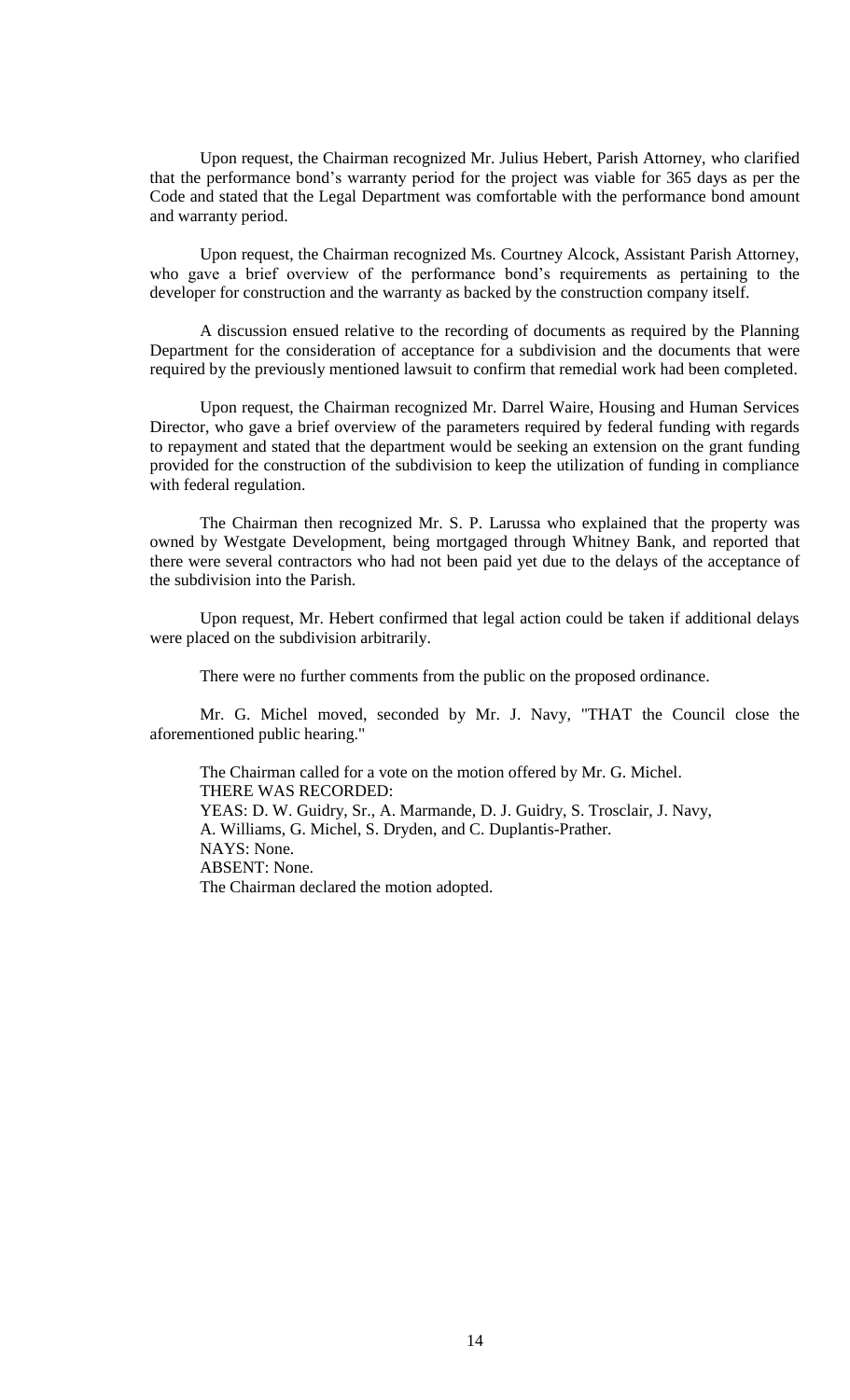OFFERED BY: MR. J. NAVY SECONDED BY: MR. S. DRYDEN

#### **ORDINANCE NO. 8928**

AN ORDINANCE DEDICATING AND ACCEPTING THE MAINTENANCE/OPERATION OF THE STREET(S), DRAINAGE SERVITUDES, UTILITIES, GAS, SEWER, AND RIGHTS-OF-WAY FOR "PARKWOOD PLACE SUBDIVISION;" ENERGIZE AND ACCEPT THE STREET LIGHTS; AND TO INCORPORATE "BREES DRIVE," "FLEUR DE LIS DRIVE," "SAINTS CIRCLE," AND "SUPER BOWL DRIVE" INTO THE ENHANCED 911 EMERGENCY RESPONSE SYSTEM FOR THE PURPOSE OF PROVIDING A BETTER MEANS OF LOCATING ADDRESSES; AND TO SET FORTH AN EFFECTIVE DATE FOR THE INCORPORATION OF STREET NAME(S), TO INFORM THE PROPER AGENCIES OF THE STREET NAME(S), AND TO AUTHORIZE THE INSTALLATION OF THE APPROPRIATE STREET SIGN(S), AND TO ADDRESS OTHER MATTERS RELATIVE THERETO.

### **SECTION I**

**BE IT ORDAINED** that the Terrebonne Parish Council, on behalf of Terrebonne Parish Consolidated Government, dedicates and accepts the maintenance/operation of the street(s), drainage servitudes, utilities, gas, sewer, and rights-of-way; and energize and accept the street lights as depicted as depicted on a plat, prepared on January 2, 2012, revised July 17, 2017, by David A. Waitz Engineering & Surveying, Inc. titled "Parkwood Place Subdivision", a copy of which is attached hereto and made a part hereof;

**BE IT FURTHER ORDAINED** effective on the 21st day of February, 2018, that "Brees Drive," "Fleur De Lis Drive," "Saints Circle," and "Super Bowl Drive" be incorporated into the Enhanced 911 Emergency Response System;

**BE IT FURTHER ORDAINED** that a copy of this ordinance be submitted to the Terrebonne Parish Communications Board, local U.S. Postal Services, fire districts, Acadian Ambulance, Terrebonne Parish Sheriff's Office, and any other appropriate agency; and

**BE IT FURTHER ORDAINED** that the Parish Forces be directed to install the proper street sign on the appropriate street, and that any other actions relative thereto be addressed.

# **SECTION II**

If any word, clause, phrase, section or other portion of this ordinance shall be declared null, void, invalid, illegal, or unconstitutional, the remaining words, clauses, phrases, sections or other portions of this ordinance shall remain in full force and effect, the provisions of this section hereby being declared to be severable.

This ordinance, having been introduced and laid on the table for at least two weeks, was voted upon as follows:

#### **THERE WAS RECORDED:**

YEAS: D.W. Guidry, Sr., A. Marmande, D.J. Guidry, S. Trosclair, J. Navy, A. Williams, G. Michel, S. Dryden and C. Duplantis-Prather. NAYS: None. NOT VOTING: None. ABSTAINING: None. ABSENT: None. The Chairman declared the ordinance adopted on this, the 7th day of February 2018.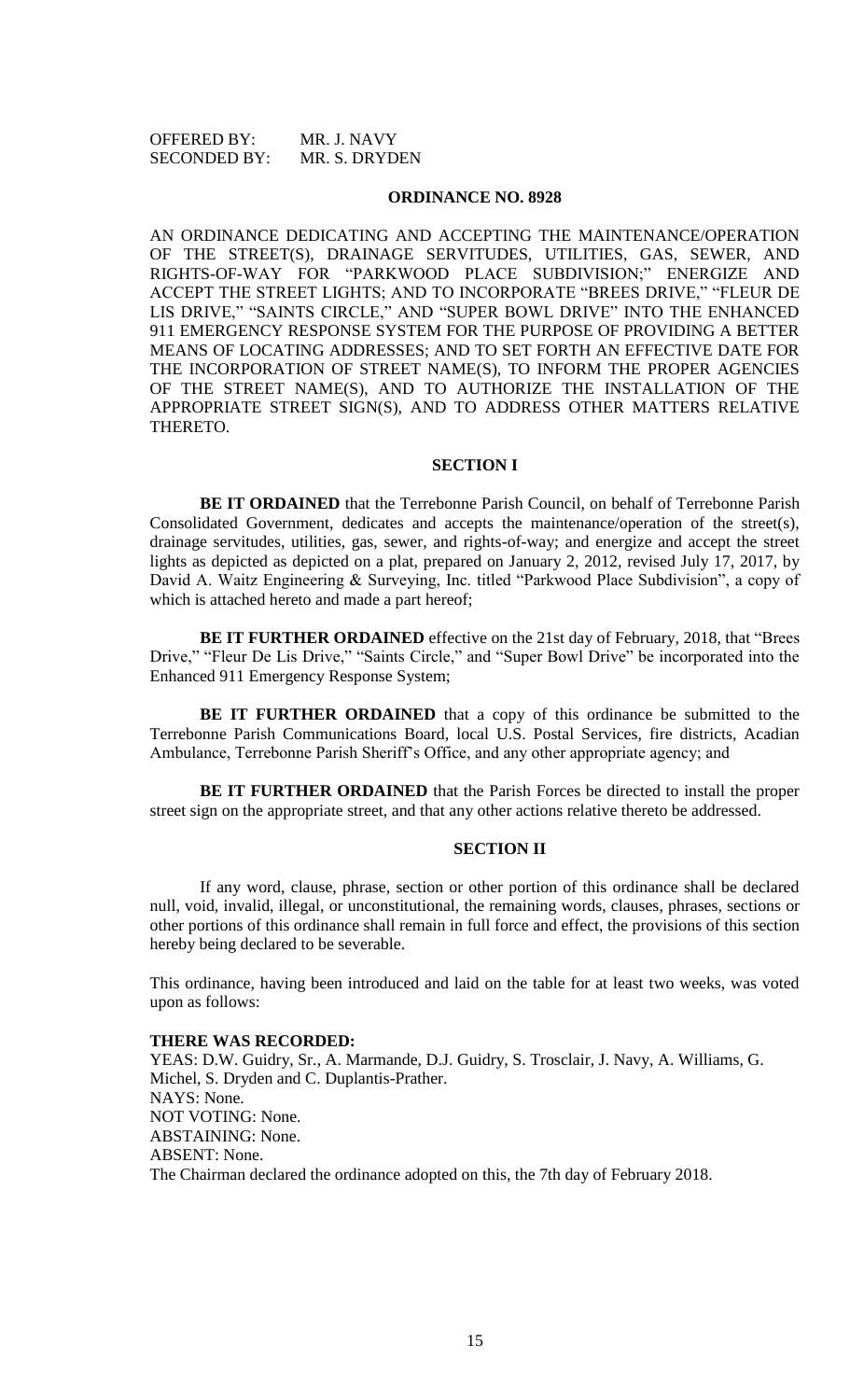Mr. D. J. Guidry moved, seconded by Ms. C. Duplantis-Prather, "THAT the Council continue with the regular order of business."

The Chairman called for a vote on the motion offered by Mr. D. J. Guidry. **THERE WAS RECORDED:** YEAS: D. W. Guidry, Sr., A. Marmande, D. J. Guidry, S. Trosclair, J. Navy, A. Williams, G. Michel, S. Dryden, and C. Duplantis-Prather. NAYS: None. ABSENT: None. The Chairman declared the motion adopted.

The Chairman recognized Ms. Lucretia McBride, Houma resident, who voiced her opinions against Terrebonne Parish assisting the members of the Houma-Terrebonne Housing Authority as would be discussed later in the agenda and gave suggestions regarding expectations of personnel on the board.

Councilman J. Navy stated that he had requested some members of the board to attend the meeting to offer some explanations on the subject and asked that further discussion be held until later in the meeting when the agenda item would be brought up for discussion.

The Chairman recognized Reverend Vincent Fusilier, Sr., new Recreation District No. 11 Chairman, who wished to recognize and thank Ms. Angela Guidry, Purchasing Manager, for her assistance on behalf of the Recreation District and shared his appreciation for the installation of oversight on the Recreation boards. He then presented a letter to the Council and shared his experiences with recent bids for contract work. He then shared his commitment toward bringing about positive changes with regards to the procedures followed by the Recreation District.

Councilman J. Navy shared a number of his concerns with the Recreation District No. 11 and recent activities regarding following bid procedure, outside individuals presuming authority to hire or terminate employees, and issues regarding the safety of Parish personnel from outside individuals regarding projects. He also had concerns for personal and public safety as it was reported to him that an outside individual was included in a recent survey with Houma Police that detailed safety camera locations and that the individual had informed local residents with criminal backgrounds of the safety measures being put into place.

Reverend Fusilier noted that there were some obstacles being addressed with regards to following bid procedures, and that he had no knowledge of anyone presuming any authority to hire or fire employees. He then expressed his resolve in accomplishing the tasks necessary to improve the Recreation District.

The Chairman called for a report on the Budget and Finance Committee meeting held on 2/5/18, whereupon the Committee Chairwoman, noting ratification of minutes calls a public hearing on February 21, 2018 at 6:30 p.m., rendered the following:

### **BUDGET & FINANCE COMMITTEE**

### **FEBRUARY 5, 2018**

The Chairwoman, Arlanda Williams, called the Budget & Finance Committee meeting to order at 5:30 p.m. in the Terrebonne Parish Council Meeting Room with an Invocation offered by Committee Member J. Navy and the Pledge of Allegiance led by Committee Member A. Marmande. Upon roll call, Committee Members recorded as present were: D. W. Guidry, Sr., A. Marmande, D. J. Guidry, S. Trosclair, J. Navy, A. Williams, G. Michel, S. Dryden and C. Duplantis-Prather. A quorum was declared present.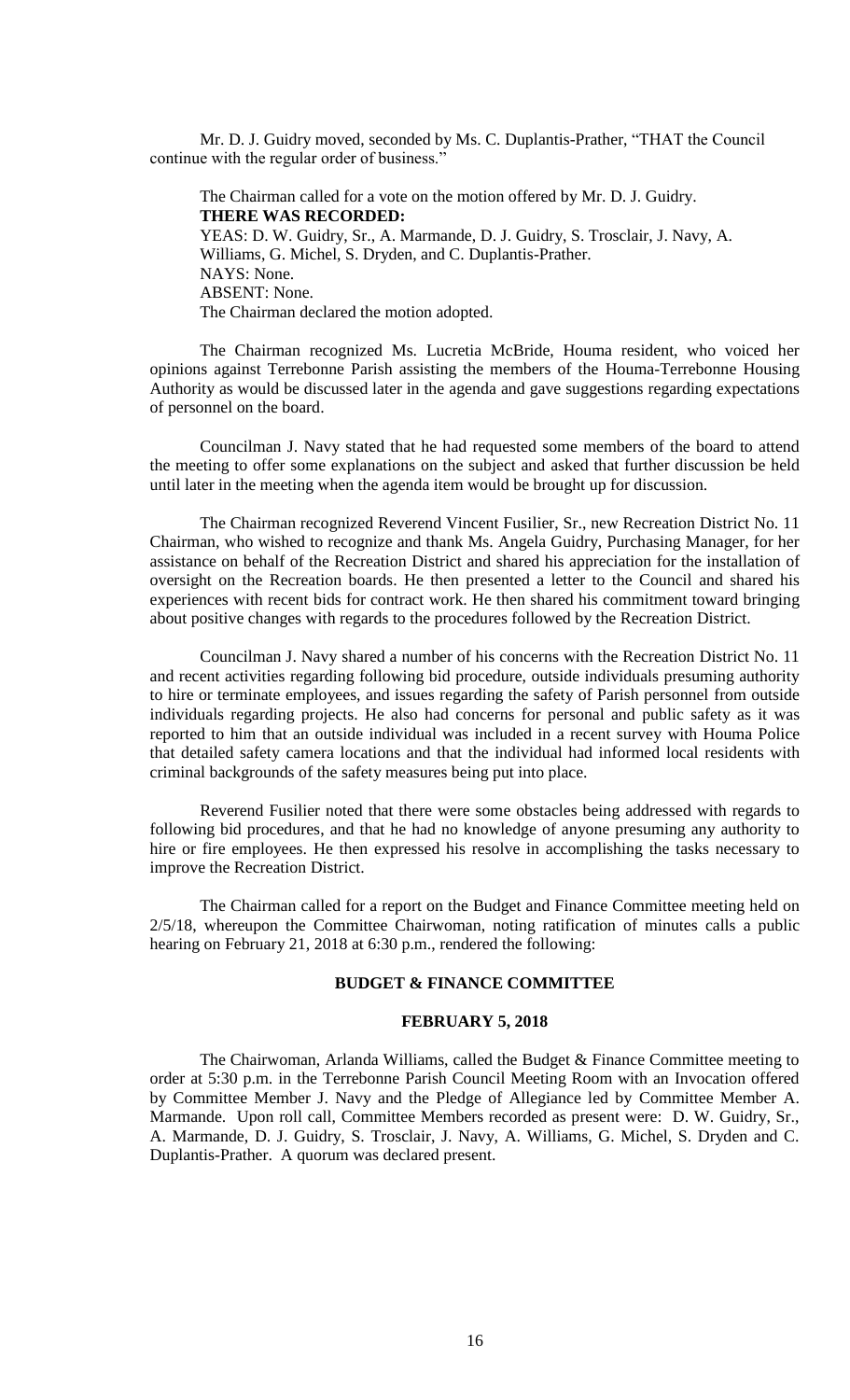OFFERED BY: MR. D. J. GUIDRY SECONDED BY: MR. A. MARMANDE

### **RESOLUTION NO. 18-023**

RESOLUTION AMENDING RESOLUTION NO. 17-370, AUTHORIZING THE FILING OF AN APPLICATION WITH THE LOUISIANA DEPARTMENT OF TRANSPORTATION AND DEVELOPMENT FOR A GRANT UNDER ANY OF THE FOLLOWING FTA PROGRAMS MANAGED THROUGH LOUISIANA DEPARTMENT OF TRANSPORTATION AND DEVELOPMENT (DOTD) TO UPDATE TO DOTD'S PROGRAM NUMBERS BELOW:

- 49 CFR 5311, Formula Grant for Rural Areas
- 49 CFR 5339, Grants for Bus and Bus Facility Program

**WHEREAS**, the Secretary of Transportation and Development is authorized to make grants for mass transportation projects; and

**WHEREAS**, the contract for financial assistance will impose certain obligations upon the applicant, including the provisions by it of the local share of project costs; and

**WHEREAS**, it is required by the Louisiana Department of Transportation and Development in accord with the provisions of Title VI of the Civil Rights Act of 1964, that in connection with the filing of an application for assistance that it will comply with Title VI of the Civil Rights Act of 1964 and the U.S. Department of Transportation requirements thereunder; and

**WHEREAS**, it is the goal of the Applicant that minority business enterprise be utilized to the fullest extent possible in connection with this project, and that definitive procedures shall be established and administered to ensure that minority businesses shall have the maximum feasible opportunity to compete for contracts when procuring construction contracts, supplies, equipment, or consultant and other services.

**NOW, THEREFORE, BE IT RESOLVED** by Terrebonne Parish Council (Public Services Committee):

1. That the Terrebonne Parish Consolidated Government is authorized to execute and file an application on behalf of Terrebonne Council on Aging, Inc. with the Louisiana Department of Transportation and Development, to aid in the financing of operating and/or capital assistance projects pursuant to FTA transit programs.

2. That Terrebonne Council on Aging, Inc. is authorized to execute and file with such applications an assurance or any other document required by the Louisiana Department of Transportation and Development effectuating the purposes of Title VI of the Civil Rights Act of 1964, as amended.

3. That the Terrebonne Council on Aging, Inc. is authorized to furnish such additional information as the Louisiana Department of Transportation and Development may require in connection with the application or the project.

4. That the Terrebonne Council on Aging, Inc. is authorized to set and execute affirmative minority business policies in connection with the project's procurement needs.

5. That the Terrebonne Parish President is authorized to execute grant contract agreements on behalf of Terrebonne Parish Consolidated Government with the Louisiana Department of Transportation and Development for aid in the financing of the operating or capital assistance projects.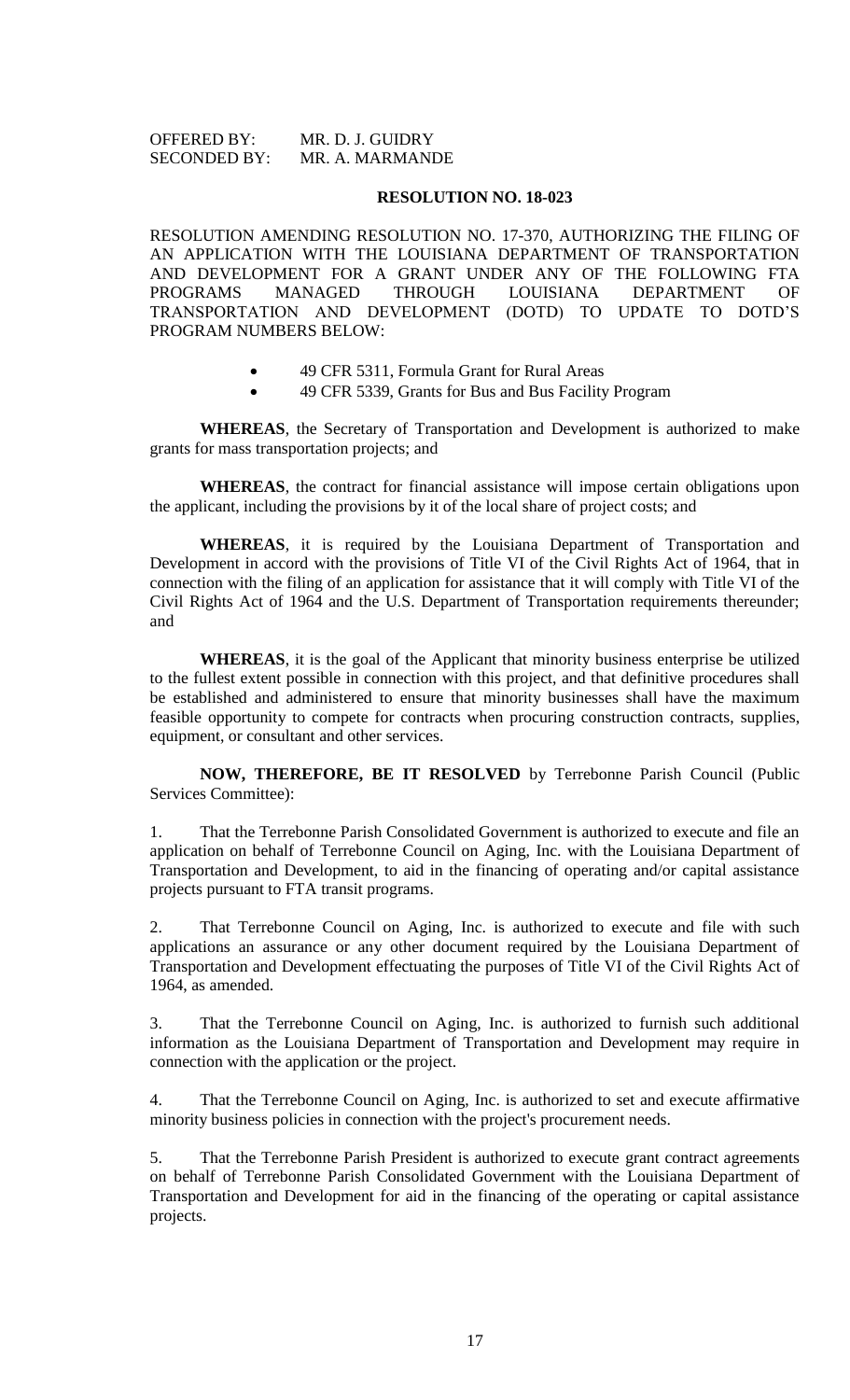6. This resolution is applicable for a period of one year unless revoked by the governing body and copy of such revocation shall be furnished to the DOTD.

# **THERE WAS RECORDED:**

YEAS: D. W. Guidry, Sr., A. Marmande, D. J. Guidry, S. Trosclair, J. Navy, A. Williams, G. Michel, S. Dryden, and C. Duplantis-Prather. NAYS: None. ABSTAINING: None. ABSENT: None. The Chairwoman declared the resolution adopted on this the 5th day of February 2018.

\* \* \* \* \* \* \* \*

| <b>OFFERED BY:</b>  | MR. D. J. GUIDRY      |
|---------------------|-----------------------|
| <b>SECONDED BY:</b> | MR. D. W. GUIDRY, SR. |

#### **RESOLUTION NO. 18-024**

A RESOLUTION APPROVING THE 2018 BUDGET AMENDMENT TO THE 2018 BUDGET PLAN (OPERATIONS AND FIVE-YEAR CAPITAL OUTLAY) AS SUBMITTED BY THE TERREBONNE PARISH VETERANS MEMORIAL DISTRICT (THE DISTRICT); FOR THE MUSEUM BUILDING PHASE II

**WHEREAS**, effective June 17, 2008, the Terrebonne Parish Veterans Memorial District (the "District) was created as a governing authority under the provisions of LA R.S. 33:9357, which requires the District to receive approval of the Terrebonne Parish Council prior to any of the following actions by the board:

- **1. Adoption of an annual budget**
- 2. Purchase, sale or encumbrance of immovable property.
- 3. Submitting for voter approval any tax proposal.
- 4. Any other matter or action as determined by ordinance adopted by the Terrebonne Parish Consolidated Government, and

**WHEREAS**, at the January 23, 2018 Board Meeting, the District approved the amendment to their 2018 Operating Budget for \$50,000 and Five Year Capital Outlay Budget for \$173,775 for the construction of the Museum Building Phase II.

**NOW, THEREFORE BE IT RESOLVED** by the Terrebonne Parish Council (Budget and Finance Committee), on behalf of the Terrebonne Parish Consolidated Government, to approve the Terrebonne Parish Veterans Memorial District Board 2018 Five Year Capital Outlay amendment as per Attachment A.

# **THERE WAS RECORDED:**

YEAS: D. W. Guidry, Sr., A. Marmande, D. J. Guidry, S. Trosclair, J. Navy, A. Williams, G. Michel, S. Dryden, and C. Duplantis-Prather. NAYS: None. ABSTAINING: None. ABSENT: None. The Chairwoman declared the resolution adopted on this the 5th day of February 2018.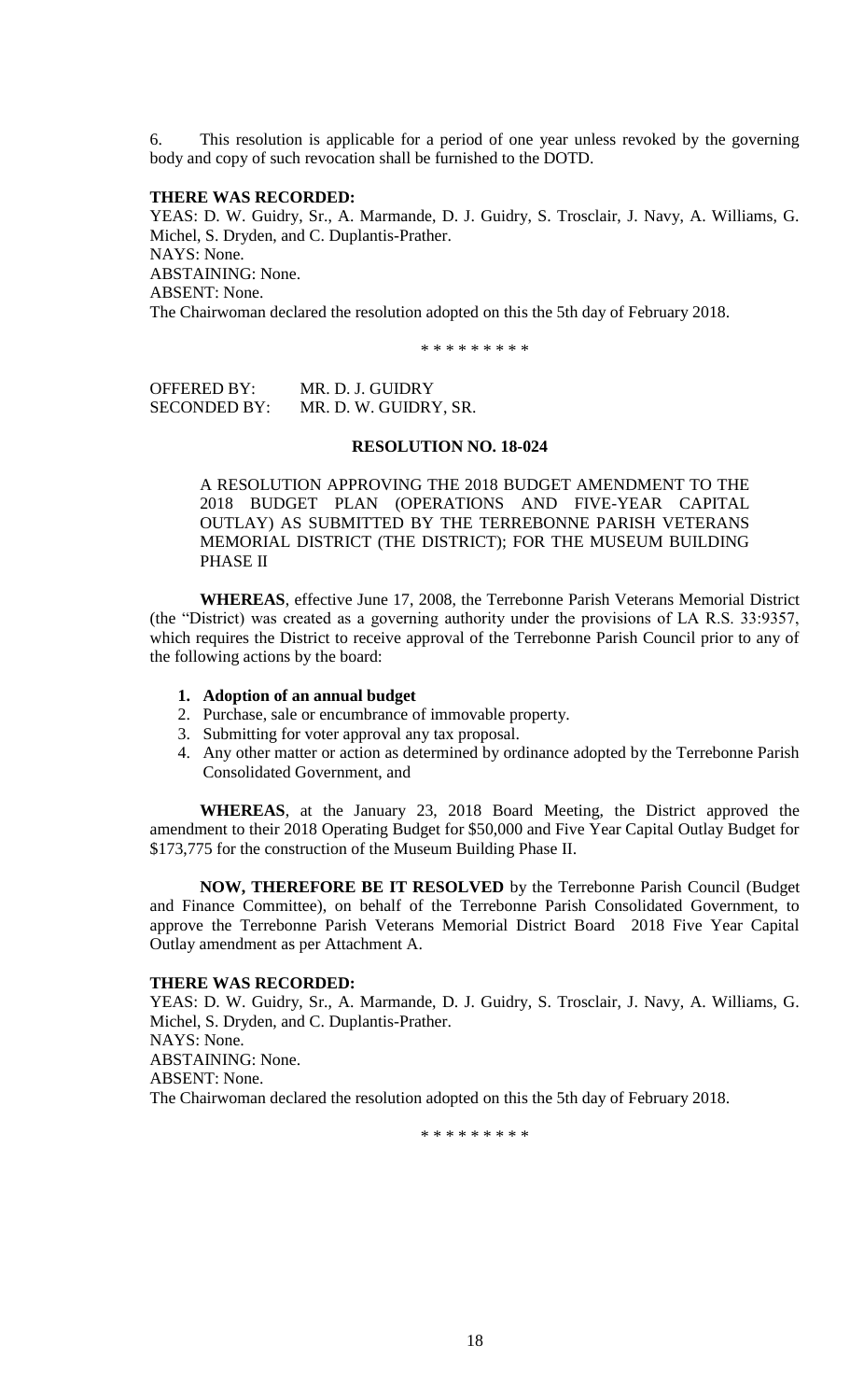| <b>OFFERED BY:</b>  | MR. A. MARMANDE  |
|---------------------|------------------|
| <b>SECONDED BY:</b> | MR. S. TROSCLAIR |

#### **RESOLUTION NO: 18-025**

# A RESOLUTION TO AMEND RESOLUTION NO. 17-391 TO REJECT THE BIDS RECEIVED FOR BID # 17- ELECTGEN-52 ELECTRIC GENERATION UNIT 16 GENERATOR OIL CIRCUIT BREAKER.

**WHEREAS**, Resolution No 17-391 authorized the awarding of the purchase and installation of the aforementioned part for the Utilities/Electric Generation Division for Bid #17- ELECTGEN-52 Electric Generation Unit 16 Generator Oil Circuit Breaker, and

**WHEREAS**, it has been determined by Utilities Department, Electric Generation Division that bids received did not bid according to Instructions to Bidders and that the both bids should be rejected, and

**WHEREAS**, Parish Administration wishes to amend Resolution No. 17-391 to reject both bids received for #17-ELECTGEN-52 Electric Generation Unit 16 Generator Oil Circuit Breaker.

**NOW, THEREFORE BE IT RESOLVED**, by the Terrebonne Parish Council (Budget & Finance Committee), on behalf of the Terrebonne Parish Consolidated Government, that the recommendation of Parish Administration be approved; that Resolution No. 17-391 be hereby amended to reject the bids received for the aforementioned bid; and that the division be allowed to re-bid or take any action legal to secure the completion of this project in the best interest of the Terrebonne Parish Electric Generating Station.

#### **THERE WAS RECORDED:**

YEAS: D. W. Guidry, Sr., A. Marmande, D. J. Guidry, S. Trosclair, J. Navy, A. Williams, G. Michel, S. Dryden, and C. Duplantis-Prather. NAYS: None. ABSTAINING: None. ABSENT: None. The Chairwoman declared the resolution adopted on this the 5th day of February 2018.

\* \* \* \* \* \* \* \* \*

OFFERED BY: MS. C. DUPLANTIS-PRATHER SECONDED BY: MR. D. W. GUIDRY, SR.

#### **RESOLUTION NO. 18-026**

**WHEREAS,** Louisiana Statutory Law provides for the disposal of surplus movable property having a value of \$5,000.00 or less, in addition to other legally permissible means, at private sale which is, in the opinion of the governing authority, not needed for public purposes; and

**WHEREAS**, the movable property listed in the attached Exhibit A each have a valued of \$5,000.00 or less, as indicated by the values set out next to each item on the attached Exhibit A; and

**WHEREAS**, the parish administration has recommended that the movable property listed in the attached Exhibit A be declared surplus as the items are no longer useful, nor do they serve a public purpose and authorizes immediate award to the highest bidder for all items, including those where the highest bid exceeds \$5,000.00; and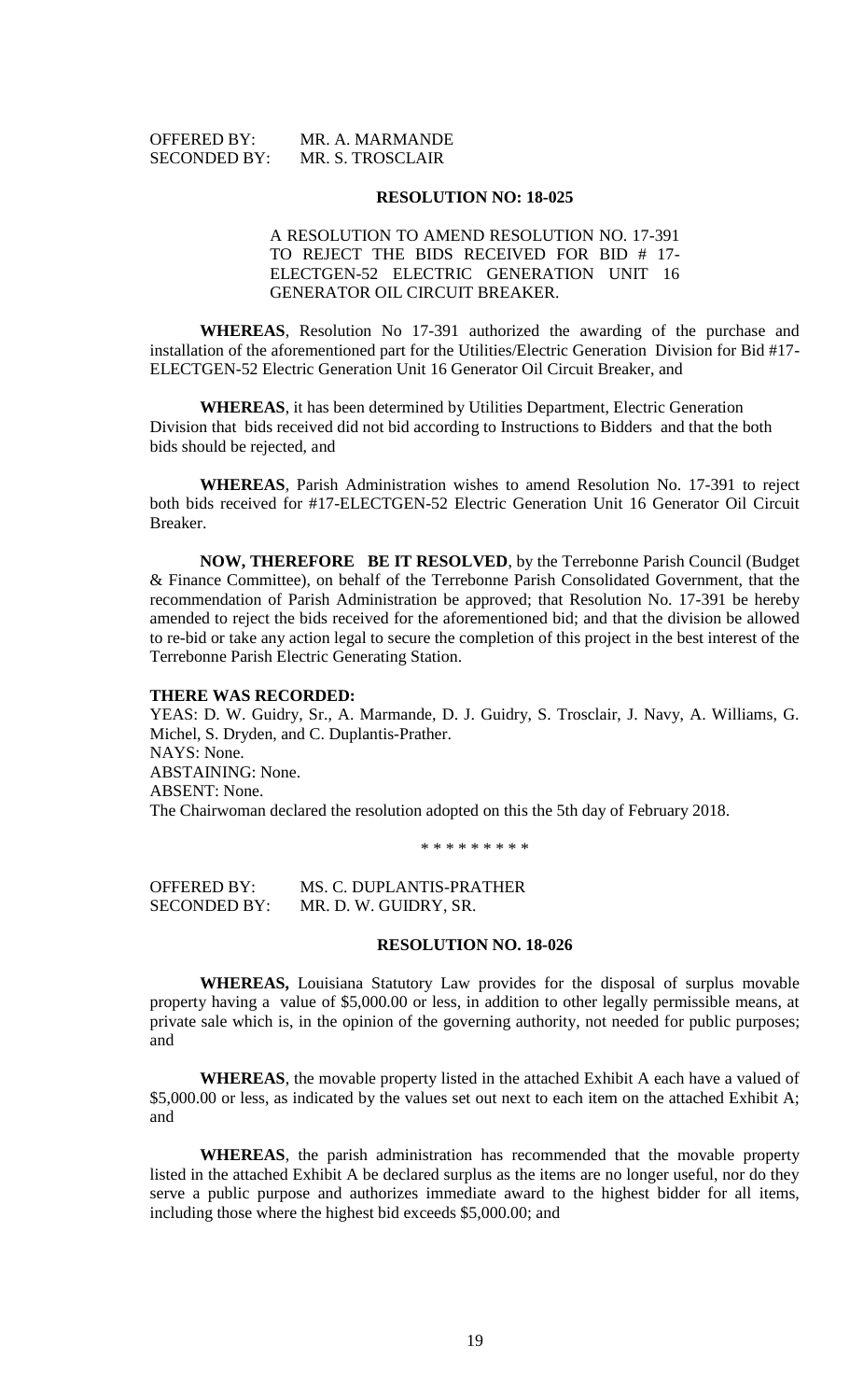**NOW THEREFORE, BE IT RESOLOVED** by the Terrebonne Parish Council that the movable property listed in the attached Exhibit A be declared surplus and grants authorization to dispose of said items by private sale or by any other legally approved method to the highest bidder pursuant to statutory law, including those where the highest bid exceeds \$5,000.00.

### **THERE WAS RECORDED:**

YEAS: D. W. Guidry, Sr., A. Marmande, D. J. Guidry, S. Trosclair, J. Navy, A. Williams, G. Michel, S. Dryden, and C. Duplantis-Prather. NAYS: None. ABSTAINING: None. ABSENT: None. The Chairwoman declared the resolution adopted on this the 5th day of February 2018.

\* \* \* \* \* \* \* \* \*

OFFERED BY: MR. D. W. GUIDRY, SR. SECONDED BY: MS. C. DUPLANTIS-PRATHER

#### **RESOLUTION NO. 18-027**

A RESOLUTION AUTHORIZING THE PARISH TO ENTER INTO A COOPERATIVE ENDEAVOR AGREEMENT WITH LENOX-HOTARD AMERICAN LEGION POST 31 TO PARTIALLY FUND THE SERVICES AND OPERATIONS OF THE POST LOCATED AT 602 LEGION DRIVE IN THE AMOUNT OF \$30,000.

**WHEREAS**, Article VII, Section 14(c) of the Louisiana Constitution provides that, "[F]or a public purpose, the state and its political subdivisions or political corporations may engage in cooperative endeavors with each other, with the United States or its agencies, or with any public or private association, corporation or individual", and

**WHEREAS**, the Lenox-Hotard American Legion Post 31 has been at this location since 1948, and

**WHEREAS**, TPCG and Lenox-Hotard American Legion Post 31 believe they can substantially benefit the health, safety and welfare of the veterans in Terrebonne and will serve a public purpose and have a public benefit commensurate with the costs.

**NOW, THEREFORE BE IT RESOLVED** by the Terrebonne Parish Council (Budget and Finance Committee), on behalf of the Terrebonne Parish Consolidated Government, that Parish President Gordon E. Dove is hereby authorized to enter into a Cooperative Endeavor Agreement pending legal review with Lenox-Hotard American Legion Post 31 for an amount not to exceed \$30,000.

### **THERE WAS RECORDED:**

YEAS: D. W. Guidry, Sr., A. Marmande, D. J. Guidry, S. Trosclair, J. Navy, A. Williams, G. Michel, S. Dryden, and C. Duplantis-Prather. NAYS: None. ABSTAINING: None. ABSENT: None. The Chairwoman declared the resolution adopted on this the 5th day of February 2018.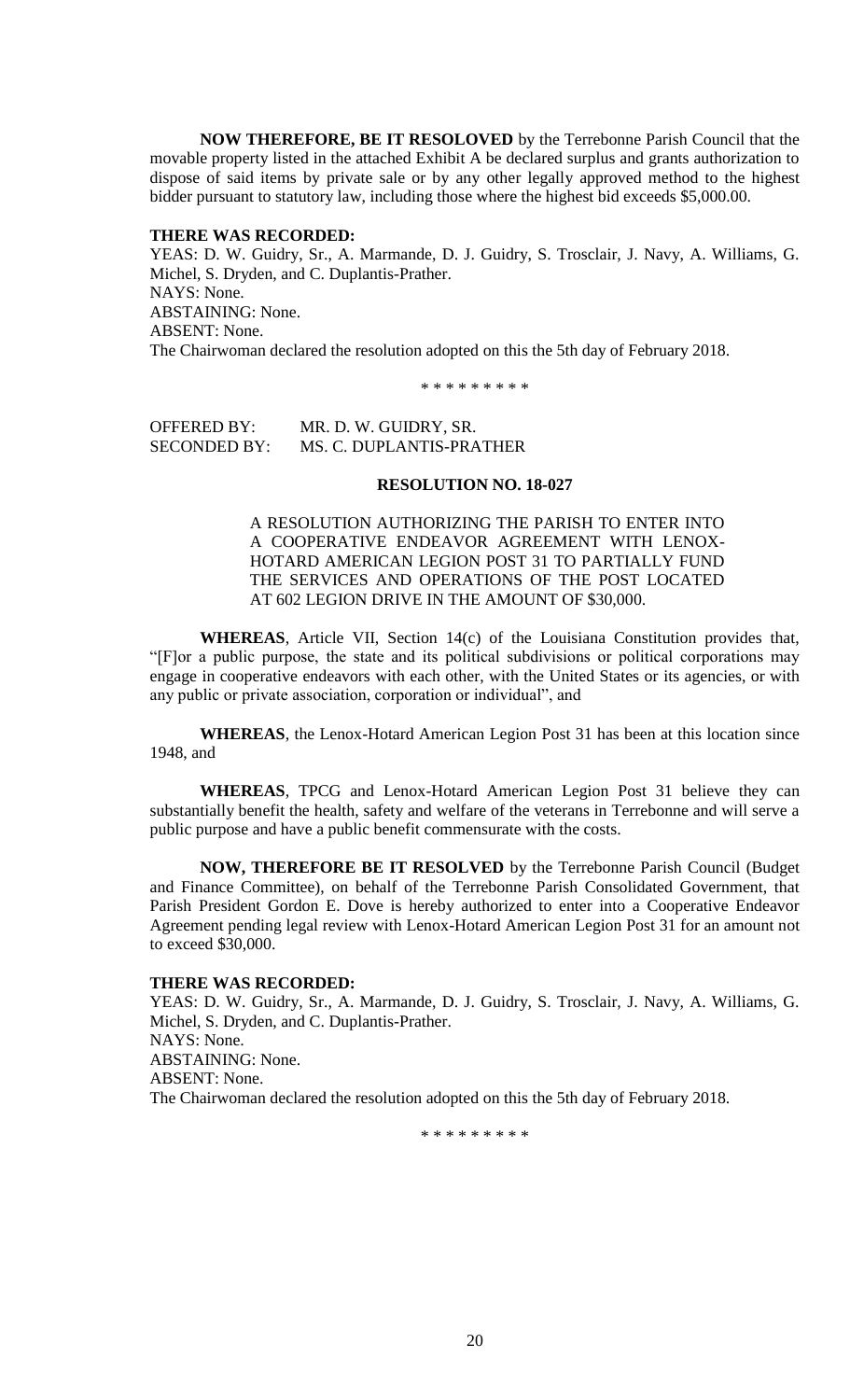# OFFERED BY: MS. C. DUPLANTIS-PRATHER SECONDED BY: MR. D. W. GUIDRY, SR.

# **RESOLUTION NO. 18-028**

**WHEREAS,** Article VII, Section 14 of the Louisiana Constitution authorizes the use of public funds and property "for programs of social welfare for the aid and support of the needy"; and

**WHEREAS,** Article VII, Section 14 of the Louisiana Constitution further provides that "[F]or a public purpose, the state and its political subdivisions or political corporations may engage in cooperative endeavors with each other, with the United States or its agencies, or with any public or private association, corporation or individual"; and,

**WHEREAS,** Southeast Louisiana Legal Services provides a variety of legal services for the clients in Terrebonne Parish that cannot afford legal representation; and

**WHEREAS,** TPCG believes that funding for services of Southeast Louisiana Legal Services will serve the public purpose of making services accessible to individuals in Terrebonne Parish that may not have been able to acquire legal assistance on their own accord; and

**WHEREAS,** TPCG finds that partially funding the services of Southeast Louisiana Legal Services in exchange for the expanded provision of legal services provided to citizens within Terrebonne Parish will serve a public purpose and have a public benefit commensurate with the costs; and

**NOW, THEREFORE BE IT RESOLVED** by the Terrebonne Parish Council (Budget and Finance Committee), on behalf of the Terrebonne Parish Consolidated Government, hereby authorizes Gordon Dove, Parish President, to enter into a contract with Southeast Louisiana Legal Services for an amount not to exceed \$30,000.

#### **THERE WAS RECORDED:**

YEAS: D. W. Guidry, Sr., A. Marmande, D. J. Guidry, S. Trosclair, J. Navy, A. Williams, G. Michel, S. Dryden, and C. Duplantis-Prather. NAYS: None. ABSTAINING: None. ABSENT: None. The Chairwoman declared the resolution adopted on this the 5th day of February 2018.

\* \* \* \* \* \* \* \* \*

Upon questioning from Committee Member J. Navy pertaining to parish employees availability and/or use of legal services for low-income families, Chief Financial Officer K. Mauldin explained that she is going to research the matter and present the findings at a later date; noting that parish employees may be prohibited from using the aforementioned services because it is funded with parish funds.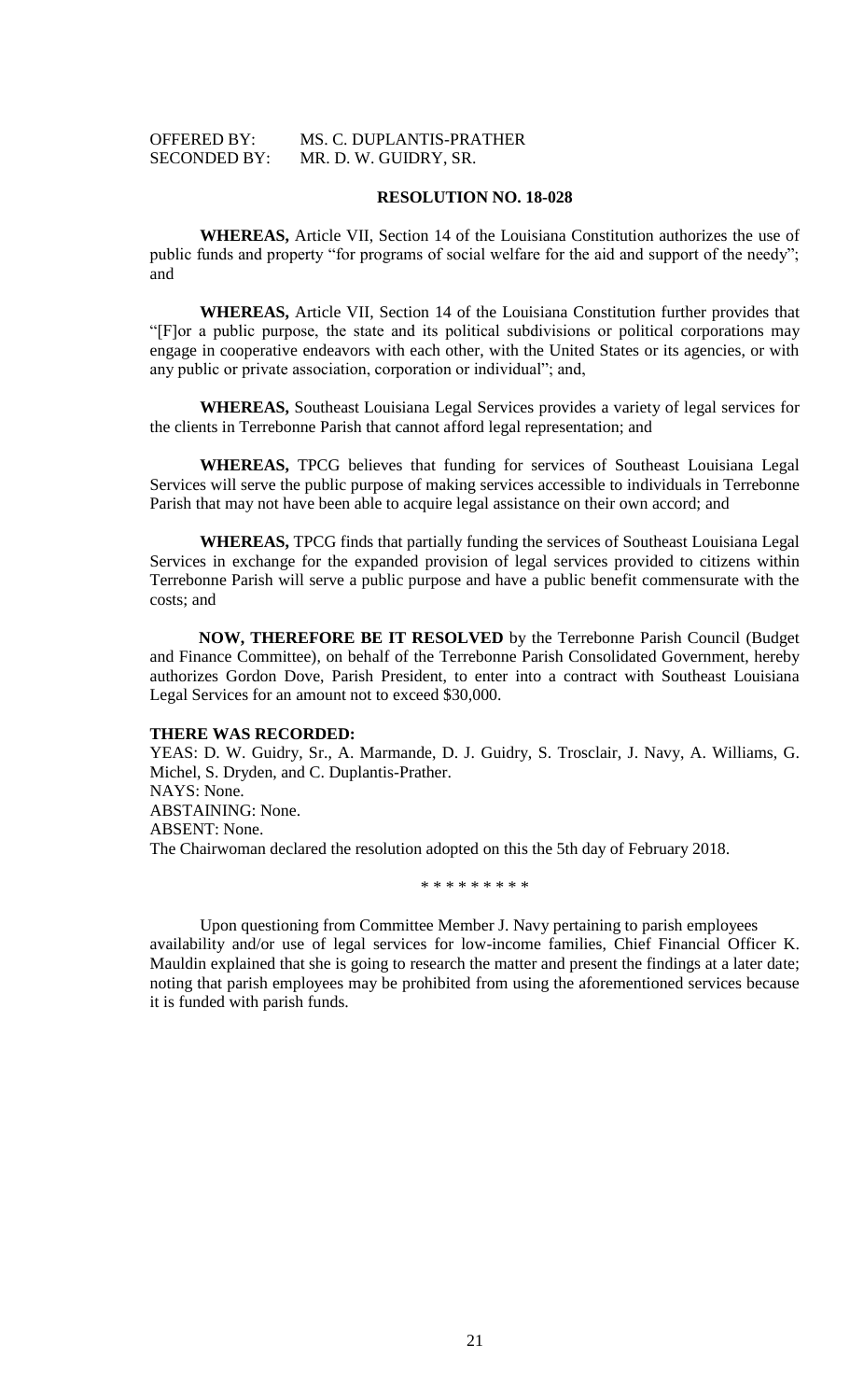| <b>OFFERED BY:</b>  | MR. D. J. GUIDRY |
|---------------------|------------------|
| <b>SECONDED BY:</b> | MR. A. MARMANDE  |

#### **RESOLUTION NO. 18-029**

**WHEREAS**, Article VII, Section 14 of the Louisiana Constitution authorizes the use of public funds and property "for programs of social welfare for the aid and support of the needy"; and

**WHEREAS**, the Attorney General for the State of Louisiana has determined that the mentally handicapped and developmentally disabled qualify as needy within the meaning of Article VII, Section 14 of the Louisiana Constitution; and

**WHEREAS**, Article VII, Section 14 of the Louisiana Constitution further provides that "[F]or a public purpose, the state and its political subdivisions or political corporations may engage in cooperative endeavors with each other, with the United States or its agencies, or with any public or private association, corporation or individual"; and,

**WHEREAS**, South Central Louisiana Human Services Authority (SCLHSA), a local governing entity contracted through the Department of Health and Hospitals, is authorized to direct the operation and management of public, community-based programs and services relative to mental health, developmental disabilities, and addictive disorders services in Terrebonne Parish; and

**WHEREAS,** TPCG believes that partially funding the services of SCLHSA by paying for certain social service contracts for mentoring/counseling, transportation, a peer supportive opportunity center and security for its Treatment Center serves the public purpose of serving the mental health, developmental disabilities, and addictive disorders services for needy citizens in Terrebonne Parish; and

**NOW, THEREFORE BE IT RESOLVED** by the Terrebonne Parish Council (Budget and Finance Committee), on behalf of the Terrebonne Parish Consolidated Government, hereby authorizes Gordon Dove, Parish President to enter into a contract with South Central Louisiana Human Services Authority for an amount not to exceed \$242,456.

# **THERE WAS RECORDED:**

YEAS: D. W. Guidry, Sr., A. Marmande, D. J. Guidry, S. Trosclair, J. Navy, A. Williams, G. Michel, S. Dryden, and C. Duplantis-Prather. NAYS: None. ABSTAINING: None. ABSENT: None. The Chairwoman declared the resolution adopted on this the 5th day of February 2018.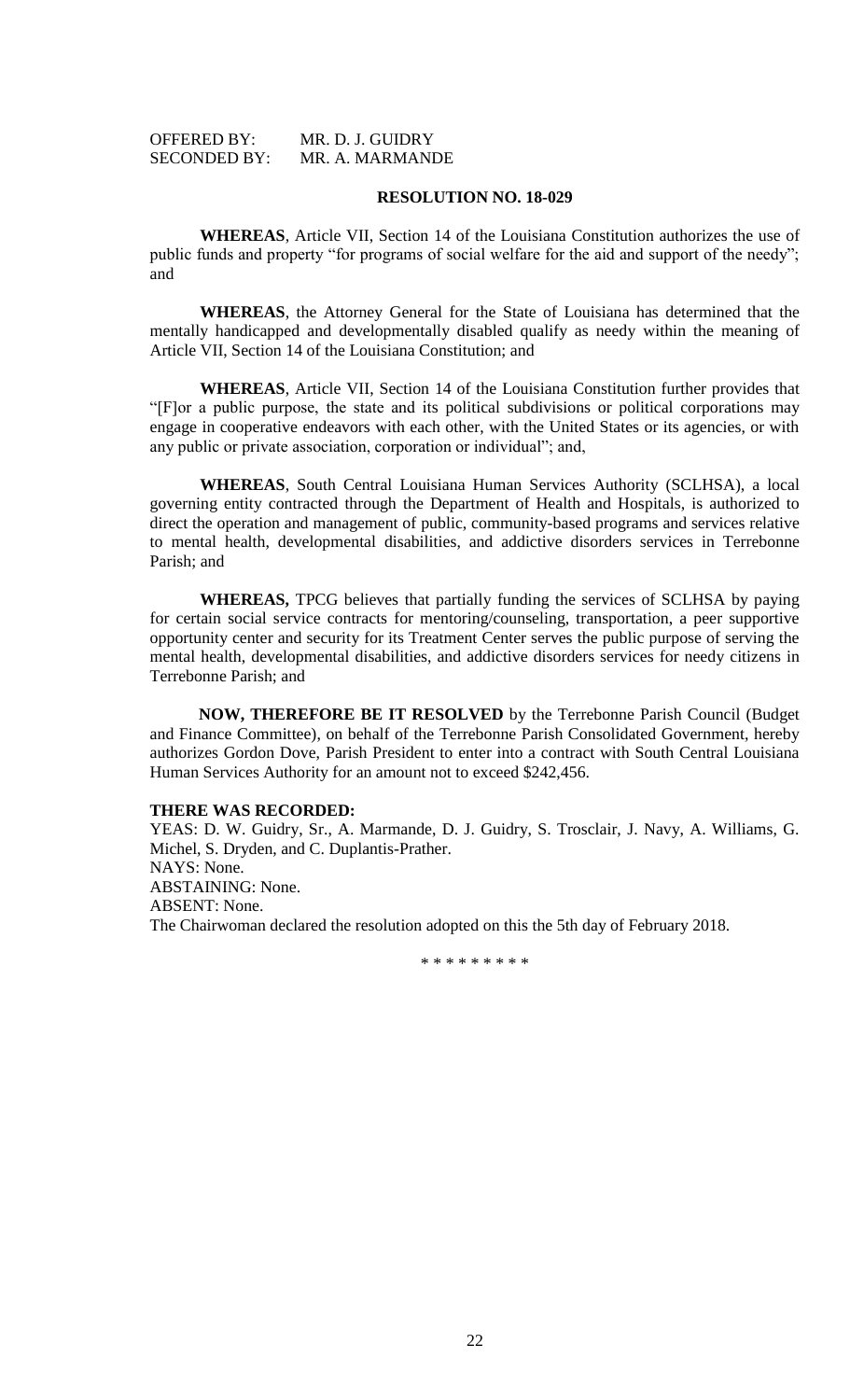# OFFERED BY: MS. C. DUPLANTIS-PRATHER SECONDED BY: MR. D. W. GUIDRY, SR.

#### **RESOLUTION NO. 18-030**

# A RESOLUTION AUTHORIZING THE PARISH PRESIDENT TO AWARD BID 18-WHSE-03 PURCHASE OF NEW/UNUSED ELECTRICAL INVENTORY PRODUCTS (12-MONTH REQUIREMENTS CONTRACT)

**WHEREAS,** the Terrebonne Parish Consolidated Government Purchasing Division on February 8, 2018 will be receiving bids electronically via Central Auction House for the aforementioned Warehouse inventory products, and

**WHEREAS,** the Terrebonne Parish Consolidated Government desires authorization to award the bidders that submit the lowest responsive, responsible bids, and

**WHEREAS,** should the awarded vendor be unable to supply the Warehouse with the required electrical inventory products, the Purchasing Division shall be authorized to award the item(s) to the next lowest qualified bidder, and

**NOW, THEREFORE BE IT RESOLVED**, that the Terrebonne Parish Council (Budget Finance Committee), on behalf of the Terrebonne Parish Consolidated Government grants authorization to the Parish President to award Bid 18-WHSE-03 Purchase of New/Unused Electrical Inventory Products (12-Month Requirements Contract), to the lowest responsive, responsible bidders, and

**BE IT FURTHER RESOLVED,** that the Parish President be authorized to award the lowest responsive, responsible bidders for the aforementioned purchase of electrical inventory products.

#### **THERE WAS RECORDED:**

YEAS: D. W. Guidry, Sr., A. Marmande, D. J. Guidry, S. Trosclair, J. Navy, A. Williams, G. Michel, S. Dryden, and C. Duplantis-Prather. NAYS: None. ABSTAINING: None. ABSENT: None. The Chairwoman declared the resolution adopted on this the 5th day of February 2018.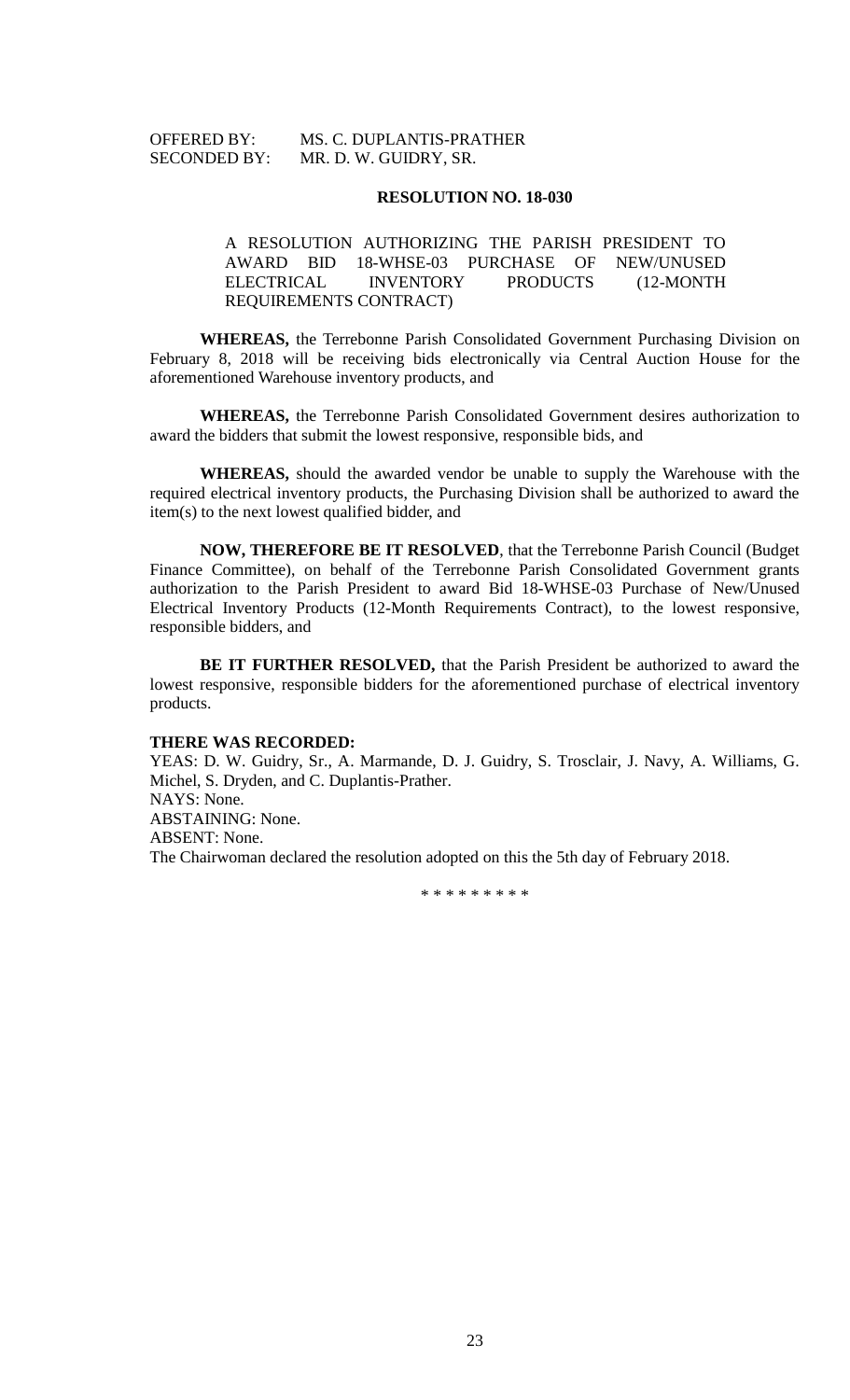OFFERED BY: MR. J. NAVY SECONDED BY: MS. C. DUPLANTIS-PRATHER

#### **RESOLUTION NO. 18-031**

A RESOLUTION AUTHORIZING THE PARISH PRESIDENT TO NEGOTIATE AND EXECUTE A COOPERATIVE ENDEAVOR AGREEMENT WITH THE PARISH SHERIFF'S OFFICE FOR THE 2018 PUBLIC SAFETY PROGRAM.

**WHEREAS,** Parish Officials with the Consolidated Government, Houma Police Department and Sheriff's Office are continuing their joint efforts which began in 2008 on the education and promotion of public safety, and

**WHEREAS,** the Parish budgeted \$100,000 in the 2018 Budget for the continuation of Public Safety Programs, of which \$25,000 has been targeted for cameras and \$75,000 for the services provided by the Sheriff and the City of Houma.

**NOW, THEREFORE BE IT RESOLVED** by the Terrebonne Parish Council on behalf of the Terrebonne Parish Consolidated Government, authorizes the Parish President to negotiate and execute a cooperative endeavor agreement with the Terrebonne Parish Sheriff's Office and to address other matters relative thereto.

# **THERE WAS RECORDED:**

YEAS: D. W. Guidry, Sr., A. Marmande, D. J. Guidry, S. Trosclair, J. Navy, A. Williams, G. Michel, S. Dryden, and C. Duplantis-Prather. NAYS: None. ABSTAINING: None. ABSENT: None. The Chairwoman declared the resolution adopted on this the 5th day of February 2018.

\* \* \* \* \* \* \* \* \*

OFFERED BY: MR. D. W. GUIDRY, SR. SECONDED BY: MR. G. MICHEL

# **RESOLUTION NO. 18-032**

A RESOLUTION IN ACCORDANCE WITH SECTION 21-90 OF THE TERREBONNE PARISH CODE OF ORDINANCES TO APPROVE MONETARY SPENDING FOR A PROJECT, CONTRACT OR PURCHASE WHICH LOUISIANA LAW REQUIRES BE LET FOR BID OR AWARDED THROUGH A REQUEST FOR PROPOSALS PROCESS, AS PROPOSED BY TERREBONNE PARISH RECREATION DISTRICT NO. 2/3 FOR A GENERATOR FOR THE LIGHTING OF THE BOYS' AND GIRLS' FIELDS.

**WHEREAS**, Section 21-90 of the Terrebonne Parish Code of Ordinances requires each recreation district within Terrebonne Parish to obtain Terrebonne Parish Council approval by resolution for "any monetary spending which Louisiana law requires be let out for bid or be awarded through a request for proposals process";

**WHEREAS**, on January 19, 2018, in accordance with Section 21-90, Terrebonne Parish Recreation District Number 2/3 submitted its request for this Council's approval for the project, contract, or purchase as further described in the attachments to this resolution;

**WHEREAS**, The Board of the said District advises that the project, contract, or purchase, as proposed, is one which Louisiana law requires be let out for bid or be awarded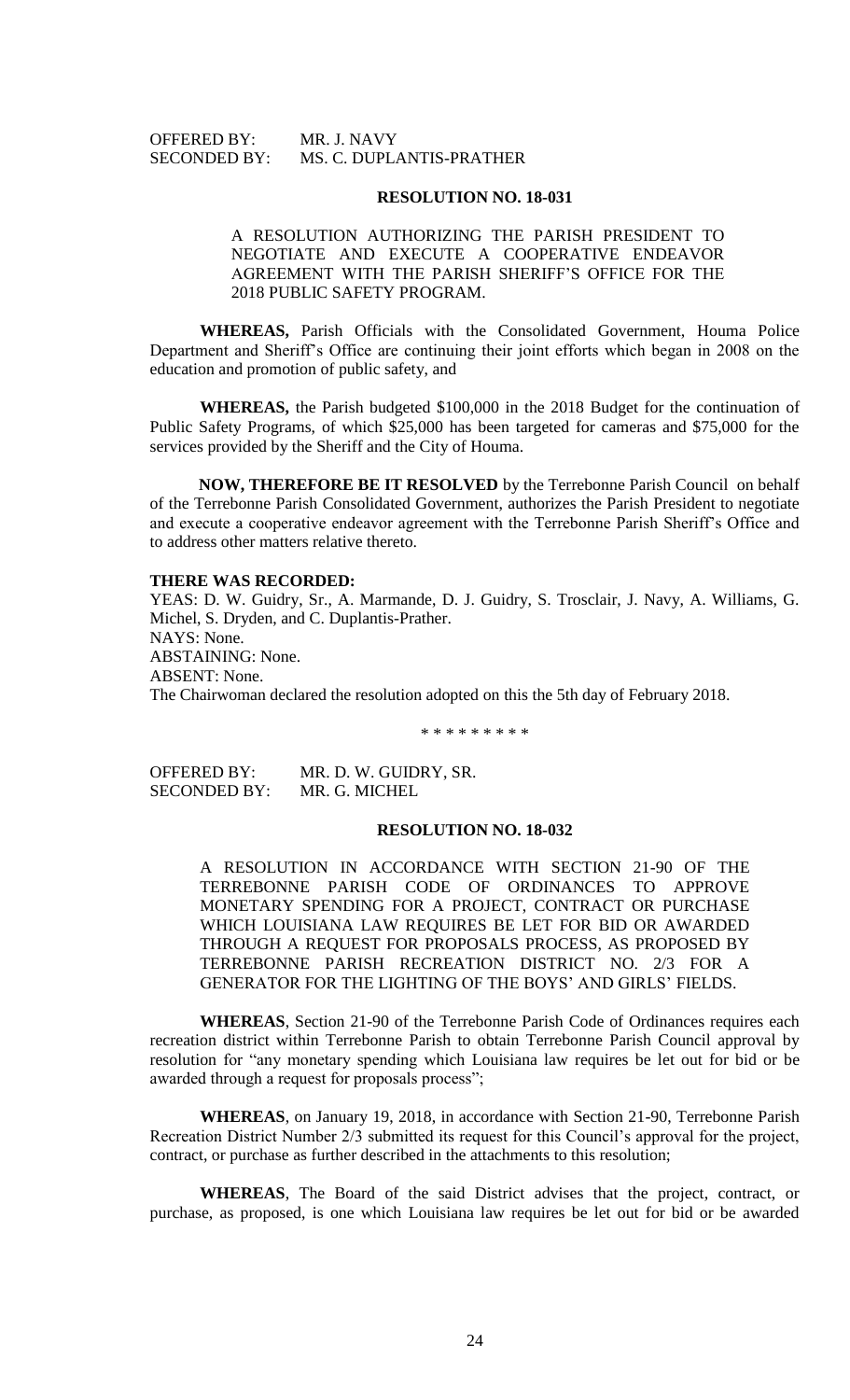through a request for proposals process, and, therefore, requests approval via resolution by the Terrebonne Parish Council prior to any action by the District Board; and

**WHEREAS**, the Terrebonne Parish Council finds the project, contract, or purchase, as proposed and attached hereto, to be acceptable.

**NOW THEREFORE, BE IT RESOLVED** that the Terrebonne Parish Council approves the project, contract, or purchase as proposed by and for Terrebonne Parish Recreation District No. 2/3, and directs the District Board to comply with all local, state, and federal laws and regulations when managing the said project, contract, or purchase.

### **THERE WAS RECORDED:**

YEAS: D. W. Guidry, Sr., A. Marmande, D. J. Guidry, S. Trosclair, J. Navy, A. Williams, G. Michel, S. Dryden, and C. Duplantis-Prather. NAYS: None. ABSTAINING: None. ABSENT: None. The Chairwoman declared the resolution adopted on this the 5th day of February 2018.

\* \* \* \* \* \* \* \* \*

OFFERED BY: MR. G. MICHEL SECONDED BY: MS. C. DUPLANTIS-PRATHER

# **RESOLUTION NO. 18-033**

A RESOLUTION IN ACCORDANCE WITH SECTION 21-90 OF THE TERREBONNE PARISH CODE OF ORDINANCES TO APPROVE MONETARY SPENDING FOR A PROJECT, CONTRACT OR PURCHASE WHICH LOUISIANA LAW REQUIRES BE LET FOR BID OR AWARDED THROUGH A REQUEST FOR PROPOSALS PROCESS, AS PROPOSED BY TERREBONNE PARISH RECREATION DISTRICT NO. 1. FOR MATERIALS AND LABOR TO CLOSE IN A DITCH AT OAKSHIRE.

**WHEREAS**, Section 21-90 of the Terrebonne Parish Code of Ordinances requires each recreation district within Terrebonne Parish to obtain Terrebonne Parish Council approval by resolution for "any monetary spending which Louisiana law requires be let out for bid or be awarded through a request for proposals process";

**WHEREAS**, on January 30, 2018, in accordance with Section 21-90, Terrebonne Parish Recreation District Number 1 submitted its request for this Council's approval for the project, contract, or purchase as further described in the attachments to this resolution;

**WHEREAS**, The Board of the said District advises that the project, contract, or purchase, as proposed, is one which Louisiana law requires be let out for bid or be awarded through a request for proposals process, and, therefore, requests approval via resolution by the Terrebonne Parish Council prior to any action by the District Board; and

**WHEREAS**, the Terrebonne Parish Council finds the project, contract, or purchase, as proposed and attached hereto, to be acceptable; and

**NOW THEREFORE, BE IT RESOLVED** that the Terrebonne Parish Council approves the project, contract, or purchase as proposed by and for Terrebonne Parish Recreation District No. 1, and directs the District Board to comply with all local, state, and federal laws and regulations when managing the said project, contract, or purchase.

# **THERE WAS RECORDED:**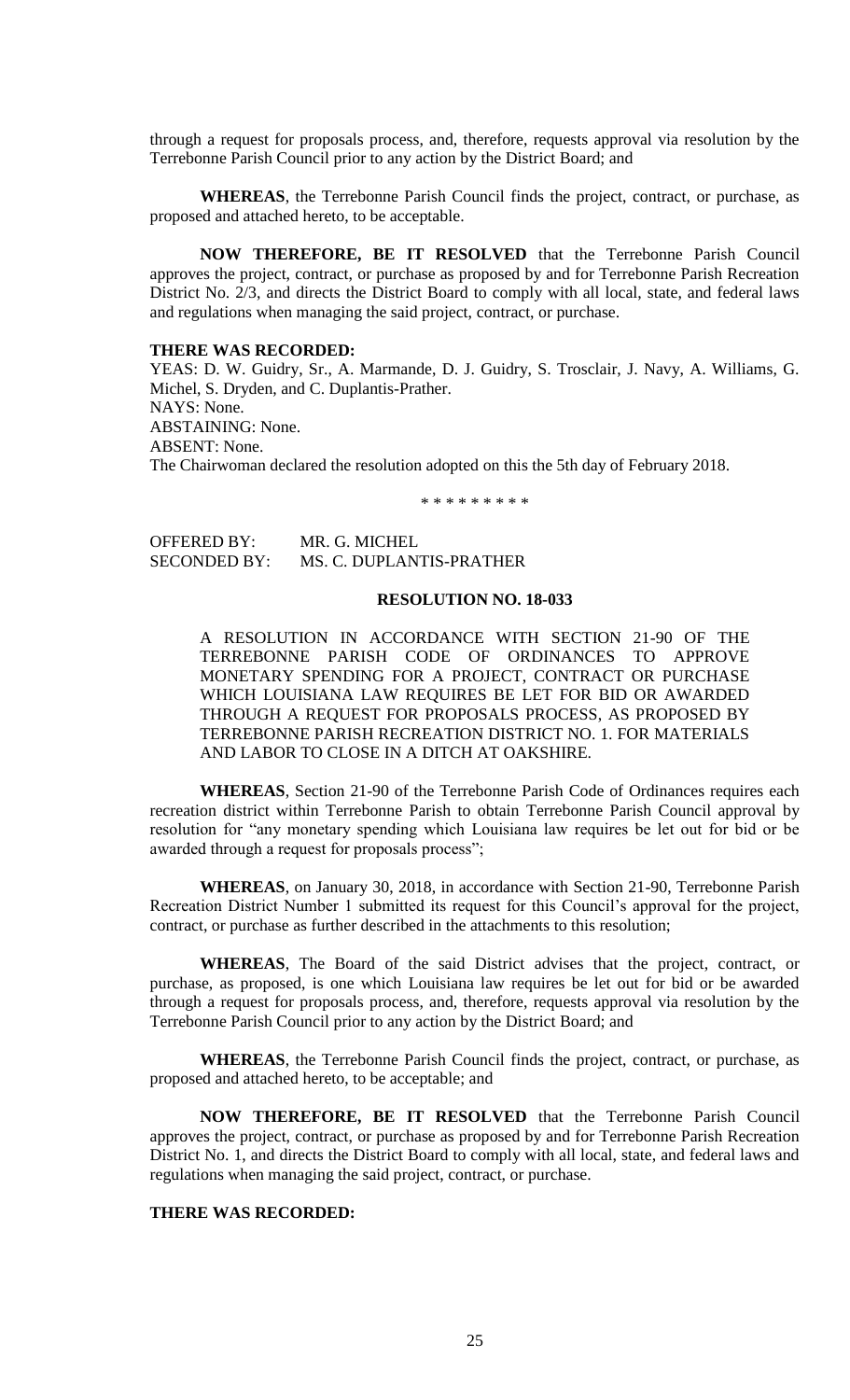YEAS: D. W. Guidry, Sr., A. Marmande, D. J. Guidry, S. Trosclair, J. Navy, A. Williams, G. Michel, S. Dryden, and C. Duplantis-Prather. NAYS: None. ABSTAINING: None. ABSENT: None. The Chairwoman declared the resolution adopted on this the 5th day of February 2018.

\* \* \* \* \* \* \* \* \*

Upon questioning from Committee Member G. Michel, Chief Financial Officer K. Mauldin explained that parish ordinances and/or state law requires all recreation districts to come before the Council for approval of bids and quotes that exceeds \$20,000.00.

OFFERED BY: MR. G. MICHEL SECONDED BY: MR. D. W. GUIDRY, SR.

#### **RESOLUTION NO. 18-034**

A RESOLUTION IN ACCORDANCE WITH SECTION 21-90 OF THE TERREBONNE PARISH CODE OF ORDINANCES TO APPROVE MONETARY SPENDING FOR A PROJECT, CONTRACT OR PURCHASE WHICH LOUISIANA LAW REQUIRES BE LET FOR BID OR AWARDED THROUGH A REQUEST FOR PROPOSALS PROCESS, AS PROPOSED BY TERREBONNE PARISH RECREATION DISTRICT NO. 1. FOR MATERIALS AND LABOR T O PAVE OR LIMESTONE PARKING/DRIVEE AREA AT OAKSHIRE.

**WHEREAS**, Section 21-90 of the Terrebonne Parish Code of Ordinances requires each recreation district within Terrebonne Parish to obtain Terrebonne Parish Council approval by resolution for "any monetary spending which Louisiana law requires be let out for bid or be awarded through a request for proposals process";

**WHEREAS**, on January 30, 2018, in accordance with Section 21-90, Terrebonne Parish Recreation District Number 1 submitted its request for this Council's approval for the project, contract, or purchase as further described in the attachments to this resolution;

**WHEREAS**, The Board of the said District advises that the project, contract, or purchase, as proposed, is one which Louisiana law requires be let out for bid or be awarded through a request for proposals process, and, therefore, requests approval via resolution by the Terrebonne Parish Council prior to any action by the District Board; and

**WHEREAS**, the Terrebonne Parish Council finds the project, contract, or purchase, as proposed and attached hereto, to be acceptable; and

**NOW THEREFORE, BE IT RESOLVED** that the Terrebonne Parish Council approves the project, contract, or purchase as proposed by and for Terrebonne Parish Recreation District No. 1, and directs the District Board to comply with all local, state, and federal laws and regulations when managing the said project, contract, or purchase.

THERE WAS RECORDED: YEAS: D. W. Guidry, Sr., A. Marmande, D. J. Guidry, S. Trosclair, J. Navy, A. Williams, G. Michel, S. Dryden, and C. Duplantis-Prather. NAYS: None. ABSTAINING: None. ABSENT: None. The Chairwoman declared the resolution adopted on this the 5th day of February 2018.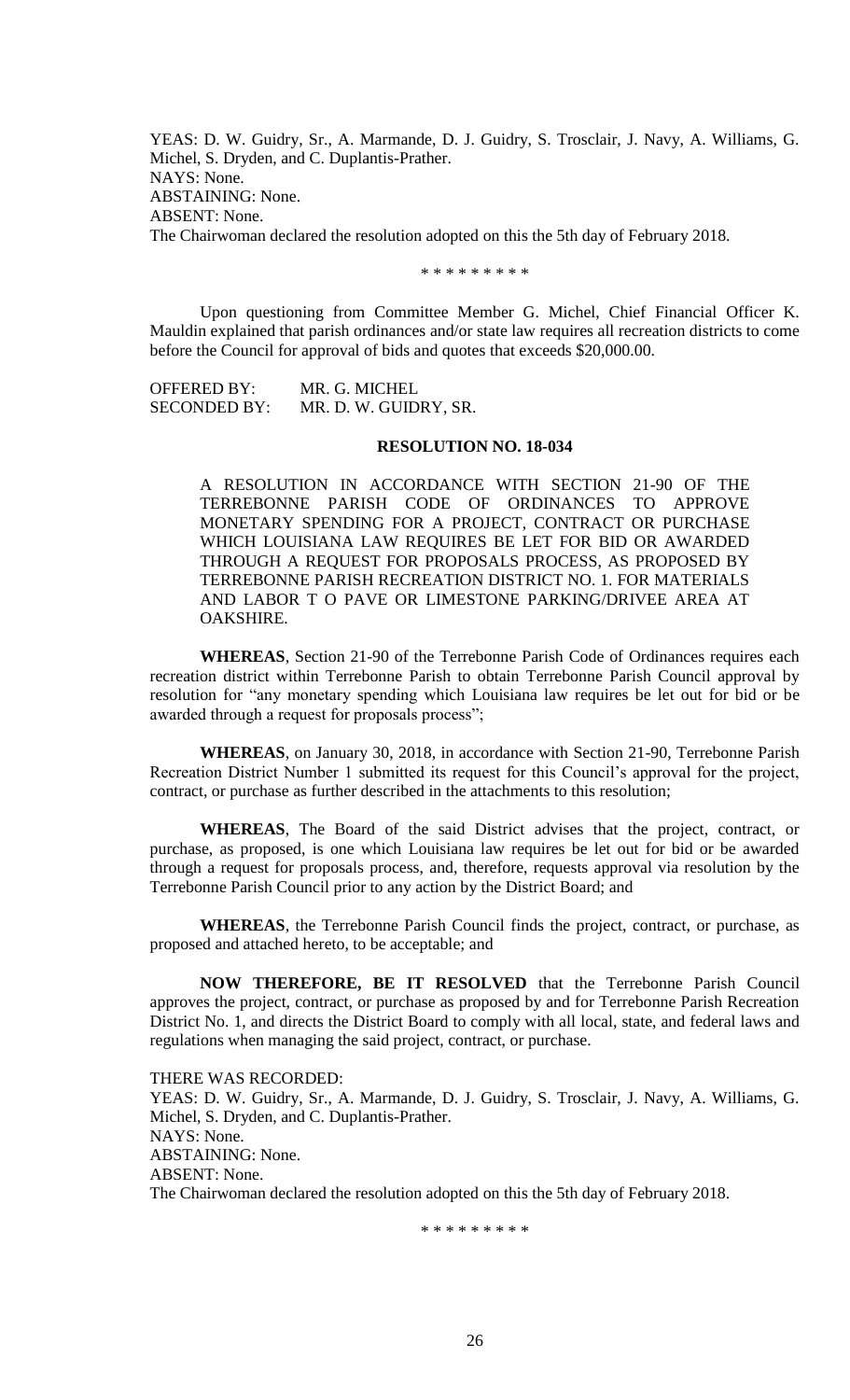| <b>OFFERED BY:</b>  | MR. G. MICHEL |
|---------------------|---------------|
| <b>SECONDED BY:</b> | MR. S. DRYDEN |

### **RESOLUTION NO. 18-035**

A RESOLUTION IN ACCORDANCE WITH SECTION 21-90 OF THE TERREBONNE PARISH CODE OF ORDINANCES TO APPROVE MONETARY SPENDING FOR A PROJECT, CONTRACT OR PURCHASE WHICH LOUISIANA LAW REQUIRES BE LET FOR BID OR AWARDED THROUGH A REQUEST FOR PROPOSALS PROCESS, AS PROPOSED BY TERREBONNE PARISH RECREATION DISTRICT NO. 1. FOR MATERIALS AND LABOR TO PROVIDE FOOTBALL FIELD LIGHTING AT GRAY PARK.

**WHEREAS**, Section 21-90 of the Terrebonne Parish Code of Ordinances requires each recreation district within Terrebonne Parish to obtain Terrebonne Parish Council approval by resolution for "any monetary spending which Louisiana law requires be let out for bid or be awarded through a request for proposals process";

**WHEREAS**, on January 30, 2018, in accordance with Section 21-90, Terrebonne Parish Recreation District Number 1 submitted its request for this Council's approval for the project, contract, or purchase as further described in the attachments to this resolution;

**WHEREAS,** The Board of the said District advises that the project, contract, or purchase, as proposed, is one which Louisiana law requires be let out for bid or be awarded through a request for proposals process, and, therefore, requests approval via resolution by the Terrebonne Parish Council prior to any action by the District Board; and

**WHEREAS**, the Terrebonne Parish Council finds the project, contract, or purchase, as proposed and attached hereto, to be acceptable; and

**NOW THEREFORE, BE IT RESOLVED** that the Terrebonne Parish Council approves the project, contract, or purchase as proposed by and for Terrebonne Parish Recreation District No. 1, and directs the District Board to comply with all local, state, and federal laws and regulations when managing the said project, contract, or purchase.

# **THERE WAS RECORDED:**

YEAS: D. W. Guidry, Sr., A. Marmande, D. J. Guidry, S. Trosclair, J. Navy, A. Williams, G. Michel, S. Dryden, and C. Duplantis-Prather. NAYS: None. ABSTAINING: None. ABSENT: None. The Chairwoman declared the resolution adopted on this the 5th day of February 2018.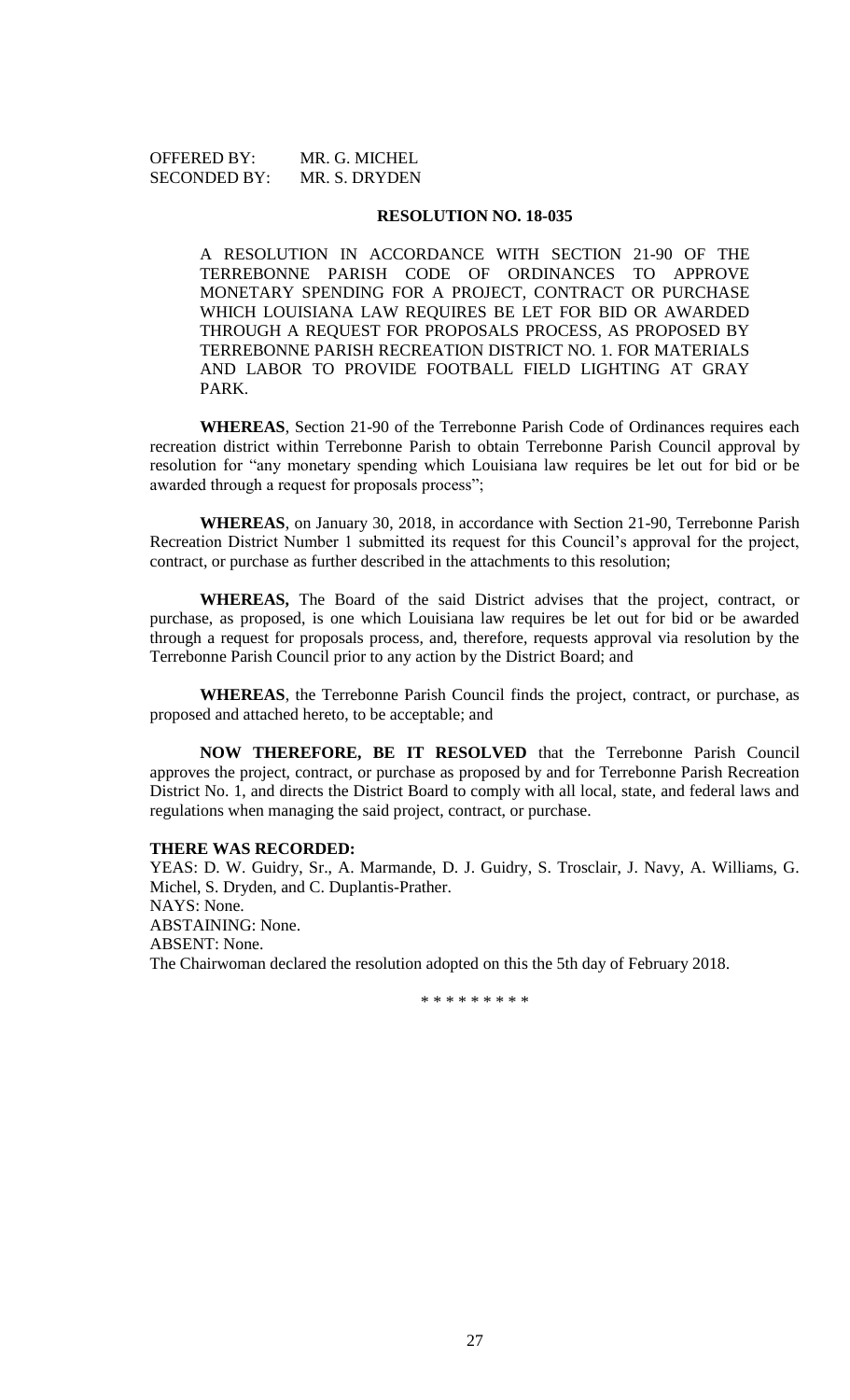# OFFERED BY: MR. G. MICHEL SECONDED BY: MR. S. DRYDEN

### **RESOLUTION NO. 18-036**

A RESOLUTION IN ACCORDANCE WITH SECTION 21-90 OF THE TERREBONNE PARISH CODE OF ORDINANCES TO APPROVE MONETARY SPENDING FOR A PROJECT, CONTRACT OR PURCHASE WHICH LOUISIANA LAW REQUIRES BE LET FOR BID OR AWARDED THROUGH A REQUEST FOR PROPOSALS PROCESS, AS PROPOSED BY TERREBONNE PARISH RECREATION DISTRICT NO. 1. TO INSTALL RUBBERIZED WALKING SURFACE FOR THE WALKING TRACK IN THE GRAY PARK.

**WHEREAS**, Section 21-90 of the Terrebonne Parish Code of Ordinances requires each recreation district within Terrebonne Parish to obtain Terrebonne Parish Council approval by resolution for "any monetary spending which Louisiana law requires be let out for bid or be awarded through a request for proposals process";

**WHEREAS**, on January 30, 2018, in accordance with Section 21-90, Terrebonne Parish Recreation District Number 1 submitted its request for this Council's approval for the project, contract, or purchase as further described in the attachments to this resolution;

**WHEREAS**, The Board of the said District advises that the project, contract, or purchase, as proposed, is one which Louisiana law requires be let out for bid or be awarded through a request for proposals process, and, therefore, requests approval via resolution by the Terrebonne Parish Council prior to any action by the District Board; and

**WHEREAS**, the Terrebonne Parish Council finds the project, contract, or purchase, as proposed and attached hereto, to be acceptable.

**NOW THEREFORE, BE IT RESOLVED** that the Terrebonne Parish Council approves the project, contract, or purchase as proposed by and for Terrebonne Parish Recreation District No. 1, and directs the District Board to comply with all local, state, and federal laws and regulations when managing the said project, contract, or purchase.

#### **THERE WAS RECORDED:**

YEAS: D. W. Guidry, Sr., A. Marmande, D. J. Guidry, S. Trosclair, J. Navy, A. Williams, G. Michel, S. Dryden, and C. Duplantis-Prather. NAYS: None. ABSTAINING: None. ABSENT: None. The Chairwoman declared the resolution adopted on this the 5th day of February 2018.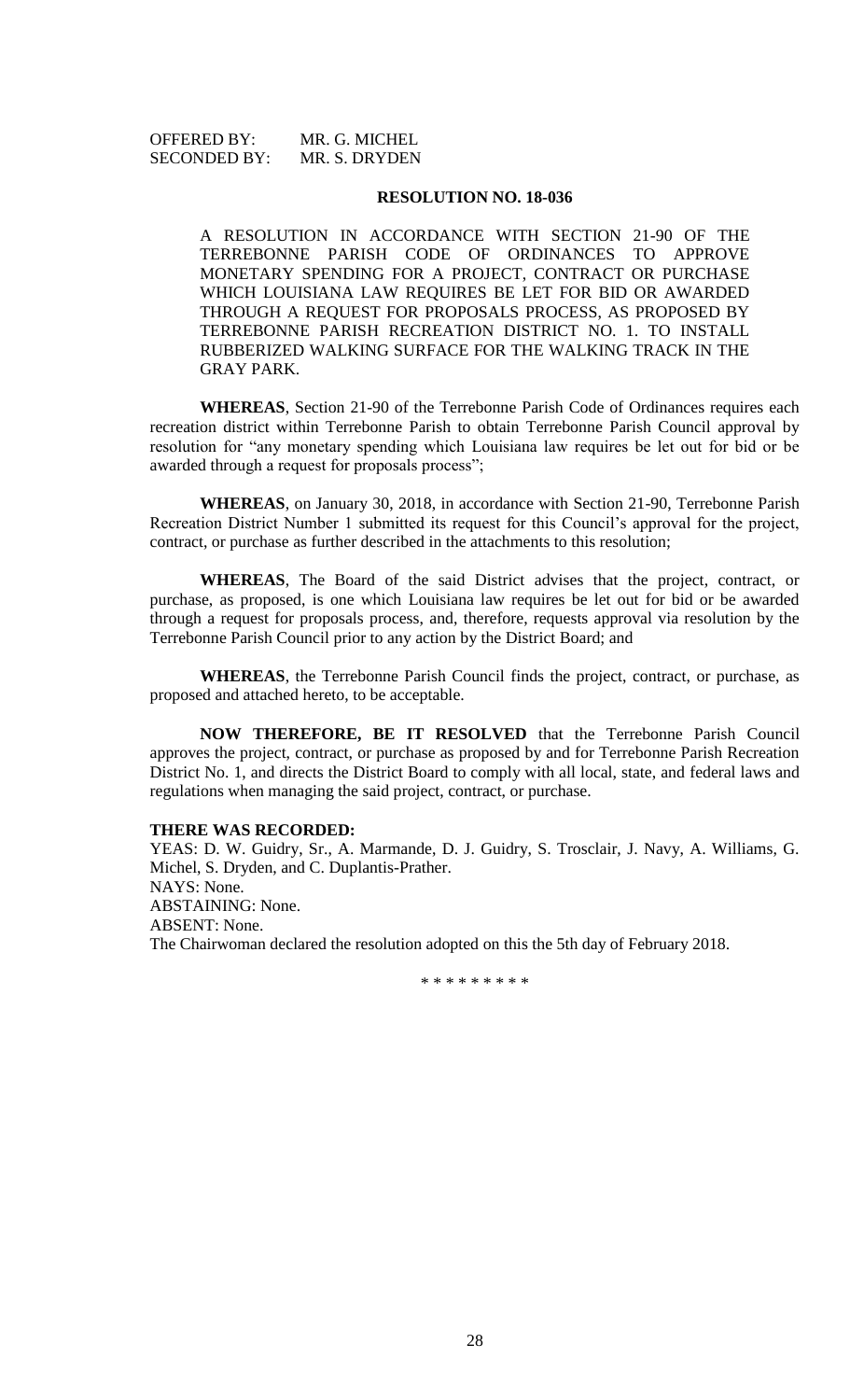# OFFERED BY: MR. G. MICHEL SECONDED BY: MR. S. DRYDEN

### **RESOLUTION NO. 18-037**

A RESOLUTION IN ACCORDANCE WITH SECTION 21-90 OF THE TERREBONNE PARISH CODE OF ORDINANCES TO APPROVE MONETARY SPENDING FOR A PROJECT, CONTRACT OR PURCHASE WHICH LOUISIANA LAW REQUIRES BE LET FOR BID OR AWARDED THROUGH A REQUEST FOR PROPOSALS PROCESS, AS PROPOSED BY TERREBONNE PARISH RECREATION DISTRICT NO. 1. TO INSTALL A RUBBERIZED WALKING SURFACE FOR THE WALKING SURFACE FOR THE WALKING TRACK AT THE GRAY PARK

**WHEREAS**, Section 21-90 of the Terrebonne Parish Code of Ordinances requires each recreation district within Terrebonne Parish to obtain Terrebonne Parish Council approval by resolution for "any monetary spending which Louisiana law requires be let out for bid or be awarded through a request for proposals process";

**WHEREAS**, on January 30, 2018, in accordance with Section 21-90, Terrebonne Parish Recreation District Number 1 submitted its request for this Council's approval for the project, contract, or purchase as further described in the attachments to this resolution;

**WHEREAS**, The Board of the said District advises that the project, contract, or purchase, as proposed, is one which Louisiana law requires be let out for bid or be awarded through a request for proposals process, and, therefore, requests approval via resolution by the Terrebonne Parish Council prior to any action by the District Board; and

**WHEREAS**, the Terrebonne Parish Council finds the project, contract, or purchase, as proposed and attached hereto, to be acceptable; and

**NOW THEREFORE, BE IT RESOLVED** that the Terrebonne Parish Council approves the project, contract, or purchase as proposed by and for Terrebonne Parish Recreation District No. 1, and directs the District Board to comply with all local, state, and federal laws and regulations when managing the said project, contract, or purchase.

#### **THERE WAS RECORDED:**

YEAS: D. W. Guidry, Sr., A. Marmande, D. J. Guidry, S. Trosclair, J. Navy, A. Williams, G. Michel, S. Dryden, and C. Duplantis-Prather. NAYS: None. ABSTAINING: None. ABSENT: None. The Chairwoman declared the resolution adopted on this the 5th day of February 2018.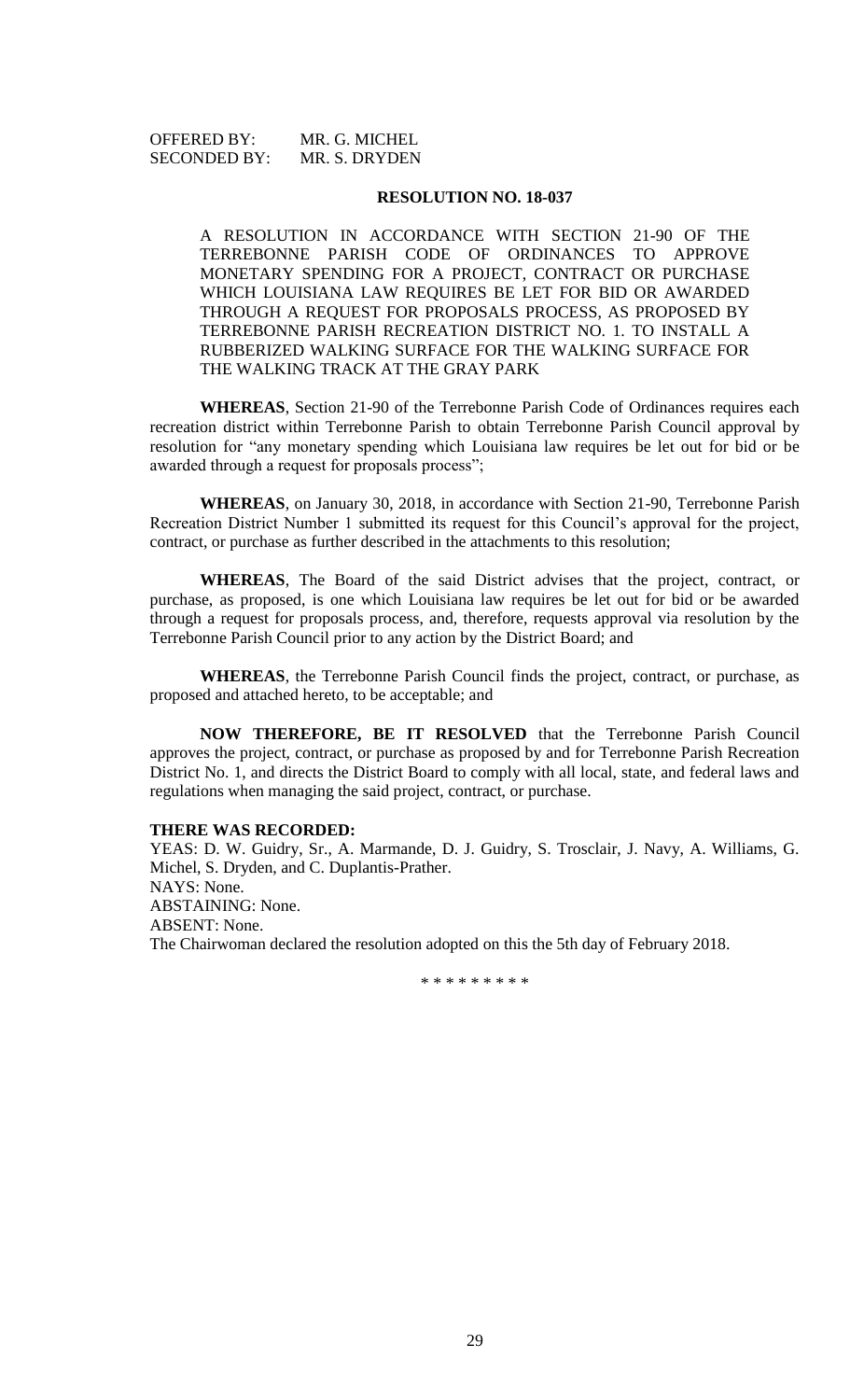OFFERED BY: MR. S. DRYDEN SECONDED BY: MR. G. MICHEL

#### **RESOLUTION NO. 18-038**

A RESOLUTION IN ACCORDANCE WITH SECTION 21-90 OF THE TERREBONNE PARISH CODE OF ORDINANCES TO APPROVE MONETARY SPENDING FOR A PROJECT, CONTRACT OR PURCHASE WHICH LOUISIANA LAW REQUIRES BE LET FOR BID OR AWARDED THROUGH A REQUEST FOR PROPOSALS PROCESS, AS PROPOSED BY TERREBONNE PARISH RECREATION DISTRICT NO. 1.

**WHEREAS**, Section 21-90 of the Terrebonne Parish Code of Ordinances requires each recreation district within Terrebonne Parish to obtain Terrebonne Parish Council approval by resolution for "any monetary spending which Louisiana law requires be let out for bid or be awarded through a request for proposals process";

**WHEREAS**, on January 30, 2018, in accordance with Section 21-90, Terrebonne Parish Recreation District Number 1 submitted its request for this Council's approval for the project, contract, or purchase as further described in the attachments to this resolution;

**WHEREAS**, The Board of the said District advises that the project, contract, or purchase, as proposed, is one which Louisiana law requires be let out for bid or be awarded through a request for proposals process, and, therefore, requests approval via resolution by the Terrebonne Parish Council prior to any action by the District Board; and

**WHEREAS**, the Terrebonne Parish Council finds the project, contract, or purchase, as proposed and attached hereto, to be acceptable; and

**NOW THEREFORE, BE IT RESOLVED** that the Terrebonne Parish Council approves the project, contract, or purchase as proposed by and for Terrebonne Parish Recreation District No. 1, and directs the District Board to comply with all local, state, and federal laws and regulations when managing the said project, contract, or purchase.

# **THERE WAS RECORDED:**

YEAS: D. W. Guidry, Sr., A. Marmande, D. J. Guidry, S. Trosclair, J. Navy, A. Williams, G. Michel, S. Dryden, and C. Duplantis-Prather. NAYS: None. ABSTAINING: None. ABSENT: None. The Chairwoman declared the resolution adopted on this the 5th day of February 2018.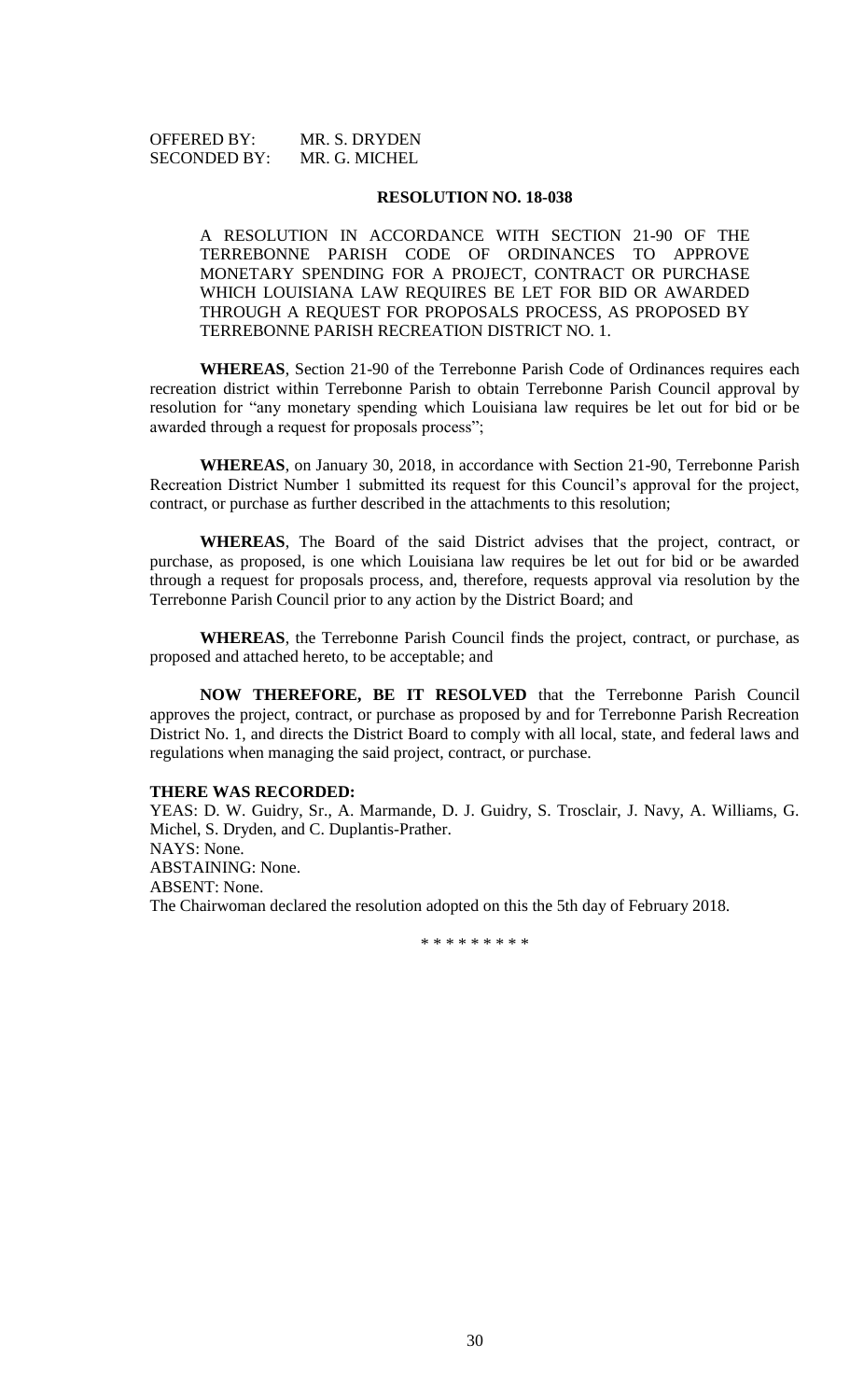OFFERED BY: MR. G. MICHEL SECONDED BY: MR. S. DRYDEN

#### **RESOLUTION NO. 18-039**

A RESOLUTION IN ACCORDANCE WITH SECTION 21-90 OF THE TERREBONNE PARISH CODE OF ORDINANCES TO APPROVE MONETARY SPENDING FOR A PROJECT, CONTRACT OR PURCHASE WHICH LOUISIANA LAW REQUIRES BE LET FOR BID OR AWARDED THROUGH A REQUEST FOR PROPOSALS PROCESS, AS PROPOSED BY TERREBONNE PARISH RECREATION DISTRICT NO. 1.

**WHEREAS**, Section 21-90 of the Terrebonne Parish Code of Ordinances requires each recreation district within Terrebonne Parish to obtain Terrebonne Parish Council approval by resolution for "any monetary spending which Louisiana law requires be let out for bid or be awarded through a request for proposals process";

**WHEREAS**, on January 30, 2018, in accordance with Section 21-90, Terrebonne Parish Recreation District Number 1 submitted its request for this Council's approval for the project, contract, or purchase as further described in the attachments to this resolution;

**WHEREAS**, The Board of the said District advises that the project, contract, or purchase, as proposed, is one which Louisiana law requires be let out for bid or be awarded through a request for proposals process, and, therefore, requests approval via resolution by the Terrebonne Parish Council prior to any action by the District Board; and

**WHEREAS**, the Terrebonne Parish Council finds the project, contract, or purchase, as proposed and attached hereto, to be acceptable; and

**NOW THEREFORE, BE IT RESOLVED** that the Terrebonne Parish Council approves the project, contract, or purchase as proposed by and for Terrebonne Parish Recreation District No. 1, and directs the District Board to comply with all local, state, and federal laws and regulations when managing the said project, contract, or purchase.

# **THERE WAS RECORDED:**

YEAS: D. W. Guidry, Sr., A. Marmande, D. J. Guidry, S. Trosclair, J. Navy, A. Williams, G. Michel, S. Dryden, and C. Duplantis-Prather. NAYS: None. ABSTAINING: None. ABSENT: None. The Chairwoman declared the resolution adopted on this the 5th day of February 2018.

\* \* \* \* \* \* \* \* \*

Ms. C. Duplantis-Prather moved, seconded by Mr. D. J. Guidry, "THAT, the Budget & Finance Committee introduce an ordinance to amend the 2018 Adopted Operating Budget, the 5- Year Capital Outlay Budget, and Budgeted Positions of the Terrebonne Parish Consolidated Government for the following items and to provide for related matters:

- I. General Fund-Office of Emergency Preparedness 2017 Cities Readiness Initiative, \$19,657
- II. Houma Fire Department, \$1,037
- III. Transfer Positions
	- a. Sewerage Department, \$50,308
		- b. Road and Bridge Division, (\$50,308)
- IV. Lake Boudreaux Diversion, \$20,000

and call a public hearing on said matter on February 21, 2018 at 6:30 p.m."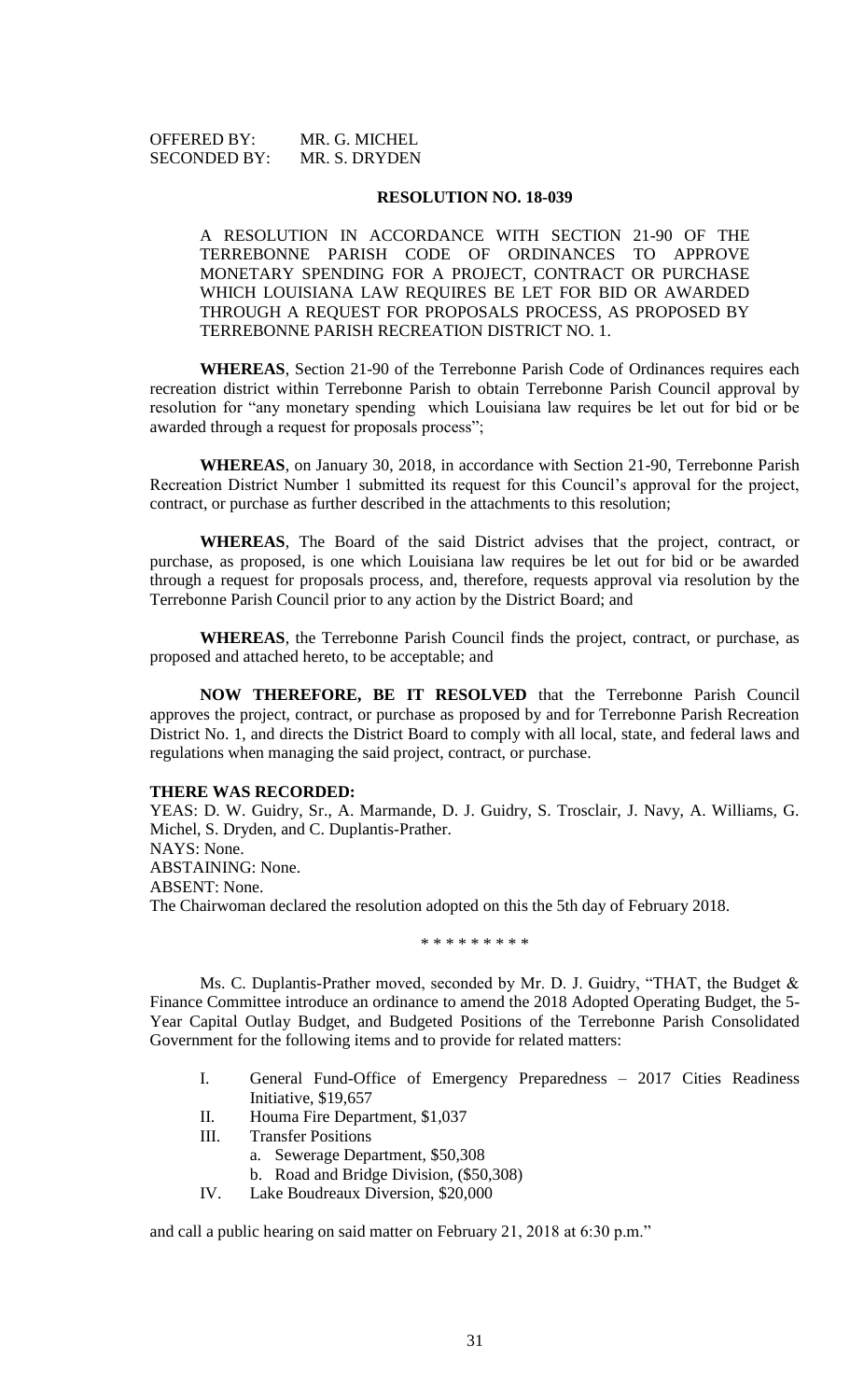The Chairwoman called for the vote on the motion offered by Ms. C. Duplantis-Prather. THERE WAS RECORDED: YEAS: D. W. Guidry, Sr., A. Marmande, D. J. Guidry, S. Trosclair, J. Navy, A. Williams, G. Michel, S. Dryden and C. Duplantis-Prather. NAYS: None. ABSENT: None. The Chairwoman declared the motion adopted.

Upon questioning from Committee Member D. W. Guidry, Sr., pertaining to the aforementioned employee transfer, Parish Manager M. Toups explained that the engineering inspection position would better serve the parish logistically in the Pollution Control Division.

| OFFERED BY:         | MR. D. J. GUIDRY |
|---------------------|------------------|
| <b>SECONDED BY:</b> | MR. G. MICHEL    |

#### **RESOLUTION NO. 18-040**

A RESOLUTION GIVING PRELIMINARY APPROVAL TO THE ISSUANCE OF NOT EXCEEDING SEVENTEEN MILLION DOLLARS (\$17,000,000) OF SALES TAX REVENUE BONDS OF THE PARISH OF TERREBONNE, STATE OF LOUISIANA; PROVIDING CERTAIN TERMS OF SAID BONDS; MAKING APPLICATION TO THE STATE BOND COMMISSION FOR APPROVAL OF SAID BONDS; AND PROVIDING FOR OTHER MATTERS IN CONNECTION THEREWITH.

**WHEREAS**, the Parish of Terrebonne, State of Louisiana (the "Issuer"), is now levying and collecting a one-fourth of one percent (1/4%) sales tax within the corporate boundaries of the Issuer for the purpose of constructing, acquiring, operating, and maintaining drains, drainage canals, pumps and pumping plants, dykes and levees and related machinery and equipment and obtaining the necessary sites including funding into bonds maturing over periods not exceeding twenty-five (25) years, (the "Tax") pursuant to an election held on November 3, 1992 and

**WHEREAS,** pursuant to the authority of the aforesaid election, the Issuer adopted an Ordinance on November 18, 1992 (the "Tax Ordinance"), providing for the levy and collection of the aforesaid Tax commencing 1993 in perpetuity; and

**WHEREAS,** Section 1430 of Title 39 of the Louisiana Revised Statutes of 1950, as amended, authorizes the Issuer to borrow money in anticipation of revenues to be realized from special taxes to be used only for the purposes for which such special tax was approved by the voters; and

**WHEREAS**, pursuant to and in accordance with the foregoing statutory authority, the Issuer now desires to incur debt and issue its Sales Tax Revenue Bonds, in one or more series, in an aggregate principal amount not exceeding Seventeen Million and 00/100 Dollars (\$17,000,000) (the "Bonds") for the purpose of providing funding for the obligations of the Issuer for improving constructing, acquiring, or extending drainage infrastructure or drainage projects in the Parish and paying related costs; and

**WHEREAS,** other than the Bonds herein authorized, the Issuer has no outstanding obligations as of the date of delivery of the Bonds of any kind or nature payable from or enjoying a lien on the Tax herein pledged; and

**WHEREAS,** the Issuer desires to make formal application to the State Bond Commission for approval of the Bonds;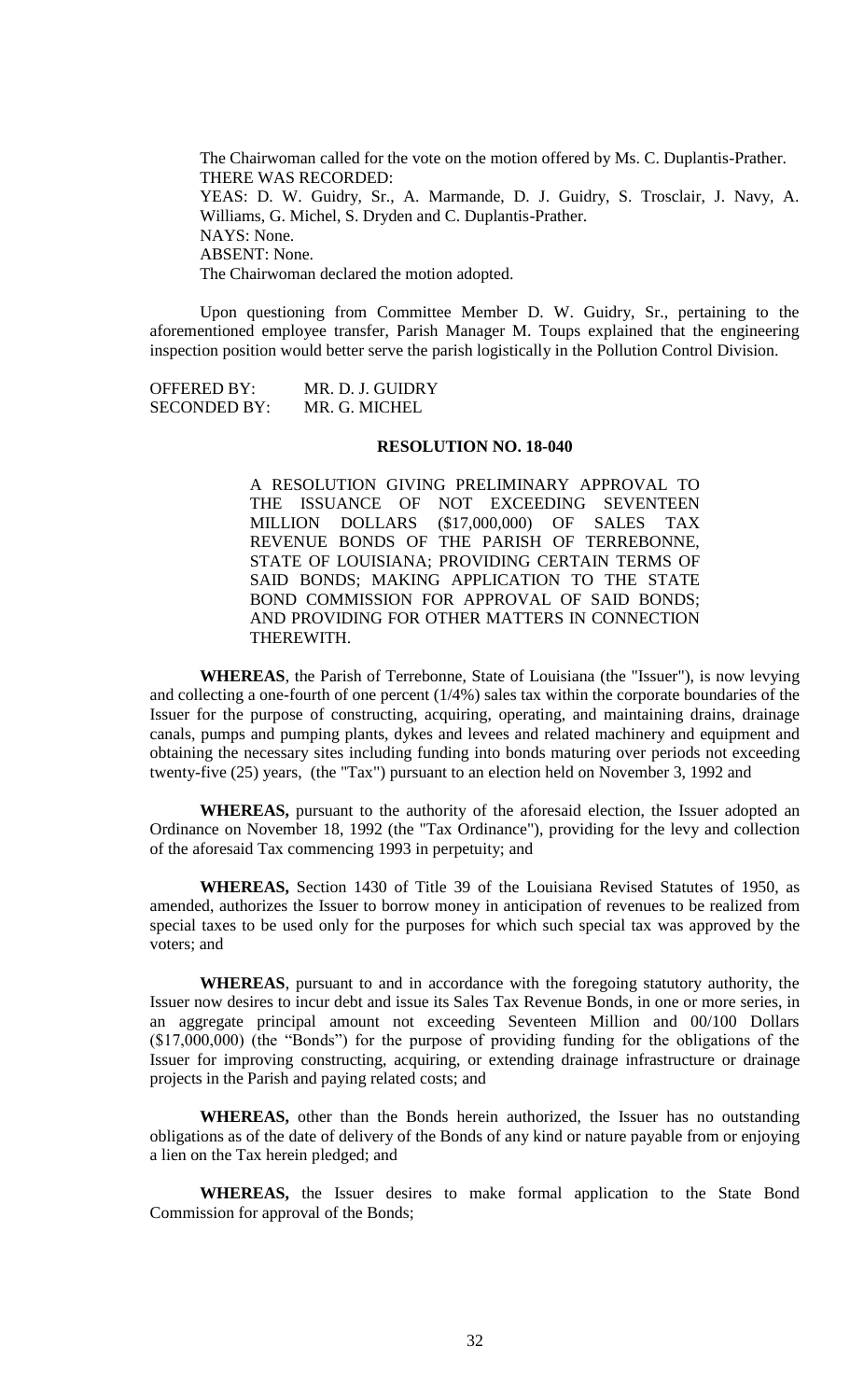**NOW, THEREFORE, BE IT RESOLVED** by the Parish Council of the Parish of Terrebonne, State of Louisiana (the "Council"), acting as governing authority of the Parish of Terrebonne, State of Louisiana (the "Parish"), as follows:

SECTION 1. Preliminary Approval of Bonds. Preliminary approval is given to the issuance of not exceeding \$17,000,000 aggregate principal amount of Sales Tax Revenue Bonds (the "Bonds") of the Parish of Terrebonne, State of Louisiana (the "Issuer"), to be issued in one or more series, for the purposes of (i) for improving constructing, acquiring, or extending drainage infrastructure or drainage projects in the Parish and paying related costs (the "Project") (ii) funding a debt service reserve fund, if necessary; and (iii) paying related costs including the premium for a bond insurance policy, if any. The Bonds will be payable from and secured by an irrevocable pledge and dedication of the net avails or proceeds of the Issuer's one-fourth of one percent (1/4%) sales tax within the corporate boundaries or the Tax. The Bonds shall bear interest at a rate or rates not to exceed six percent (6.00%) per annum, shall be solid at the prices and in the manger to be determined by subsequent proceedings of this Governing Authority, and shall mature no later than twenty-five (25) years all in the manner provided by Section 1430 of Title 39 of the of the Louisiana Revised Statutes of 1950, as amended (the "Act"), and other constitutional and statutory authority.

SECTION 2. Tax Revenue Limitation. Pursuant to the Act, the maturities of the Bonds shall be arranged so that the total amount of principal and interest falling due in any year on the Bonds will never exceed 75% of the proceeds of the Tax estimated to be received by the Issuer in the year in which the Bonds are to be issued (which is hereby estimated to be at least \$5,260,525.00

SECTION 3. State Bond Commission Approval. Application is hereby formally made to the State Bond Commission, Baton Rouge, Louisiana, for its consent and authority to issue and sell the aforesaid Bonds, and a certified copy of this resolution shall be forwarded to the State Bond Commission on behalf of the Governing Authority, together with a letter requesting the prompt consideration and approval of this application. By virtue of applicant/issuer's application for, acceptance and utilization of the benefits of the Louisiana State Bond Commission's approval(s) resolved and set forth herein, it resolves that it understands and agrees that such approval(s) are expressly conditioned upon, and it further resolves that it understands, agrees and binds itself, its successors and assigns to, full and continuing compliance with the "State Bond Commission Policy on Approval of Proposed Use of Swaps, or other forms of Derivative Products Hedges, Etc.", adopted by the Commission on July 20, 2006, as to the borrowing(s) and other matter(s) subject to the approval(s), including subsequent application and approval under said Policy of the implementation or use of any swap(s) or other product(s) or enhancement(s) covered thereby.

SECTION 3. Bond Counsel. This Governing Authority finds and determines that a real necessity exists for the employment of special bond counsel in connection with the issuance of the Bonds, and accordingly, Mahtook & LaFleur, as Bond Counsel, is hereby employed to do and perform comprehensive legal and coordinate professional work as bond counsel with respect to the issuance and sale of the Bonds. Said Bond Counsel shall prepare and submit to this Governing Authority for adoption all of the proceedings incidental to the authorization, issuance, sale and delivery of such Bonds, shall counsel and advise this Governing Authority as to the issuance and sale thereof and shall furnish its opinion covering the legality of the issuance of the Bonds. The fee of Bond Counsel shall be fixed at a sum not exceeding the maximum fee allowed by the Attorney General's fee schedule for comprehensive, legal and coordinate professional work in the issuance of revenue bonds and based on the amount of bonds actually issued, sold, delivered and paid for, plus "out-of-pocket" expenses, said fees to be contingent upon the issuance, sale and delivery of said Bonds. A certified copy of this resolution shall be submitted to the Attorney General of the State of Louisiana for his written approval of said employment and of the fees herein designated, and the Clerk is hereby empowered and directed to issue vouchers in payment for the work herein provided for upon completion of the work herein specified and under the conditions herein enumerated.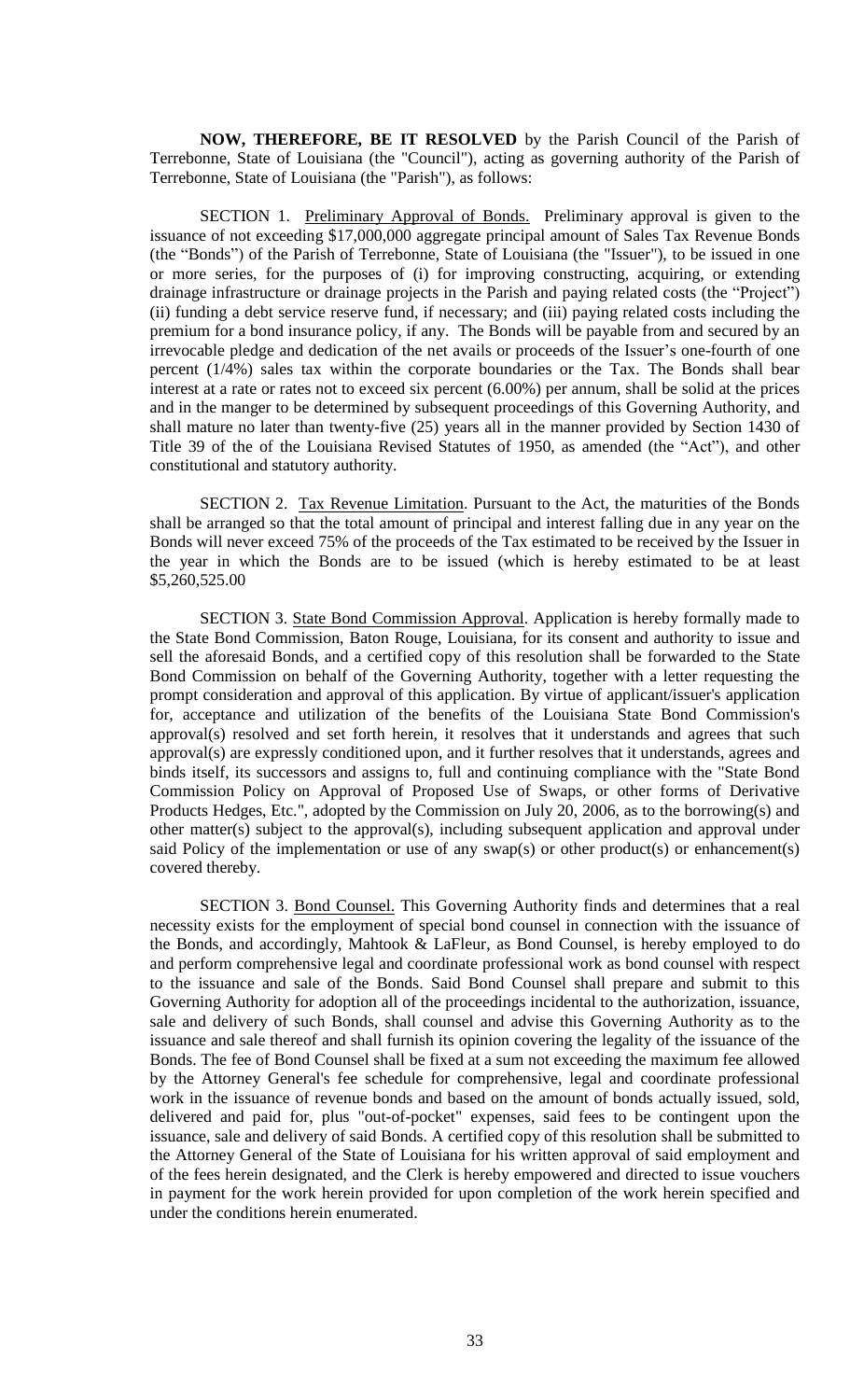SECTION 4. Municipal Advisor. Sisung Securities Corporation, New Orleans, Louisiana ("Municipal Advisor") is hereby appointed and employed as municipal advisor in connection with the Bonds. The Municipal Advisor shall assist the Issuer in structuring the Bonds, negotiating terms of the Bonds, preparing the Bonds for sale and in reviewing the pricing of the Bonds. The fee to be paid to the Municipal Advisor shall be payable from the proceeds of the Bonds and shall not exceed 0.25% of the par amount of the Bonds, plus reimbursement of reasonable expenses.

SECTION 5. Underwriter. Raymond James & Associates, Baton Rouge, Louisiana ("Underwriter") is hereby appointed as Underwriter in connection with the issuance of the Bonds. The Bonds shall be awarded to the Underwriter or its designee pursuant to a Bond Purchase Agreement to be executed by the Parish and the Underwriter upon sale of the Bonds. The underwriters discount to be paid to the Underwriter shall be payable from the proceeds of the Bonds and shall not exceed .8% of the par amount of the Bonds.

SECTION 6. Declaration of Official Intent. Prior to the delivery of the Bonds, the Parish anticipates that it may pay a portion of the costs of the Project from the General Fund or other available funds. Upon the issuance of the Bonds, the Parish reasonably expects to reimburse any such expenditures of other available funds from a portion of the proceeds of the Bonds. Any such allocation of proceeds of the Bonds for reimbursement will be with respect to capital expenditures (as defined in Reg. 1.150-1(b)) and will be made upon the delivery of the Bonds and not later than one year after the later of (i) the date such expenditure was paid or (ii) the date on which the Project was placed in service. This Section is intended to be a declaration of official intent within the meaning of Reg. 1.150-2.

SECTION 7. The Chairman and the Council Clerk of the Governing Authority are hereby authorized to do all things necessary, on the advice of Bond Counsel and Municipal Advisor, to effectuate and implement this Resolution, including the publication and recordation hereof as may be required by the Act.

SECTION 8. This Resolution shall become effective immediately upon adoption hereof.

# **THERE WAS RECORDED:**

YEAS: D. W. Guidry, Sr., A. Marmande, D. J. Guidry, S. Trosclair, J. Navy, A. Williams, G. Michel, S. Dryden, and C. Duplantis-Prather. NAYS: None. ABSTAINING: None. ABSENT: None. The Chairwoman declared the resolution adopted on this the 5th day of February 2018. **(\*\*NOTE: RESOLUTION AMENDED PER BOND COUNSEL)**

\* \* \* \* \* \* \* \* \*

Upon questioning from Committee Member G. Michel about the aforementioned preliminary approval bond process, Chief Financial Officer K. Mauldin explained that the resolution allows the parish to go to the State Bond Commission for approval; stating that once the approval is granted, the resolution will be presented to the Council again so that the bonds can be issued. Ms. Mauldin further explained that the aforementioned bonds are going to be used for drainage improvements projects; noting that the funding is derived from the drainage sales tax.

Parish President G. Dove presented a brief summary of the bond money projects (drainage only bonds) which includes the following:

- I. Petite Caillou Lock System
- II. Bayou Terrebonne Pump Station
- III. Bayou Terrebonne Lock System
- IV. Additional Funds for Pump Station Telemetry and Automation
- V. 60" Tide Flex Checkmate Vales on 60" Culverts Valhi Road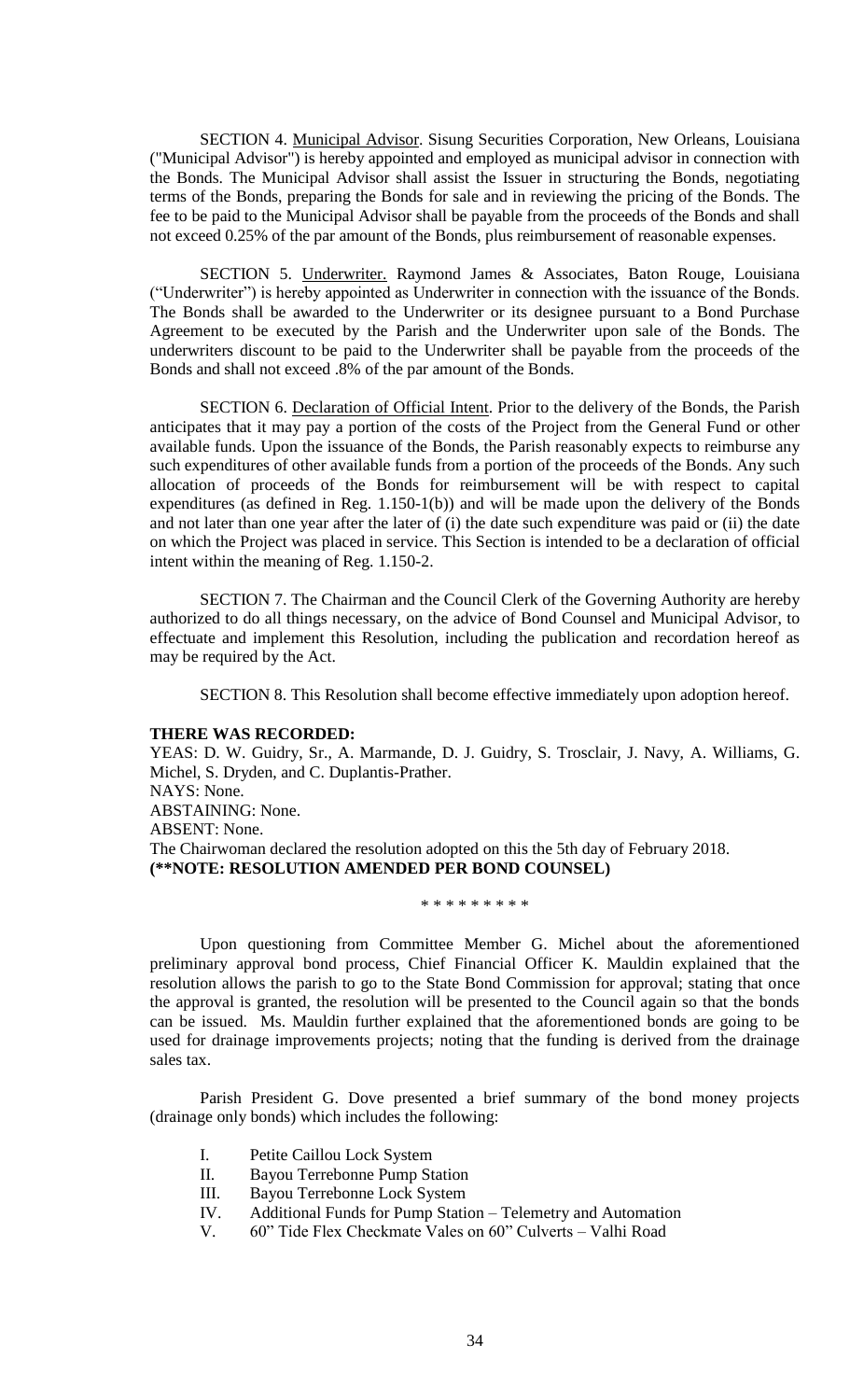- VI. 5 60" Aluminum Culvert Dulac Area
- VII. Refurbish Section of Montegut Redundant Levee (behind the school area)
- VIII. Miscellaneous Drainage Projects
- IX. Preliminary Engineering and Design
- X. Purchase 90◦ Heavy Duty Right Angle Gear Drives

President Dove continued and stated that these projects are part of the Capital Outlay budget and they are currently searching for grants to help with the funding of these projects.

Several Committee members asked about the monies budgeted in Capital Outlay, the gear drives, the locks on pump stations and other concerns pertaining to the aforementioned drainage projects.

Chief Financial Officer K. Mauldin explained that if there is funding allocated for the Capital Outlay projects, and the parish gets the projects fully funded, the monies and/or allocated funding is then placed back into the fund where it was taken from; stating that the matter would have to come before the Council as a budget amendment for approval.

Mr. O'neil Malbrough, a representative with GIS, explained that pumps can be added to any lock systems, at any time, if the need arises.

| <b>OFFERED BY:</b> | MR. S. TROSCLAIR                     |
|--------------------|--------------------------------------|
| SECONDED BY:       | MR. D. J. GUIDRY AND MR. A. MARMANDE |

# **RESOLUTION NO. 18-041**

A RESOLUTION GIVING PRELIMINARY APPROVAL TO THE ISSUANCE OF NOT EXCEEDING SIXTY MILLION DOLLARS (\$60,000,000) OF SALES TAX REVENUE AND REFUNDING BONDS (MORGANZA LEVEE IMPROVEMENT PROJECTS) OF THE PARISH OF TERREBONNE, STATE OF LOUISIANA; PROVIDING CERTAIN TERMS OF SAID BONDS; MAKING APPLICATION TO THE STATE BOND COMMISSION FOR APPROVAL; AND PROVIDING FOR OTHER MATTERS IN CONNECTION THEREWITH.

**WHEREAS**, the Terrebonne Parish Council (the "Council"), acting as the governing authority of the Parish of Terrebonne, State of Louisiana (the "Parish" or the "Issuer") levies and collects a one-fourth of one percent sales and use tax under the authority of Article VI, Section 29 of the Louisiana Constitution of 1974 pursuant to an election held on November 17, 2001 (the "Tax"), and

**WHEREAS**, on September 24, 2001 the Terrebonne Levee and Conservation District (the "District") and the Parish of Terrebonne entered into a Local Services Agreement (the "Agreement"), which provides that the Parish, with the concurrence of the District, may issue bonds or other debt obligations payable from the proceeds of the Tax for the purposes set forth in the proposition providing for the levy of the Tax.

**WHEREAS**, pursuant to the authority of the aforesaid election, the Parish adopted an ordinance on May 22, 2002 (the "Tax Ordinance"), providing for the levy and collection of the Tax; and

**WHEREAS**, in accordance with the provisions of the Tax Ordinance the Net Revenues of the Tax are available for appropriation and expenditure by the Issuer for the purposes designated in the proposition authorizing the levy of the Tax, which includes the payment of bonds authorized to be issued in accordance with Louisiana law; and

**WHEREAS**, the Parish has previously issued \$49,000,000 of its Morganza Levee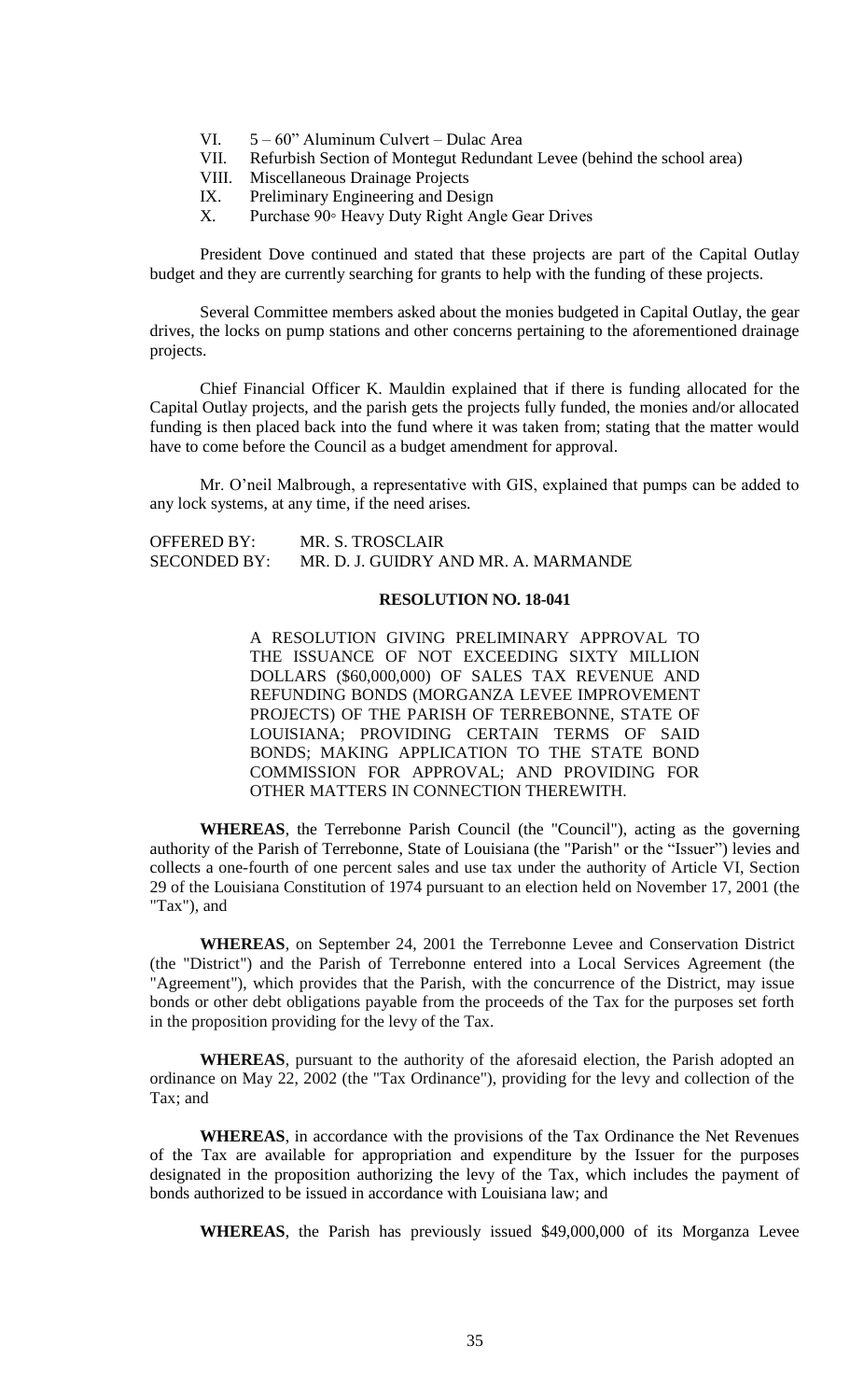Improvement Bonds, Series ST-2011 (the "Prior Bonds"), which are secured by secured by an irrevocable pledge and dedication of the avails or proceeds of the Tax, subject only to the prior payment of the reasonable and necessary expenses of collecting the Tax (the "Net Revenues of the Tax"); and

**WHEREAS**, the Parish now desires to provide for the refunding of all or a portion of the outstanding Prior Bonds for the purpose of economic savings; and

**WHEREAS**, the Parish also desires to provide for the issuance of additional bonds secured by and payable from the Net Revenues of the Tax for the purpose of constructing, acquiring, extending or improving hurricane protection projects in the Parish; and

**WHEREAS**, the Parish intends to issue its Sales Tax Revenue and Refunding Bonds (Morganza Levee Improvement Projects), in one or more series (the "Bonds"), which will be secured by an irrevocable pledge and dedication of the Net Revenues of the Tax; and

**WHEREAS**, the District on February 7, 2018 adopted a resolution requesting the Terrebonne Parish Council, the governing authority of the Issuer, make application to the State Bond Commission to issue the Bonds; and

**WHEREAS**, the Parish desires to grant preliminary approval for the issuance of the Bonds and to make formal application to the State Bond Commission for approval of the Bonds;

**NOW, THEREFORE, BE IT RESOLVED** by the Council, acting as governing authority of the Parish, as follows:

SECTION 1. Preliminary Approval of Bonds. Preliminary approval is given to the issuance of not exceeding \$60,000,000 aggregate principal amount of Sales Tax Revenue and Refunding Bonds (Morganza Levee Improvement Projects) (the "Bonds") of the Parish of Terrebonne, State of Louisiana, to be issued in one or more series, taxable or tax-exempt, for the purposes of (i) refunding all or a portion of the outstanding Prior Bonds, (ii) constructing, acquiring, extending or improving hurricane protection projects in the Parish (the "Project), (iii) funding a debt service reserve fund, if any, and (iv) paying related costs including the premium for a bond insurance policy, if any. The Bonds will be payable from and secured by an irrevocable pledge and dedication of the Net Revenues of the Tax. The Bonds shall bear interest at a rate or rates not to exceed six percent (6%) per annum, to be sold at the prices and in the manner to be determined by subsequent proceedings of this Governing Authority, and will mature over a period not exceeding 25 years from the date thereof, all in the manner provided by Section 1430 of Title 39 (the "Act") and Sections 1441 through 1456 of Title 39 (the "Refunding Act") of the Louisiana Revised Statutes of 1950, as amended, and other constitutional and statutory authority.

SECTION 2. State Bond Commission Approval. Application is hereby formally made to the State Bond Commission, Baton Rouge, Louisiana, for its consent and authority to issue and sell the aforesaid Bonds, and a certified copy of this resolution shall be forwarded to the State Bond Commission on behalf of the Governing Authority, together with a letter requesting the prompt consideration and approval of this application. By virtue of applicant/issuer's application for, acceptance and utilization of the benefits of the Louisiana State Bond Commission's approval(s) resolved and set forth herein, it resolves that it understands and agrees that such approval(s) are expressly conditioned upon, and it further resolves that it understands, agrees and binds itself, its successors and assigns to, full and continuing compliance with the "State Bond Commission Policy on Approval of Proposed Use of Swaps, or other forms of Derivative Products Hedges, Etc.", adopted by the Commission on July 20, 2006, as to the borrowing(s) and other matter(s) subject to the approval(s), including subsequent application and approval under said Policy of the implementation or use of any  $swap(s)$  or other product(s) or enhancement(s) covered thereby.

SECTION 3. Bond Counsel. This Governing Authority finds and determines that a real necessity exists for the employment of special bond counsel in connection with the issuance of the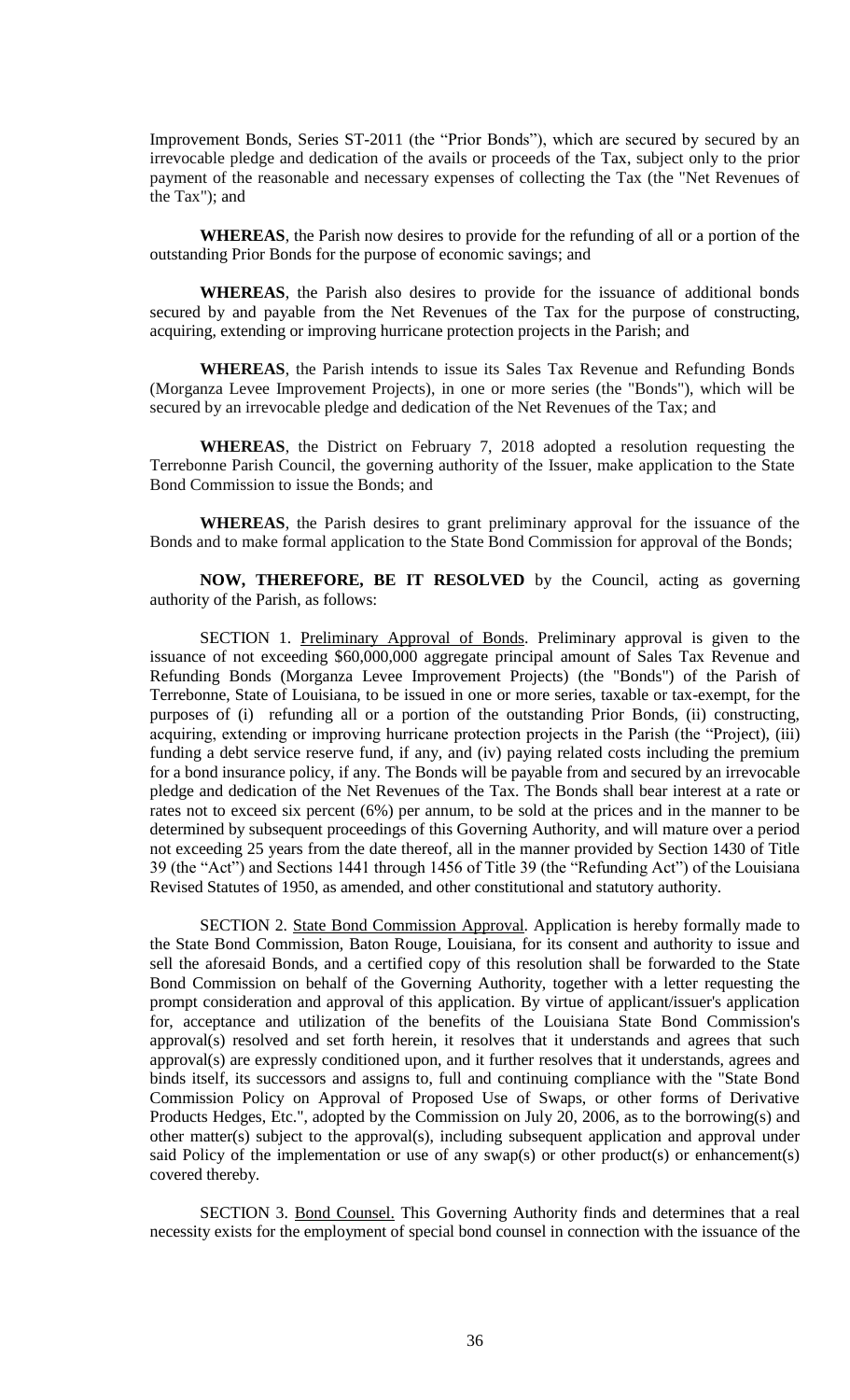Bonds, and accordingly, Mahtook & LaFleur, as Bond Counsel, is hereby employed to do and perform comprehensive legal and coordinate professional work as bond counsel with respect to the issuance and sale of the Bonds. Said Bond Counsel shall prepare and submit to this Governing Authority for adoption all of the proceedings incidental to the authorization, issuance, sale and delivery of such Bonds, shall counsel and advise this Governing Authority as to the issuance and sale thereof and shall furnish its opinion covering the legality of the issuance of the Bonds. The fee of Bond Counsel shall be fixed at a sum not exceeding the maximum fee allowed by the Attorney General's fee schedule for comprehensive, legal and coordinate professional work in the issuance of revenue bonds and based on the amount of bonds actually issued, sold, delivered and paid for, plus "out-of-pocket" expenses, said fees to be contingent upon the issuance, sale and delivery of said Bonds. A certified copy of this resolution shall be submitted to the Attorney General of the State of Louisiana for his written approval of said employment and of the fees herein designated, and the Clerk is hereby empowered and directed to issue vouchers in payment for the work herein provided for upon completion of the work herein specified and under the conditions herein enumerated.

SECTION 4. Municipal Advisor. Sisung Securities Corporation, New Orleans, Louisiana ("Municipal Advisor") is hereby appointed and employed as municipal advisor in connection with the Bonds. The Municipal Advisor shall assist the Issuer in structuring the Bonds, negotiating terms of the Bonds, preparing the Bonds for sale, & Associates, Baton Rouge, Louisiana and in reviewing the pricing of the Bonds. The fee to be paid to the Municipal Advisor shall be payable from the proceeds of the Bonds and shall not exceed 0.25% of the par amount of the Bonds, plus reimbursement of reasonable expenses.

SECTION 5. Underwriter. Raymond James is hereby appointed as Underwriter in connection with the issuance of the Bonds. The Bonds shall be awarded to the Underwriter or its designee pursuant to a Bond Purchase Agreement to be executed by the Parish and the Underwriter upon sale of the Bonds. The underwriters discount to be paid to the Underwriter shall be payable from the proceeds of the Bonds and shall not exceed .75% of the par amount of the Bonds.

SECTION 6. Declaration of Official Intent. Prior to the delivery of the Bonds, the Parish anticipates that it or the District may pay a portion of the costs of the Project from their General Fund other available funds. Upon the issuance of the Bonds, the Parish reasonably expects to reimburse any such expenditures of other available funds from a portion of the proceeds of the Bonds. Any such allocation of proceeds of the Bonds for reimbursement will be with respect to capital expenditures (as defined in Reg. 1.150-1(b)) and will be made upon the delivery of the Bonds and not later than one year after the later of (i) the date such expenditure was paid or (ii) the date on which the Project was placed in service. This Section is intended to be a declaration of official intent within the meaning of Reg. 1.150-2.

SECTION 7. The Chairman, the Parish President and the Council Clerk of the Governing Authority are hereby authorized to do all things necessary, on the advice of Bond Counsel and Municipal Advisor, to effectuate and implement this Resolution, including the publication and recordation hereof as may be required by the Act or the Refunding Act.

SECTION 8. This Resolution shall become effective immediately upon adoption hereof.

# **THERE WAS RECORDED:**

YEAS: D. W. Guidry, Sr., A. Marmande, D. J. Guidry, S. Trosclair, J. Navy, A. Williams, G. Michel, S. Dryden, and C. Duplantis-Prather. NAYS: None. ABSTAINING: None. ABSENT: None. The Chairwoman declared the resolution adopted on this the 5th day of February 2018.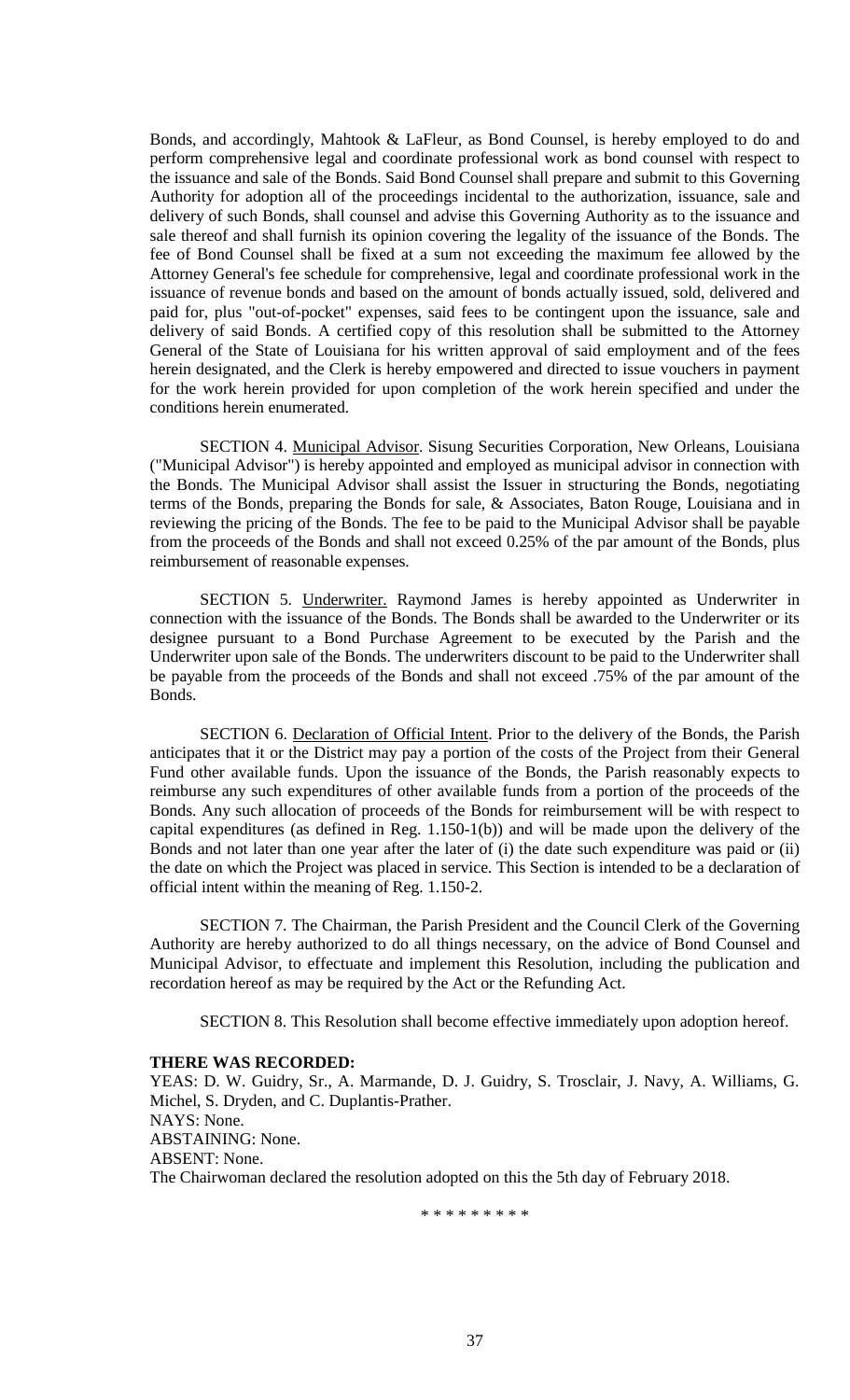Parish President G. Dove read a letter that was drafted and sent to the Reggie Dupre, Executive Director of the Terrebonne Levee and Conservation District regarding the Refinancing of the ¼ Cent Morganza Sales Tax. The letter is requesting that the Terrebonne Levee and Conservation District consider the following priorities for the new funding:

- I. Reach J-2 between Montegut and Pointe-Aux-Chenes
- II. The Falgout Canal Northern Tie-In Levee
- III. Reach B Levee Improvements on the West Side of Dularge
- IV. Marmande Canal Structure
- V. Reach A between the west side of Dularge and Houma.

Mr. Reggie Dupre, Executive Director of the Terrebonne Levee and Conservation District, summarized the aforementioned projects and thanked the Council for all of their support.

Several Committee members thanked the Parish President and the Levee District for all of the work that have been completed to keep the coastal areas of the parish safe during rain and/or storm events.

| OFFERED BY:         | MS. C. DUPLANTIS-PRATHER |
|---------------------|--------------------------|
| <b>SECONDED BY:</b> | MR. D.W. GUIDRY, SR.     |

#### **RESOLUTION NO. 18-042**

A RESOLUTION AUTHORIZING THE PARISH PRESIDENT TO EXECUTE A COOPERATIVE ENDEAVOR AGREEMENT BETWEEN THE TERREBONNE PARISH CONSOLIDATED GOVERNMENT AND THE SOUTH CENTRAL PLANNING AND DEVELOPMENT COMMISSION ("SCPDC")

**WHEREAS**, Article VII, Section 14 of the Louisiana Constitution provides that, "[F]or a public purpose, the state and its political subdivisions or political corporations may engage in cooperative endeavors with each other, with the United States or its agencies, or with any public or private association, corporation or individual"; and

**WHEREAS**, TPCG and the SCPDC seek to perform & provide for public services and protection for the citizens, population, and businesses of Terrebonne Parish, so as to be better prepared in emergency situations in order to reduce the loss of life and property through an allhazards emergency management program of prevention, mitigation, preparedness, response, and recovery, that would not otherwise be available to the citizens, population, and businesses of Terrebonne Parish; and

**WHEREAS**, SCPCD, in accordance with the Department of Homeland Security/GOHSEP Grant Number EMW-2016-SS-00018-SO1, desires to deliver possession and ownership to TPCG of search and rescue equipment, radios, pagers and accessories, tactical and medical equipment, hazmat equipment, body warn cameras, and other emergency preparedness equipment, in consideration of the TPCG immediately putting them to full use in such a manner to achieve the purpose described above; and

**WHEREAS**, the TPCG requires such equipment to be better prepared in emergency situations; and

**WHEREAS**, SCPCD would like to donate its equipment to the TPCG for the purpose listed above;

**NOW THEREFORE, BE IT RESOLVED** by the Terrebonne Parish Council on behalf of Terrebonne Parish Consolidated Government the Parish President, Gordon Dove, is hereby authorized to execute a Cooperative Endeavor Agreement with the South Central Planning and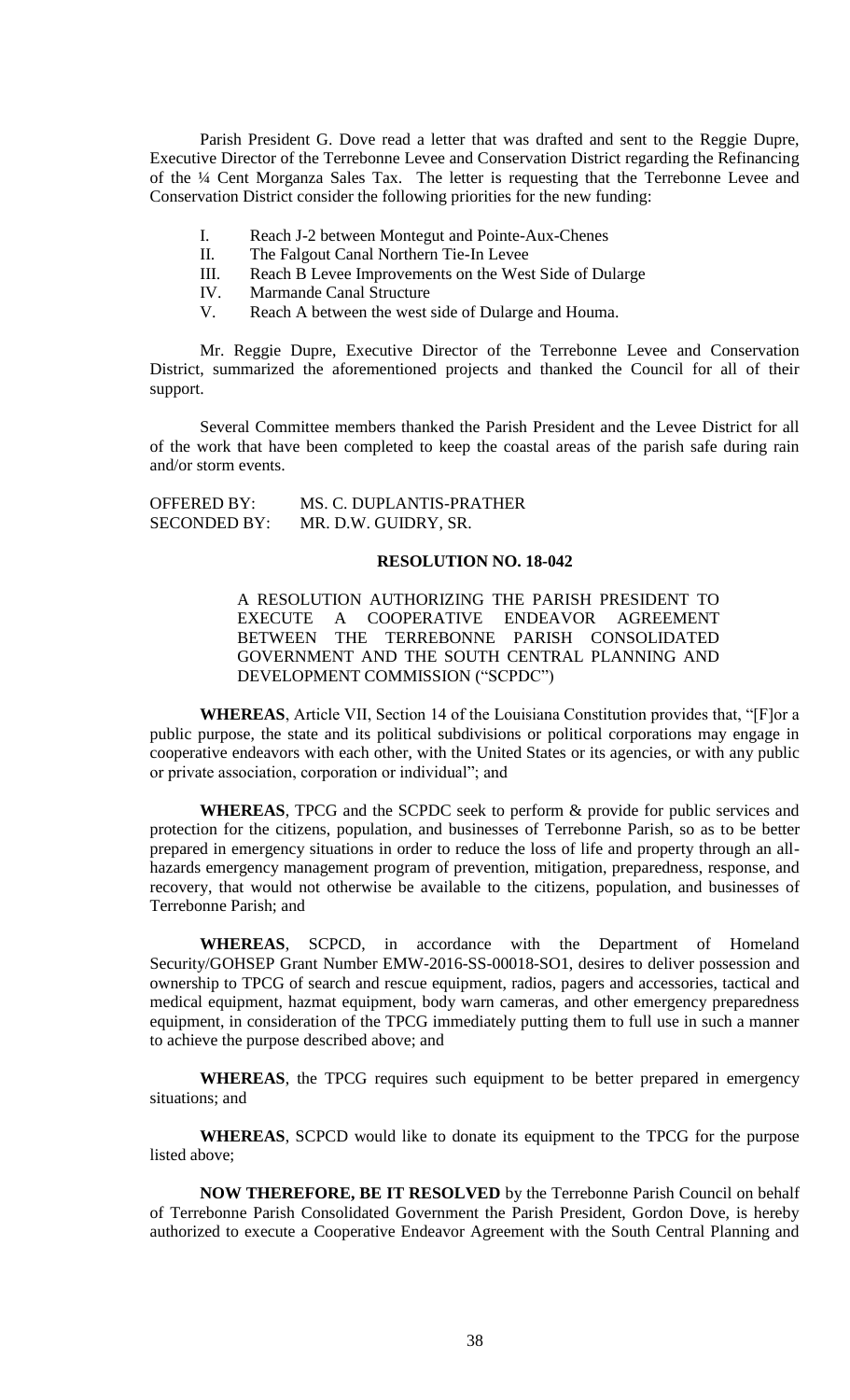Development Commission, containing substantially the same terms as those contained within attached agreement.

# **THERE WAS RECORDED:**

YEAS: D. W. Guidry, Sr., A. Marmande, D. J. Guidry, S. Trosclair, A. Williams, G. Michel, S. Dryden, and C. Duplantis-Prather. NAYS: None. ABSTAINING: None. ABSENT: J. Navy. The Chairwoman declared the resolution adopted on this the 5th day of February 2018.

\* \* \* \* \* \* \* \* \*

| OFFERED BY:  | MR. S. DRYDEN    |
|--------------|------------------|
| SECONDED BY: | MR. D. J. GUIDRY |

#### **RESOLUTION NO. 18-043**

A RESOLUTION AUTHORIZING THE PARISH PRESIDENT TO EXECUTE A COOPERATIVE ENDEAVOR AGREEMENT BETWEEN THE TERREBONNE PARISH CONSOLIDATED GOVERNMENT AND THE SOUTH CENTRAL PLANNING AND DEVELOPMENT COMMISSION ("SCPDC")

**WHEREAS**, Article VII, Section 14 of the Louisiana Constitution provides that, "[F]or a public purpose, the state and its political subdivisions or political corporations may engage in cooperative endeavors with each other, with the United States or its agencies, or with any public or private association, corporation or individual"; and

**WHEREAS**, TPCG and the SCPDC seek to perform & provide for public services and protection for the citizens, population, and businesses of Terrebonne Parish, so as to be better prepared in emergency situations in order to reduce the loss of life and property through an allhazards emergency management program of prevention, mitigation, preparedness, response, and recovery, that would not otherwise be available to the citizens, population, and businesses of Terrebonne Parish; and

**WHEREAS**, SCPCD, in accordance with the Department of Homeland Security/GOHSEP Grant Number EMW-2016-SS-00018-SO1, desires to deliver possession and ownership to Houma Police Department of medical equipment in consideration of the Houma Police Department immediately putting them to full use in such a manner to achieve the purpose described above; and

**WHEREAS**, the TPCG requires such equipment to be better prepared in emergency situations; and

**WHEREAS**, SCPCD would like to donate its equipment to the TPCG for the purpose listed above.

**NOW THEREFORE, BE IT RESOLVED** by the Terrebonne Parish Council on behalf of Terrebonne Parish Consolidated Government the Parish President, Gordon Dove, is hereby authorized to execute a Cooperative Endeavor Agreement with the South Central Planning and Development Commission, containing substantially the same terms as those contained within attached agreement.

#### **THERE WAS RECORDED:**

YEAS: D. W. Guidry, Sr., A. Marmande, D. J. Guidry, S. Trosclair, A. Williams, G. Michel, S. Dryden, and C. Duplantis-Prather. NAYS: None.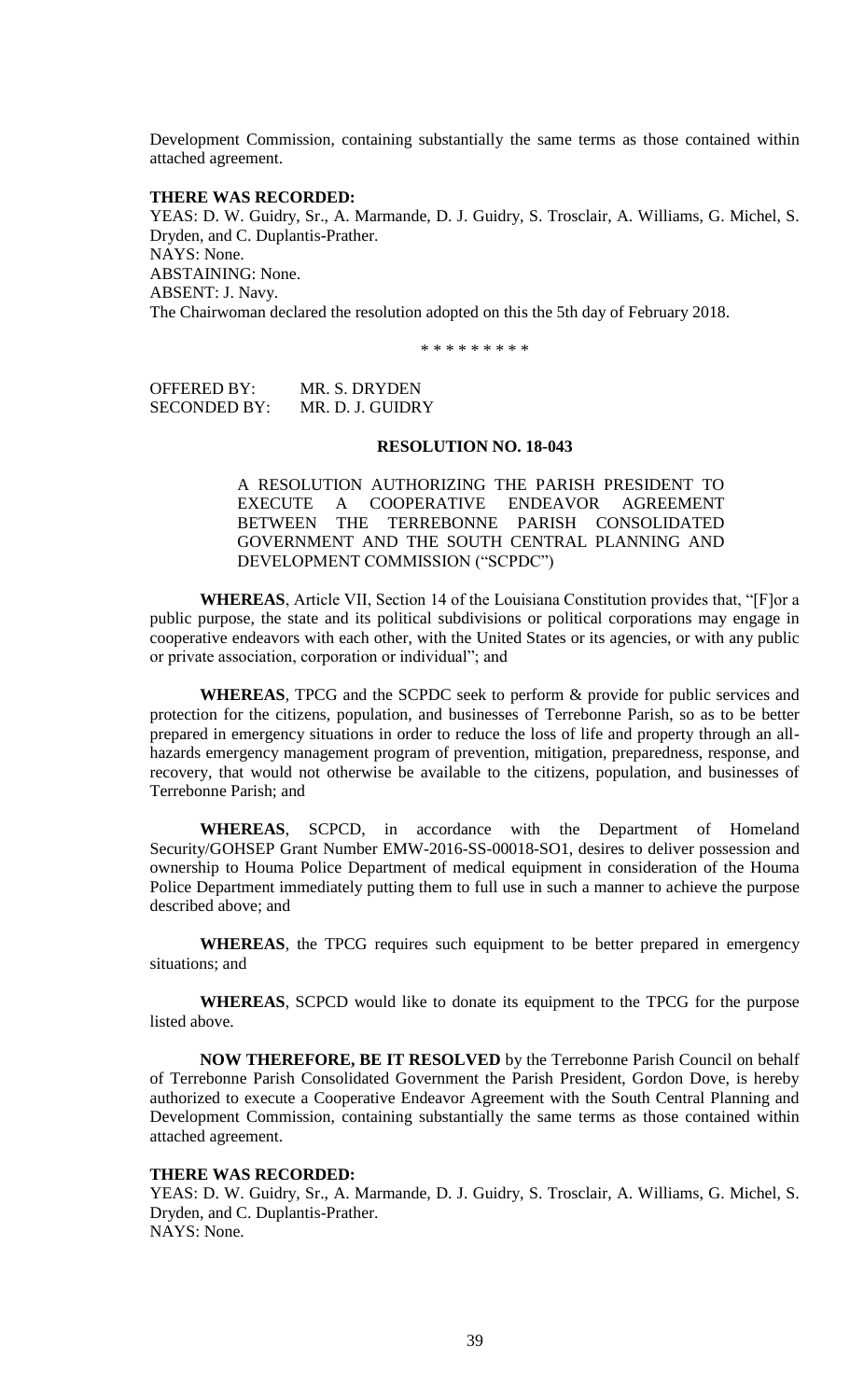ABSTAINING: None.

ABSENT: J. Navy.

The Chairwoman declared the resolution adopted on this the 5th day of February 2018.

\* \* \* \* \* \* \* \* \*

Mr. S. Trosclair moved, seconded by Mr. D. W. Guidry, Sr., "THAT, there being no further business to come before the Budget & Finance Committee, the meeting be adjourned."

The Chairwoman called for the vote on the motion offered by Mr. S. Trosclair. **THERE WAS RECORDED:**

YEAS: D. W. Guidry, Sr., A. Marmande, D. J. Guidry, S. Trosclair, A. Williams, G. Michel, S. Dryden and C. Duplantis-Prather.

NAYS: None.

ABSENT: J. Navy.

The Chairwoman declared the motion adopted and the meeting was adjourned at 6:22 p.m.

Arlanda J. Williams, Chairwoman

Tammy E. Triggs, Minute Clerk

Ms. A. Williams moved, seconded by Mr. S. Dryden, "THAT the Council accept and ratify the minutes of the Budget and Finance Committee meeting held on 2/5/18 with a revision to the drainage bond resolution changing the word "Limited" to "Sales Tax" per the Bond Counsel."

The Chairman called for a vote on the motion offered by Ms. A. Williams. **THERE WAS RECORDED:** YEAS: D. W. Guidry, Sr., A. Marmande, D. J. Guidry, S. Trosclair, J. Navy, A. Williams, G. Michel, and S. Dryden. NAYS: None. ABSENT: C. Duplantis-Prather. The Chairman declared the motion adopted.

The Chairman called for a report on the Policy, Procedure, and Legal Committee meeting held on 2/5/18, whereupon the Committee Chairman rendered the following:

# **POLICY, PROCEDURE, & LEGAL COMMITTEE**

# **FEBRUARY 5, 2018**

The Chairman, Darrin W. Guidry, Sr., called the Policy, Procedure, & Legal Committee meeting to order at 6:24 p.m. in the Terrebonne Parish Council Meeting Room with an Invocation offered by Committee Member S. Dryden and the Pledge of Allegiance led by Committee Member C. Duplantis-Prather. Upon roll call, Committee Members recorded as present were: D. W. Guidry, Sr., A. Marmande, D. J. Guidry, S. Trosclair, J. Navy, A. Williams, G. Michel, S. Dryden and C. Duplantis-Prather. A quorum was declared present.

Ms. C. Duplantis-Prather moved, seconded by Mr. G. Michel, "THAT, the Policy, Procedure, & Legal Committee approve the co-sponsorship request for the United Houma Nation Vocational Rehabilitation Annual Celebrating Abilities Disability Pow Wow on March 17-18, 2018 at 221 Moffet Road.

The Chairman called for the vote on the motion offered by Ms. C. Duplantis-Prather. **THERE WAS RECORDED:**

YEAS: D. W. Guidry, Sr., A. Marmande, D. J. Guidry, S. Trosclair, J. Navy, A. Williams, G. Michel, S. Dryden and C. Duplantis-Prather. NAYS: None.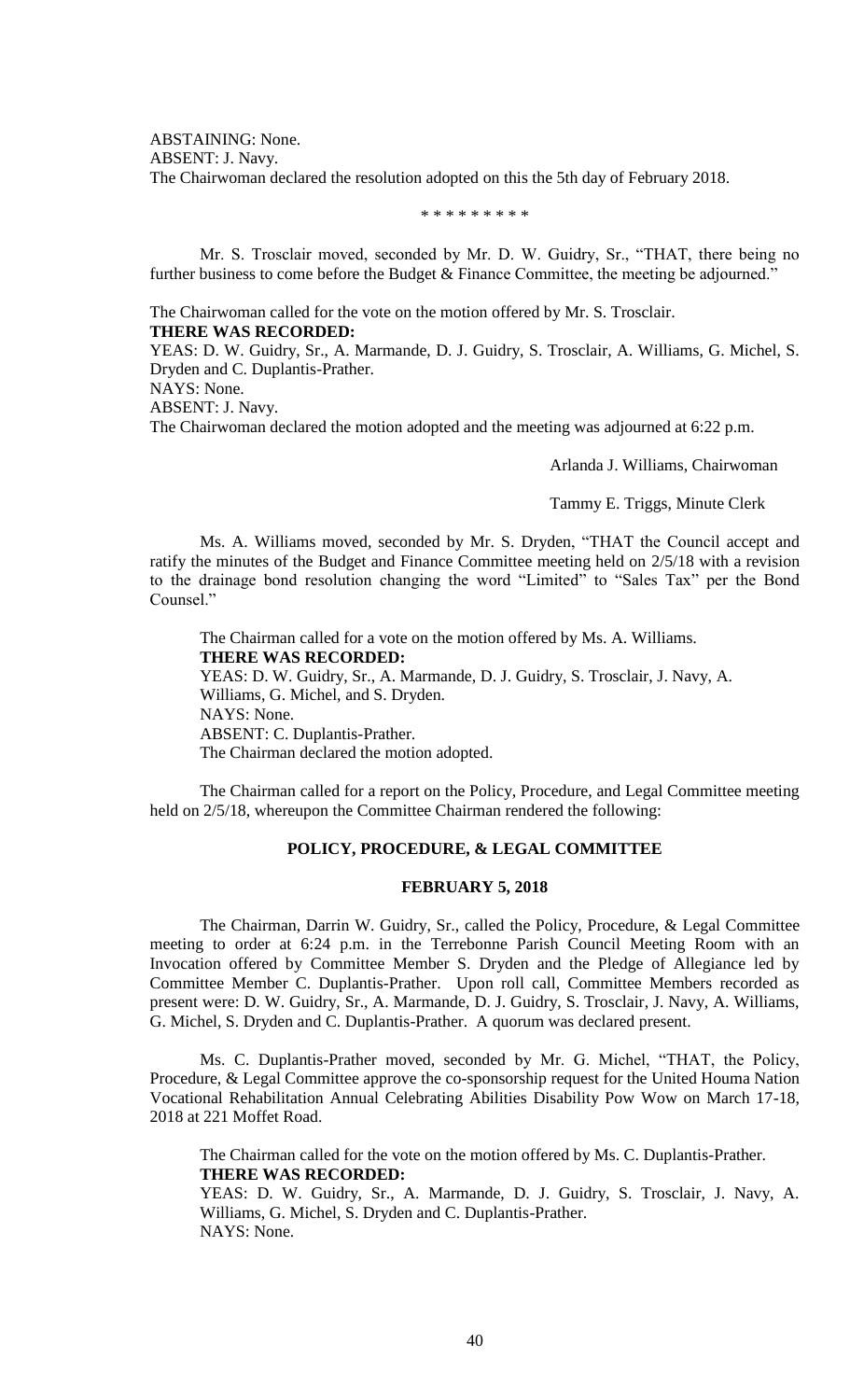ABSENT: None.

The Chairman declared the motion adopted.

Ms. C. Duplantis-Prather moved, seconded by Mr. G. Michel, "THAT, the Policy, Procedure, & Legal Committee approve the co-sponsorship request from TFAE Run for Excellence Food Fest on May 12, 2018, Downtown Houma."

The Chairman called for the vote on the motion offered by Ms. C. Duplantis-Prather. **THERE WAS RECORDED:**

YEAS: D. W. Guidry, Sr., A. Marmande, D. J. Guidry, S. Trosclair, J. Navy, A. Williams, G. Michel, S. Dryden and C. Duplantis-Prather. NAYS: None. ABSENT: None. The Chairman declared the motion adopted.

Mr. G. Michel moved, seconded by Ms. C. Duplantis-Prather, "THAT, the Policy, Procedure, & Legal Committee approve the co-sponsorship request from American Cancer Society for Annual Relay for Life of Terrebonne Parish at the Houma Terrebonne Civic Center on April 28, 2018."

The Chairman called for the vote on the motion offered by Mr. G. Michel. **THERE WAS RECORDED:**

YEAS: D. W. Guidry, Sr., A. Marmande, D. J. Guidry, S. Trosclair, J. Navy, A. Williams, G. Michel, S. Dryden and C. Duplantis-Prather. NAYS: None. ABSENT: None. The Chairman declared the motion adopted.

OFFERED BY: MR. S, TROSCLAIR SECONDED BY: MS. C. DUPLANTIS-PRATHER

# **RESOLUTION NO: 18-044**

**WHEREAS**, Terrebonne Parish Consolidated Government (TPCG) is authorized to provide Boiler and Machinery Equipment Breakdown Insurance coverage through its Department of Risk Management; and

**WHEREAS**, Administration and the Risk Management Department reviewed and analyzed Boiler and Machinery Equipment Breakdown Insurance quotes and submits a recommendation for Boiler and Machinery coverage; and

**WHEREAS**, it is the recommendation of Administration and the Risk Management Department that the attached schedule of Boiler and Machinery Equipment Breakdown Insurance premiums become accepted effective for March 1, 2018 to March 1, 2019.

**NOW THEREFORE BE IT RESOLVED**, by the Terrebonne Parish Council (Policy, Procedure and legal Committee) on behalf of the Terrebonne Parish Consolidated Government that the recommendation of Administration and the Risk Management Department is to accept the attached schedule for Boiler and Machinery Equipment Breakdown premiums effective for March 1, 2018.

### **THERE WAS RECORDED:**

YEAS: D. W. Guidry, Sr., D. J. Guidry, S. Trosclair, J. Navy, A. Williams, G. Michel, S. Dryden, and C. Duplantis-Prather. NAYS: None. ABSTAINING: None. ABSENT: A. Marmande. The Chairwoman declared the resolution adopted on this the 5th day of February 2018.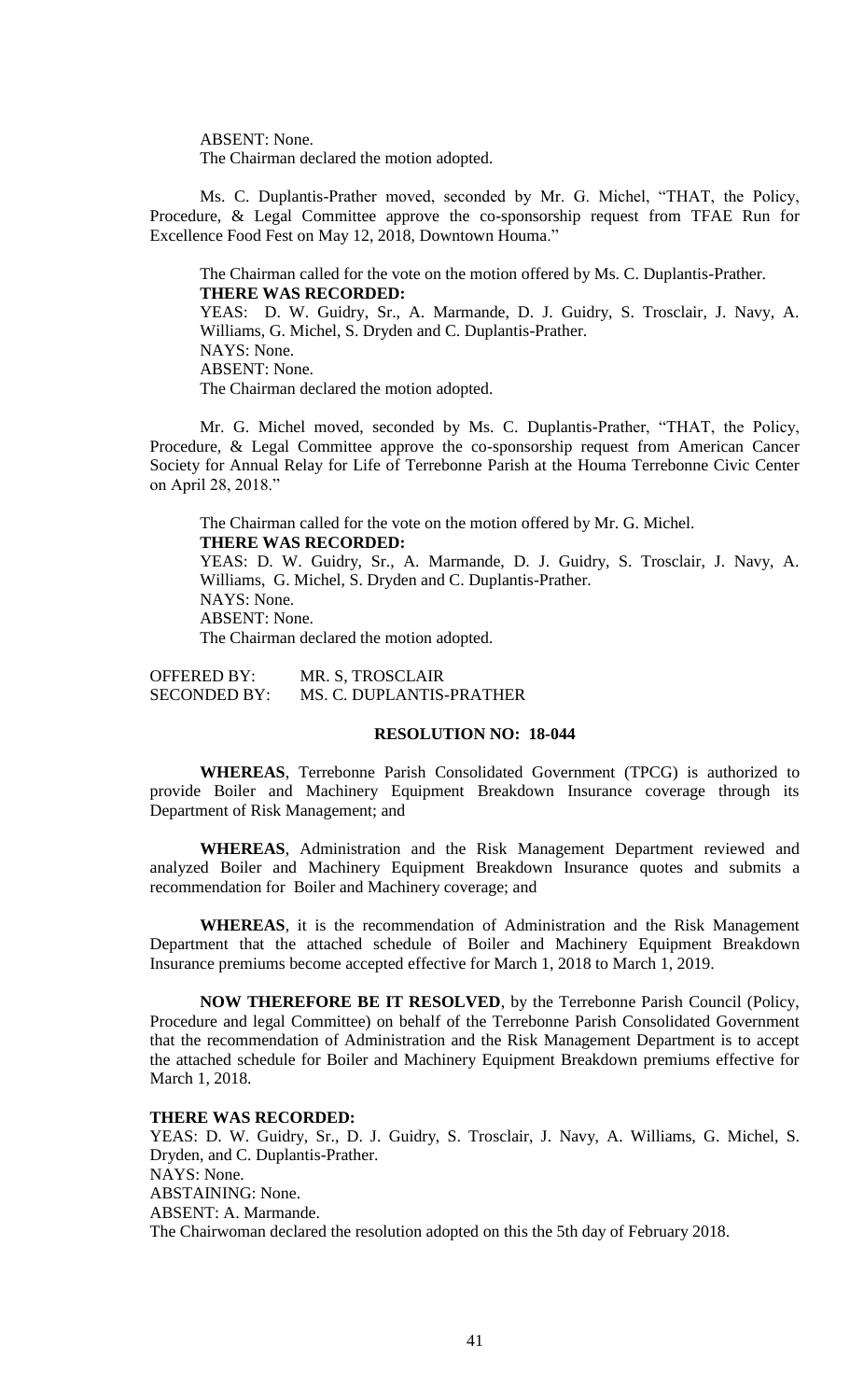#### \* \* \* \* \* \* \* \*

# OFFERED BY: MS. C. DUPLANTIS-PRATHER SECONDED BY: MR. S. TROSCLAIR

# **RESOLUTION NO. 18-045**

**WHEREAS**, Terrebonne Parish Consolidated Government (TPCG) is authorized to provide Property Insurance, Equipment Floater, and Special Equipment Floater coverage through its Department of Risk Management; and

**WHEREAS**, Administration and the Risk Management Department reviewed and analyzed Property Insurance, Equipment Floater, and Special Equipment Floater Insurance quotes and submits a recommendation for Property Insurance, Special Equipment Floater, and Equipment Floater; and

**WHEREAS**, it is the recommendation of Administration and the Risk Management Department that the attached schedule of Property Insurance premiums become accepted effective for March 1, 2018.

**WHEREAS**, it is the recommendation of Administration and the Risk Management Department that the attached schedule for the Equipment Floater and Special Equipment Floater premiums become accepted effective for March 1, 2018.

**NOW THEREFORE BE IT RESOLVED**, by the Terrebonne Parish Council (Policy, Procedure and legal Committee) on behalf of the Terrebonne Parish Consolidated Government that the recommendation of Administration and the Risk Management Department is to accept the attached schedule of Property Insurance, Equipment Floater, and Special Equipment Floater premiums effective for March 1, 2018.

### **THERE WAS RECORDED:**

YEAS: D. W. Guidry, Sr., D. J. Guidry, S. Trosclair, J. Navy, G. Michel, S. Dryden, and C. Duplantis-Prather. NAYS: None.

ABSTAINING: None. ABSENT: A. Marmande and A. Williams. The Chairwoman declared the resolution adopted on this the 5th day of February 2018.

\* \* \* \* \* \* \* \* \*

Mr. G. Michel moved, seconded by Mr. S. Dryden, "THAT, there being no further business to come before the Policy, Procedure, & Legal Committee, the meeting be adjourned."

The Chairman called for the vote on the motion offered by Mr. G. Michel. **THERE WAS RECORDED:**

YEAS: D. W. Guidry, Sr., D. J. Guidry, S. Trosclair, J. Navy, G. Michel, S. Dryden and C. Duplantis-Prather.

NAYS: None.

ABSENT: A. Marmande and A. Williams.

The Chairman declared the motion adopted and the meeting was adjourned at 6:26 p m.

Darrin W. Guidry, Sr., Chairman

Tammy E. Triggs, Minute Clerk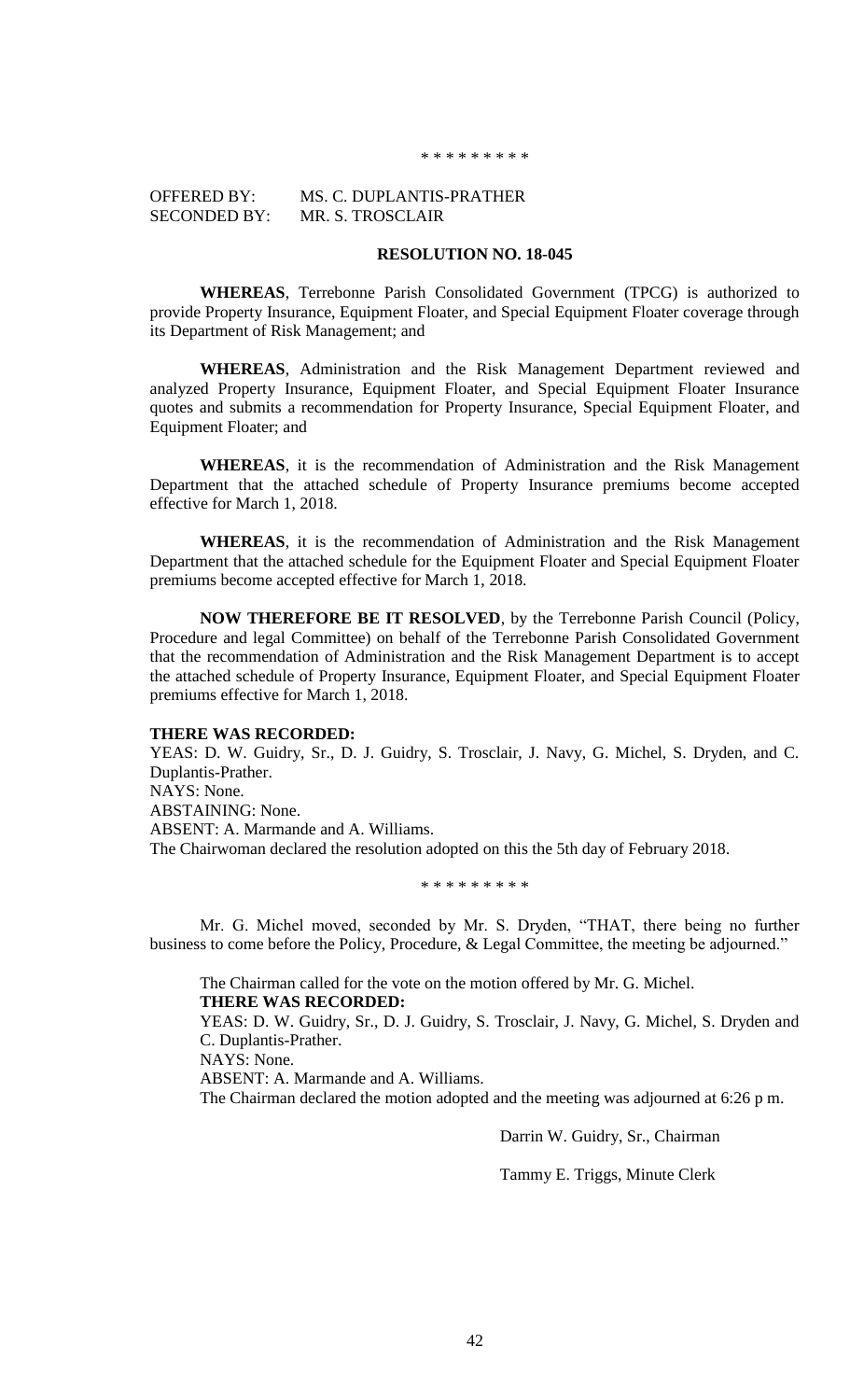Mr. D. W. Guidry, Sr. moved, seconded by Mr. S. Dryden, "THAT the Council accept and ratify the minutes of the Policy, Procedure, and Legal Committee meeting held on 2/5/18."

The Chairman called for a vote on the motion offered by Mr. D. W. Guidry, Sr. THERE WAS RECORDED: YEAS: D. W. Guidry, Sr., A. Marmande, D. J. Guidry, S. Trosclair, J. Navy, A. Williams, G. Michel, and S. Dryden. NAYS: None. ABSENT: C. Duplantis-Prather. The Chairman declared the motion adopted.

The Chairman called for a report on the Public Services Committee meeting held on 2/5/18, whereupon the Committee Chairman rendered the following:

### **PUBLIC SERVICES COMMITTEE**

#### **FEBRUARY 5, 2018**

The Chairman, Alidore "Al" Marmande, called the Public Services Committee meeting to order at 6:28 p.m. in the Terrebonne Parish Council Meeting Room with an Invocation offered by Committee Member J. Navy and the Pledge of Allegiance led by Committee Member S. Dryden. Upon roll call, Committee Members recorded as present were: D. W. Guidry, Sr., A. Marmande, D. J. Guidry, S. Trosclair, J. Navy, A. Williams, G. Michel, S. Dryden and C. Duplantis-Prather. A quorum was declared present.

| <b>OFFERED BY:</b>  | MR. D. J. GUIDRY |
|---------------------|------------------|
| <b>SECONDED BY:</b> | MR. S. TROSCLAIR |

### **RESOLUTION NO. 18-046**

**WHEREAS,** the Smithridge Bridge Repair Project is an initiative to repair the existing structure serving the residents of the area, and

**WHEREAS,** the project will avert the recommended closure of the Smithridge Bridge, and

**WHEREAS,** the Road & Bridge Division wishes to complete repairs within seven (7) days of the Issuance of Notice to Proceed, and

**WHEREAS,** Request for Quotations (RFQ) were received and reviewed by Public Works Roads and Brides Division for the project, and

**WHEREAS,** after careful review by David Rome, Interim Public Works Director, it has been determined that the lowest responsive quote received was that of Dupre Brothers Construction Co., Inc., and

**WHEREAS,** Parish Administration has recommended the acceptance of the quotation for the aforementioned project in the amount of Fifty-two thousand, three hundred Dollars and Zero Cents (\$52,300.00) as per the attached documents.

**NOW, THEREFORE BE IT RESOLVED** by the Terrebonne Parish Council (Public Services Committee), on behalf of the Terrebonne Parish Consolidated Government, that the recommendation of the Parish Administration be approved and that the quotation from Dupre Brothers Construction Co., Inc. be accepted per the attached documents.

#### **THERE WAS RECORDED:**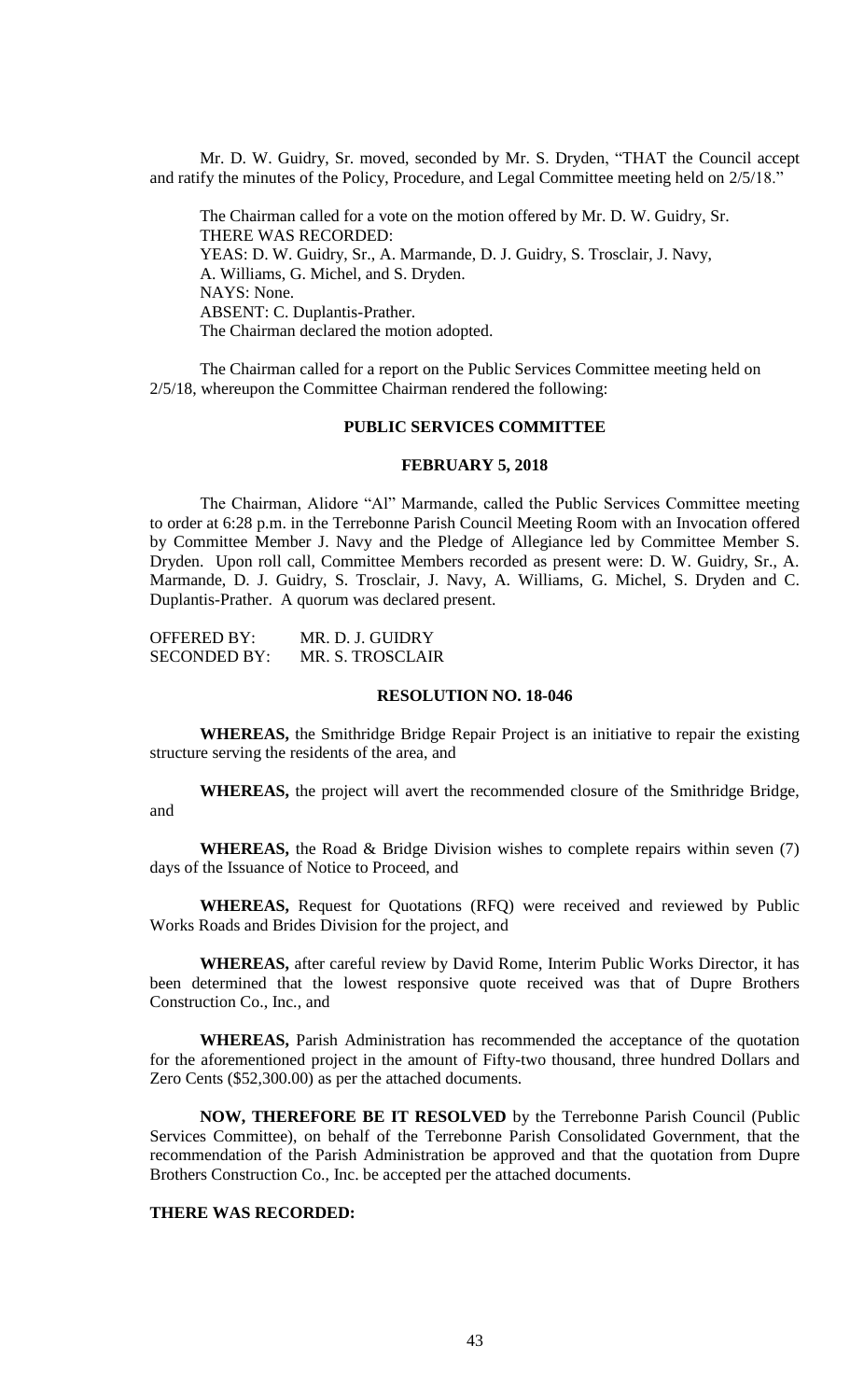YEAS: D. W. Guidry, Sr., A. Marmande, D. J. Guidry, S. Trosclair, J. Navy, A. Williams, G. Michel, S. Dryden, and C. Duplantis-Prather. NAYS: None. ABSTAINING: None. ABSENT: None. The Chairwoman declared the resolution adopted on this the 5th day of February 2018.

\* \* \* \* \* \* \* \* \*

OFFERED BY: MR. S. TROSCLAIR SECONDED BY: MS. C. DUPLANTIS-PRATHER

### **RESOLUTION NO. 18-047**

A resolution authorizing the execution of Balancing Change Order No. 3 to the Construction Agreement for Parish Project No. 16-SEW-12, South Wastewater Treatment Plant Levee Rehabilitation Project, Terrebonne Parish, Louisiana.

**WHEREAS**, Terrebonne Parish Consolidated Government entered into a contract dated May 17, 2017 with Lil Man Construction, LLC, Recordation Number 1534170, for Parish Project No. 16-SEW-12, South Wastewater Treatment Plant Levee Rehabilitation Project, Terrebonne Parish, Louisiana, and

**WHEREAS**, this change order will balance the final Bid Item quantities, due to completion of all work, as well as adding seven (7) contract weather days accumulated through November 2017, and

**WHEREAS**, the Balancing Change Order No. 3 has been recommended by the Engineer, GIS Engineering, LLC, for this project, and

**NOW, THEREFORE BE IT RESOLVED**, that the Terrebonne Parish Council (Public Services Committee), on behalf of the Terrebonne Parish Consolidated Government, does hereby approve and authorize the execution by Terrebonne Parish President Gordon E. Dove, of Balancing Change Order No. 3 to the construction agreement with Lil Man Construction, LLC, for Parish Project No. 16-SEW-12, South Wastewater Treatment Plant Levee Rehabilitation, Terrebonne Parish, Louisiana, for an increase of seven (7) calendar days to the contract, and

**BE IT FURTHER RESOLVED** that a certified copy of the resolution be forwarded to the Engineer, GIS Engineering, LLC.

### **THERE WAS RECORDED:**

YEAS: D. W. Guidry, Sr., A. Marmande, D. J. Guidry, S. Trosclair, J. Navy, A. Williams, G. Michel, S. Dryden, and C. Duplantis-Prather. NAYS: None. ABSTAINING: None. ABSENT: None. The Chairwoman declared the resolution adopted on this the 5th day of February 2018.

\* \* \* \* \* \* \* \* \*

OFFERED BY: MR. D. J. GUIDRY SECONDED BY: MS. C. DUPLANTIS-PRATHER

# **RESOLUTION NO. 18-048**

A resolution providing for the acceptance of work performed by Phylway Construction, LLC, in accordance with the Certificate of Substantial Completion for Parish Project No. 10-CDBG-R-LEV-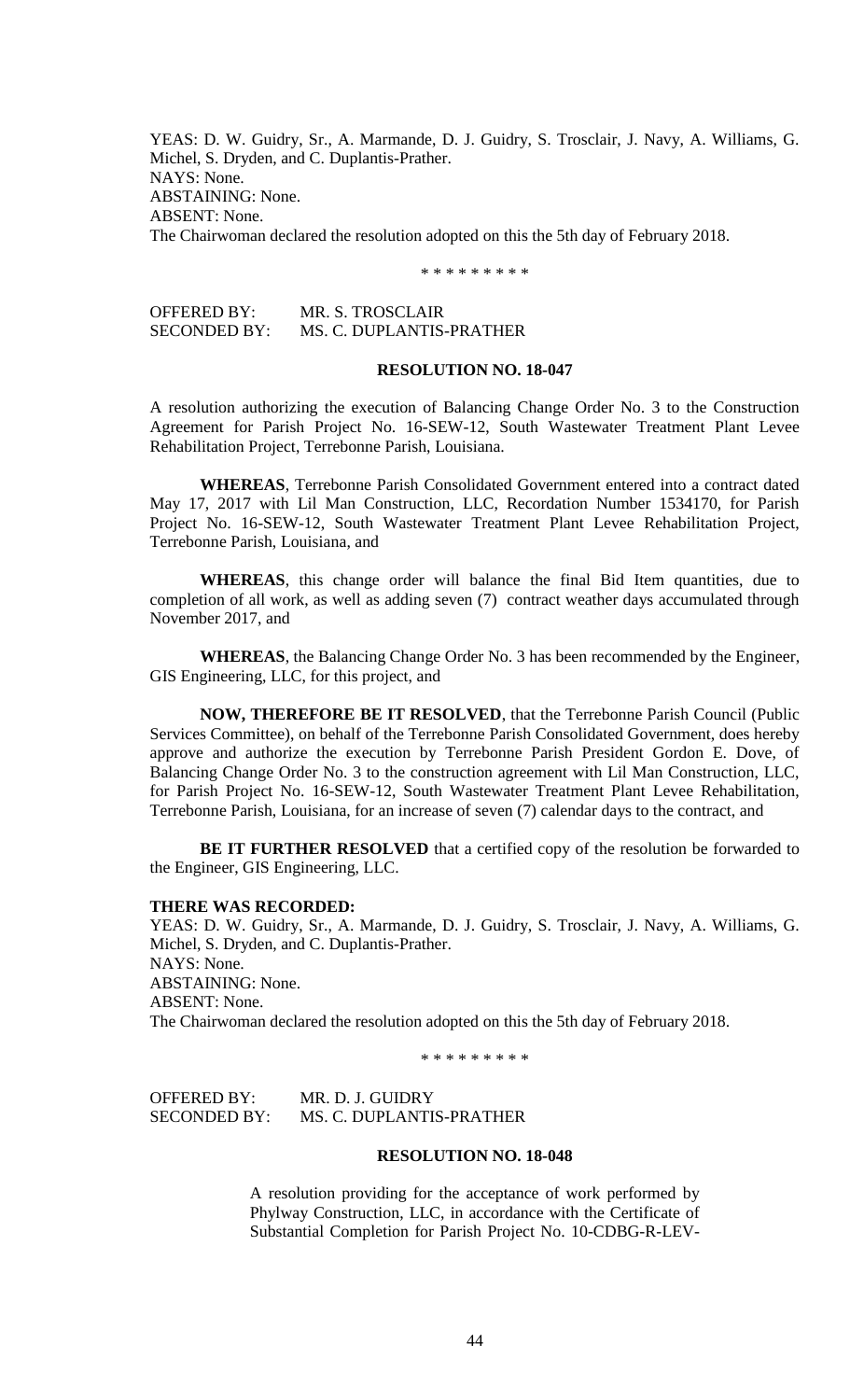63; Ward 7 Levee Improvements & Extension Phase III, Boudreaux Canal to Lashbrook Pump Station Project, Terrebonne Parish, Louisiana.

**WHEREAS**, the Terrebonne Parish Consolidated Government entered into a contract dated January 26, 2016, with Phylway Construction, LLC, for Parish Project No. 10-CDBG-R-LEV-63; Ward 7 Levee Improvements & Extension Phase III, Boudreaux Canal to Lashbrook Pump Station Project, Terrebonne Parish, Louisiana, as will be seen by reference to said contract which is recorded under Entry No. 1499317 of the records of Terrebonne Parish, and

**WHEREAS**, the work performed has been inspected by authorized representatives of the Owner, Engineer, and Contractor and found to be substantially complete, and

**WHEREAS**, the Engineer for this project, APTIM Coastal, Inc, recommends the acceptance of the substantial completion.

**NOW, THEREFORE BE IT RESOLVED** that the Terrebonne Parish Council, on behalf of the Terrebonne Parish Consolidated Government, does hereby accept the work performed, effective as of the date of recording of this resolution, and does authorize and direct the Clerk of Court and Ex-Officio Recorder of Mortgages of Terrebonne Parish to note this acceptance thereof in the margin of the inscription of said contract under Entry No. 1499317 of the Records of Terrebonne Parish, Louisiana, and

**BE IT FURTHER RESOLVED** that a certified copy of the resolution be forwarded to the Engineer, APTIM Coastal, Inc, and

**BE IT FURTHER RESOLVED** that a certified copy of the resolution be recorded in the office of the Clerk of Court of Terrebonne Parish to commence a 45-day clear lien period, and

**BE IT FURTHER RESOLVED** that the Administration is authorized to make payment of retainage upon the presentation of a Clear Lien Certificate.

# **THERE WAS RECORDED:**

YEAS: D. W. Guidry, Sr., A. Marmande, D. J. Guidry, S. Trosclair, J. Navy, A. Williams, G. Michel, S. Dryden, and C. Duplantis-Prather. NAYS: None. ABSTAINING: None. ABSENT: None. The Chairwoman declared the resolution adopted on this the 5th day of February 2018.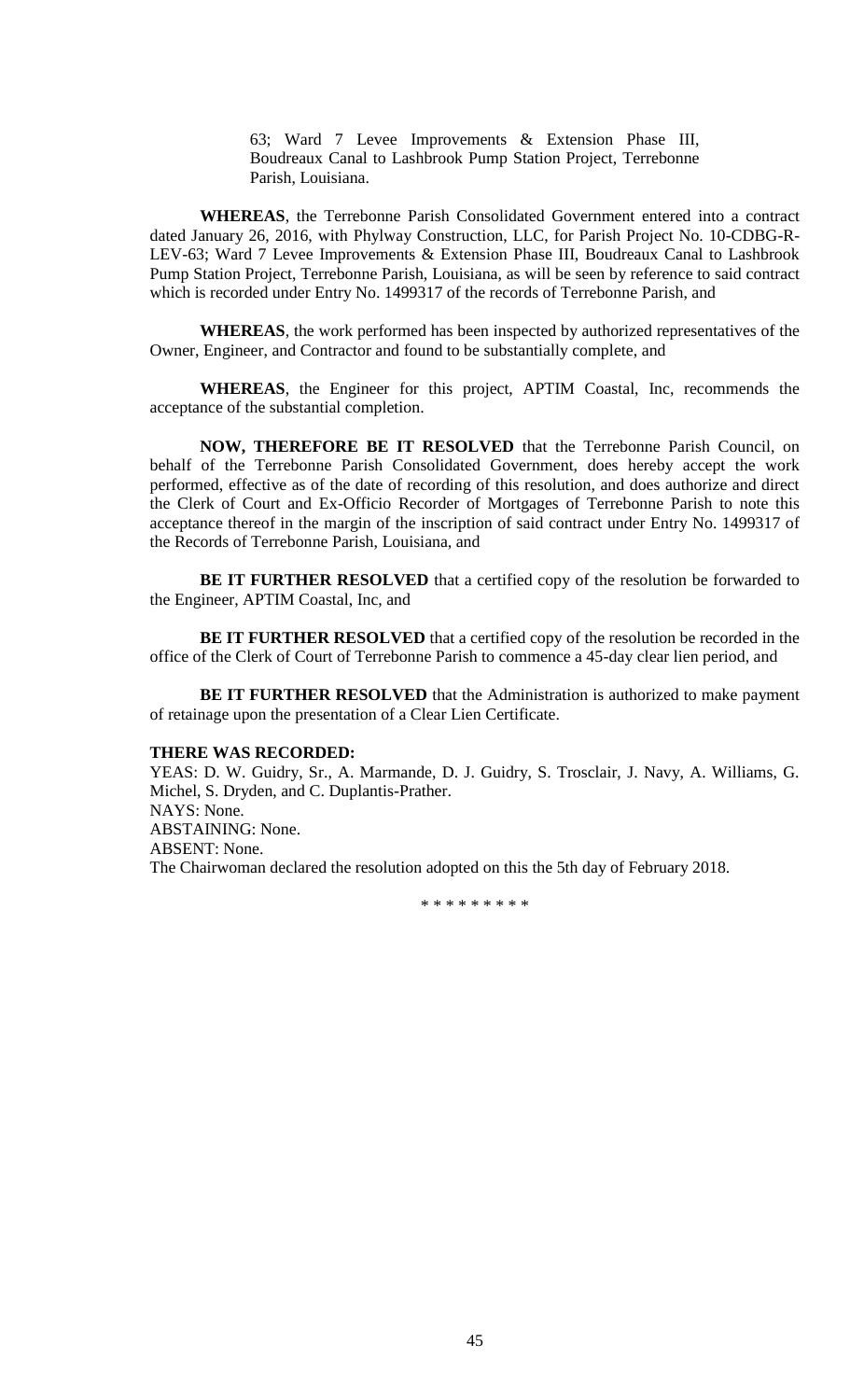| <b>OFFERED BY:</b>  | MR. D. J. GUIDRY |
|---------------------|------------------|
| <b>SECONDED BY:</b> | MR. S. TROSCLAIR |

#### **RESOLUTION NO. 18-049**

A resolution authorizing the execution of Amendment No. 7 for the Engineering Agreement for Parish Project No. 10-CDBG-R-LEV-63, Ward 7 Levee Improvements & Extension (CDBG) Project.

**WHEREAS**, the Terrebonne Parish Consolidated Government entered into an engineering agreement dated November 10, 2010, with APTIM Coastal, Inc., for the project entitled Parish Project No. 10-CDBG-R-LEV-63, Ward 7 Levee Improvements & Extension (CDBG) Project, and

**WHEREAS,** the engineering agreement between OWNER and ENGINEER has provisions for certain limitations for Basic and Additional Services, and

**WHEREAS,** the Additional Services Section of the contract will increase by \$163,198.00 for Geotechnical Services, Project Representation, Engineering Liaison, and Reimbursables, and

**WHEREAS,** the project has continued to extend beyond the anticipated completion schedules, and

**WHEREAS**, previous slide repair has been unsuccessful and requires further testing, and a berm low spot has been discovered which also requires testing, and

**WHEREAS,** the Terrebonne Parish Consolidated Government would like to continue with the engineering effort necessary to proceed with this project, and

**NOW, THEREFORE BE IT RESOLVED** that the Terrebonne Parish Council, on behalf of the Terrebonne Parish Consolidated Government, does hereby approve and authorize the execution by Terrebonne Parish President Gordon E. Dove of Amendment No. 7 for the engineering agreement with APTIM Coastal, Inc., to perform engineering services for project No. 10-CDBG-R-LEV-63, Ward 7 Levee Improvements & Extension (CDBG) Project which results in a increase of Additional Services for One Hundred Sixty-Three Thousand, One Hundred Ninety-Eight Dollars and Zero Cents (\$163,198.00) to the original contract amount, and,

**BE IT FURTHER RESOLVED** that a certified copy of the resolution be forwarded to the Engineer, APTIM Coastal, Inc.

### **THERE WAS RECORDED:**

YEAS: D. W. Guidry, Sr., A. Marmande, D. J. Guidry, S. Trosclair, J. Navy, A. Williams, G. Michel, S. Dryden, and C. Duplantis-Prather. NAYS: None. ABSTAINING: None. ABSENT: None. The Chairwoman declared the resolution adopted on this the 5th day of February 2018.

\* \* \* \* \* \* \* \* \*

Upon questioning from Committee Member D. J. Guidry pertaining to the Ward 7 Levee, Parish Manager M. Toups explained that there is a problem with the "sluffing" off in sections and they are doing their best to correct this problem.

Parish President G. Dove explained that "sliding" has occurred at the aforementioned levee, but the engineers are watching the area to make sure that everything is corrected properly.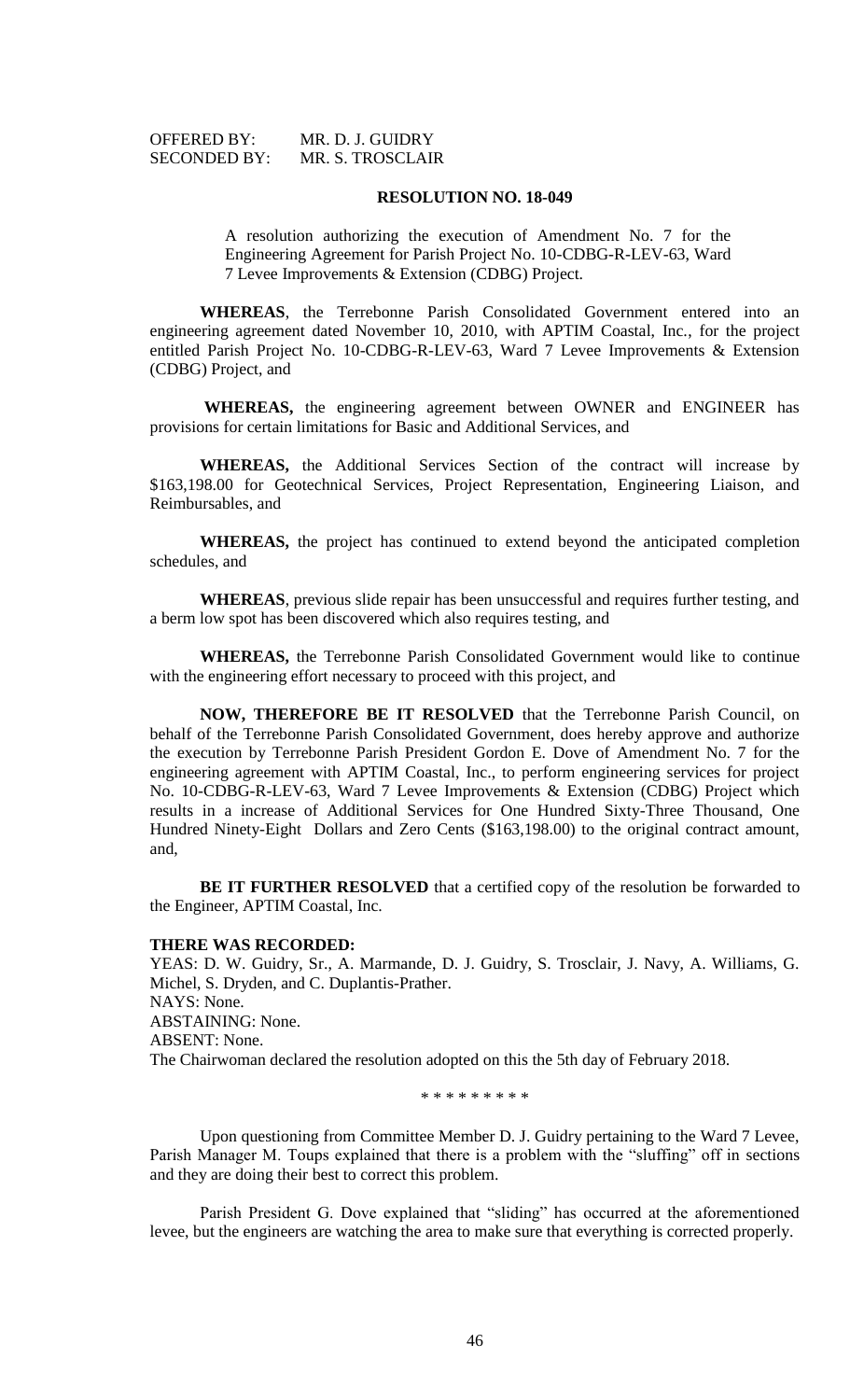OFFERED BY: MS. C. DUPLANTIS-PRATHER SECONDED BY: MR. D. W. GUIDRY, SR.

# **RESOLUTION NO. 18-050**

# A RESOLUTION PROVIDING APPROVAL OF AMENDMENT NO. 1 TO THE ENGINEERING AGREEMENT FOR PARISH PROJECT NO. 17-DRA-04, SYLVIA STREET DRAINAGE IMPROVEMENTS PHASE 3A, TERREBONNE PARISH, LOUISIANA.

**WHEREAS**, the Terrebonne Parish Consolidated Government did enter into an engineering agreement with All South Consulting Engineers, LLC on May 30, 2017, for the **Sylvia Street Drainage Improvements Phase 3A** identified as **Parish Project No. 17-DRA-04**, and

**WHEREAS**, the Engineering Agreement between OWNER and ENGINEER provides for certain limitations for specific Basic Services, and

**WHEREAS**, a more detailed topographic survey is required to develop and analyze a hydraulic model and prepare recommendations for improvement, and

**WHEREAS**, this amendment will increase the upset limit for Basic Services of this contract by an amount of \$20,732.75, and

**WHEREAS,** the firm of All South Consulting Engineers, LLC has been asked to perform these activities under the Basic Services sections of the Engineering Agreement for this project, and

**WHEREAS**, the TPCG is desirous of having these services continued so that there is a need to increase in the upset limit for these services, and

**NOW, THEREFORE BE IT RESOLVED** that the Terrebonne Parish Council, on behalf of the Terrebonne Parish Consolidated Government, does hereby approve this Amendment No. 1 to the Engineering Agreement for an increase of \$20,732.75 in Basic Services authorizes Parish President, Gordon E. Dove, to execute this Amendment No. 1 to the Engineering Agreement for Parish Project No. 17-DRA-04, Sylvia Street Drainage Improvements Phase 3A, with All South Consulting Engineers, LLC, and

**BE IT FURTHER RESOLVED** that a certified copy of the resolution be forwarded to the Engineer, All South Consulting Engineers, LLC.

### **THERE WAS RECORDED:**

YEAS: D. W. Guidry, Sr., A. Marmande, D. J. Guidry, S. Trosclair, J. Navy, A. Williams, G. Michel, S. Dryden, and C. Duplantis-Prather. NAYS: None. ABSTAINING: None. ABSENT: None. The Chairwoman declared the resolution adopted on this the 5th day of February 2018.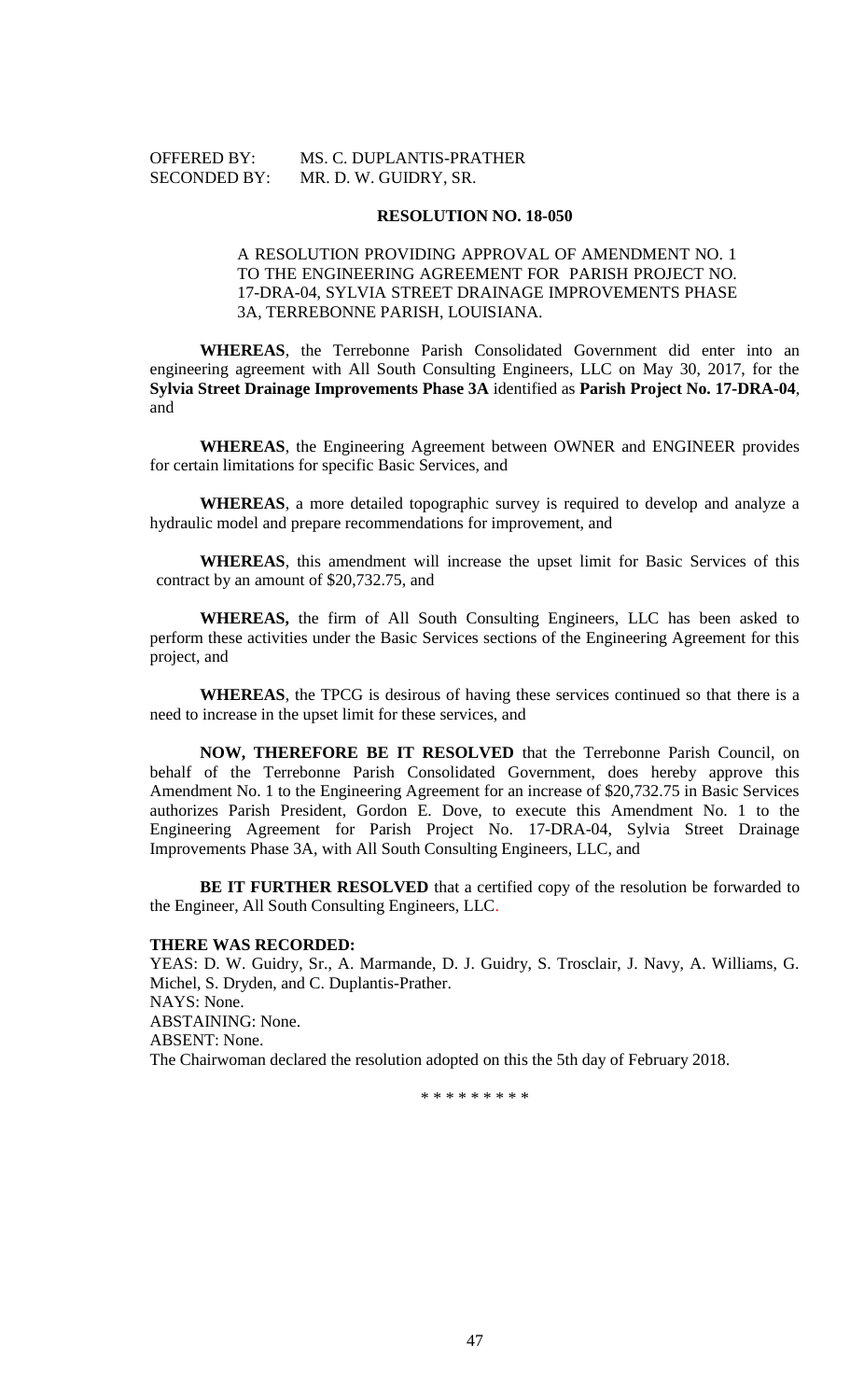| <b>OFFERED BY:</b>  | MR. D. J. GUIDRY |
|---------------------|------------------|
| <b>SECONDED BY:</b> | MS. A. WILLIAMS  |

#### **RESOLUTION NO. 18-051**

A RESOLUTION AUTHORIZING THE EXECUTION OF CHANGE ORDER NO. 1 FOR THE CONSTRUCTION AGREEMENT FOR PARISH PROJECT NO. 14-ROAD-33, HOLLYWOOD ROAD EXTENSION, TERREBONNE PARISH, LOUISIANA.

**WHEREAS**, the Terrebonne Parish Consolidated Government entered into a contract dated January 23, 2014 with LA Contracting Enterprises, LLC, Recordation Number 1541633, for Parish Project No. 14-ROAD-33, Hollywood Road Extension, Terrebonne Parish Consolidated Government, Terrebonne Parish, Louisiana, and

**WHEREAS**, TPCG is desirous of completing the construction of Hollywood Road, and

**WHEREAS**, the Contractor encountered an utilities conflict with the water main pipe and fire hydrant within the proposed layout of the roadway, and

**WHEREAS**, the Engineer and Contractor consulted with Water Works on the materials and the disposal of the existing waterline, and

**WHEREAS** the Engineer instructed the Contractor along with Water Works to dispose of the existing water line and to install a new waterline and fire hydrant, and

**WHEREAS**, this change order will add eleven (11) calendar days to the contract as a result of adverse weather days in the month of December, and

**WHEREAS**, this change order will increase the overall contract price by Forty Thousand, Two Hundred and Fifty-Five Dollars and Zero Cents (\$40,255.00), and

**WHEREAS**, this Change Order No. 1 had been recommended by the Engineer, Providence Engineering and Design, LLC, for this project.

**NOW, THEREFORE BE IT RESOLVED** that the Terrebonne Parish Council on behalf of the Terrebonne Parish Consolidated Government, does hereby approve and authorize the execution by Terrebonne Parish President Gordon E. Dove of Change Order No. 1 to the construction agreement with LA Contracting Enterprise, LLC, Inc. for Parish Project No. 14- ROAD-33, Hollywood Road Extension, Terrebonne Parish, Louisiana, for an increase to the contract amount in the amount of Forty Thousand, Two Hundred and Fifty-Five Dollars and Zero Cents (\$40,255.00), and an additional eleven (11) calendar days to the contract, and

**BE IT FURTHER RESOLVED** that a certified copy of the resolution be forwarded to Engineer, Providence Engineering Design, LLC.

### **THERE WAS RECORDED:**

YEAS: D. W. Guidry, Sr., A. Marmande, D. J. Guidry, S. Trosclair, J. Navy, A. Williams, G. Michel, S. Dryden, and C. Duplantis-Prather. NAYS: None. ABSTAINING: None. ABSENT: None. The Chairwoman declared the resolution adopted on this the 5th day of February 2018.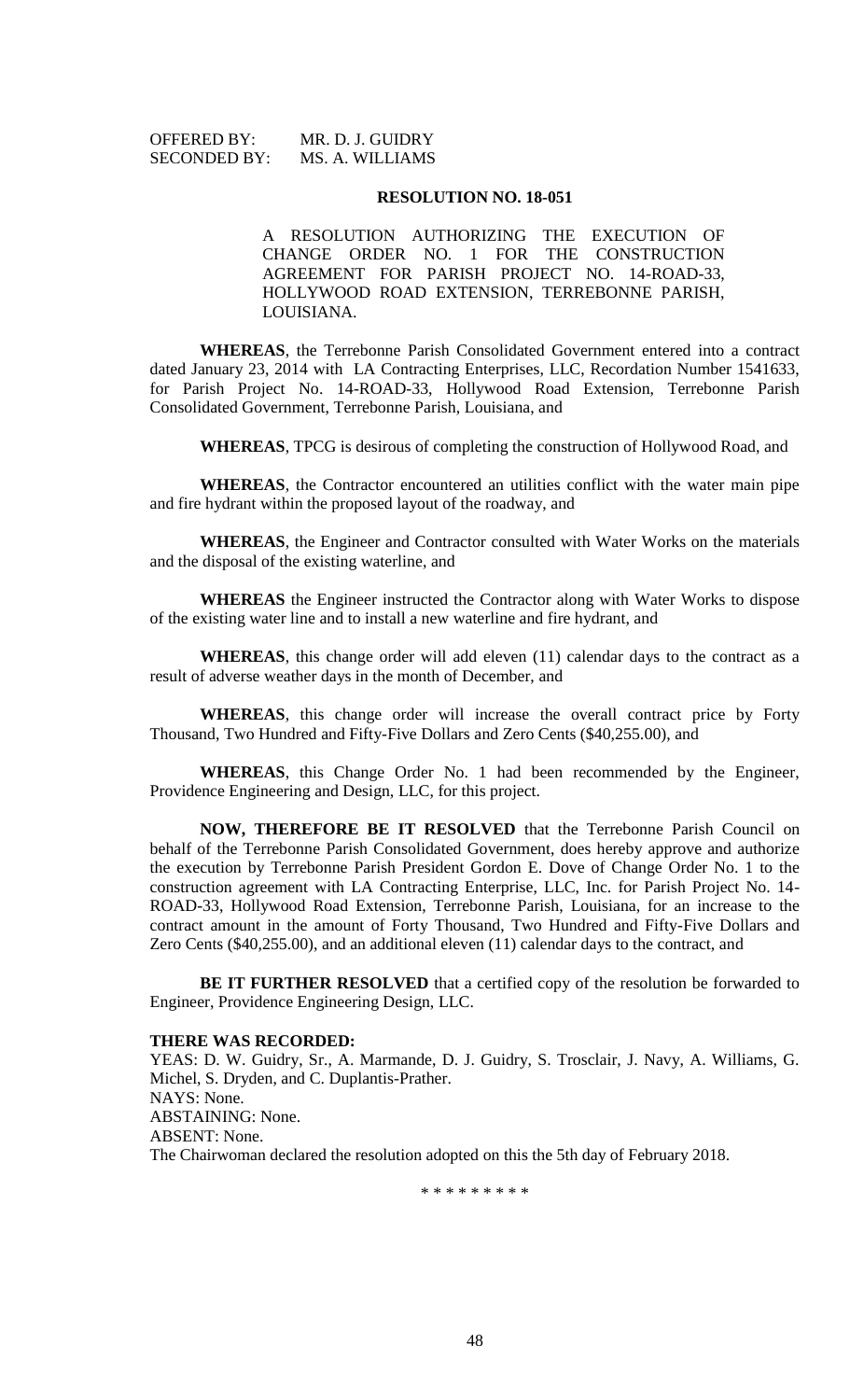# OFFERED BY: MS. C. DUPLANTIS-PRATHER SECONDED BY: MR. D. W. GUIDRY, SR.

# **RESOLUTION NO. 18-052**

# A RESOLUTION AUTHORIZING THE PARISH PRESIDENT TO SIGN AND SUBMIT AN AMENDMENT TO THE TERREBONNE PARISH GUSTAV/IKE DISASTER RECOVERY PLAN BUDGET TO THE STATE OF LOUISIANA AND HUD TO COMPLY WITH THE COMMUNITY DEVELOPMENT BLOCK GRANT DISASTER RECOVERY PROGRAM.

**WHEREAS**, the Terrebonne Parish Consolidated Government has been awarded Community Development Block Grant (CDBG) funding as a result of the damage caused by Hurricanes Gustav and Ike; and

**WHEREAS,** Ward 7 Levee Project is in need of additional funds for additional work needed to complete the project; and

**WHEREAS,** Suzie Canal Levee Project constructions bids came in under budget; and

**WHEREAS,** funds from Suzie Canal Levee Project will be transferred to cover the shortfall for the Ward 7 Levee Improvements Project; and

**WHEREAS,** through the proper public approval process the funds can be reallocated from one project to another as reflected in Attachment A; and

**NOW, THEREFORE, BE IT RESOLVED** by the Terrebonne Parish Council, on behalf of the Terrebonne Parish Consolidated Government, that that the Parish President, Gordon E. Dove, is authorized to sign, submit and implement the recommended amendment to the Terrebonne Parish Gustav/Ike Disaster Recovery Plan regarding the projects in Attachment A.

#### **THERE WAS RECORDED:**

YEAS: D. W. Guidry, Sr., A. Marmande, D. J. Guidry, S. Trosclair, J. Navy, A. Williams, G. Michel, S. Dryden, and C. Duplantis-Prather. NAYS: None. ABSTAINING: None. ABSENT: None. The Chairwoman declared the resolution adopted on this the 5th day of February 2018.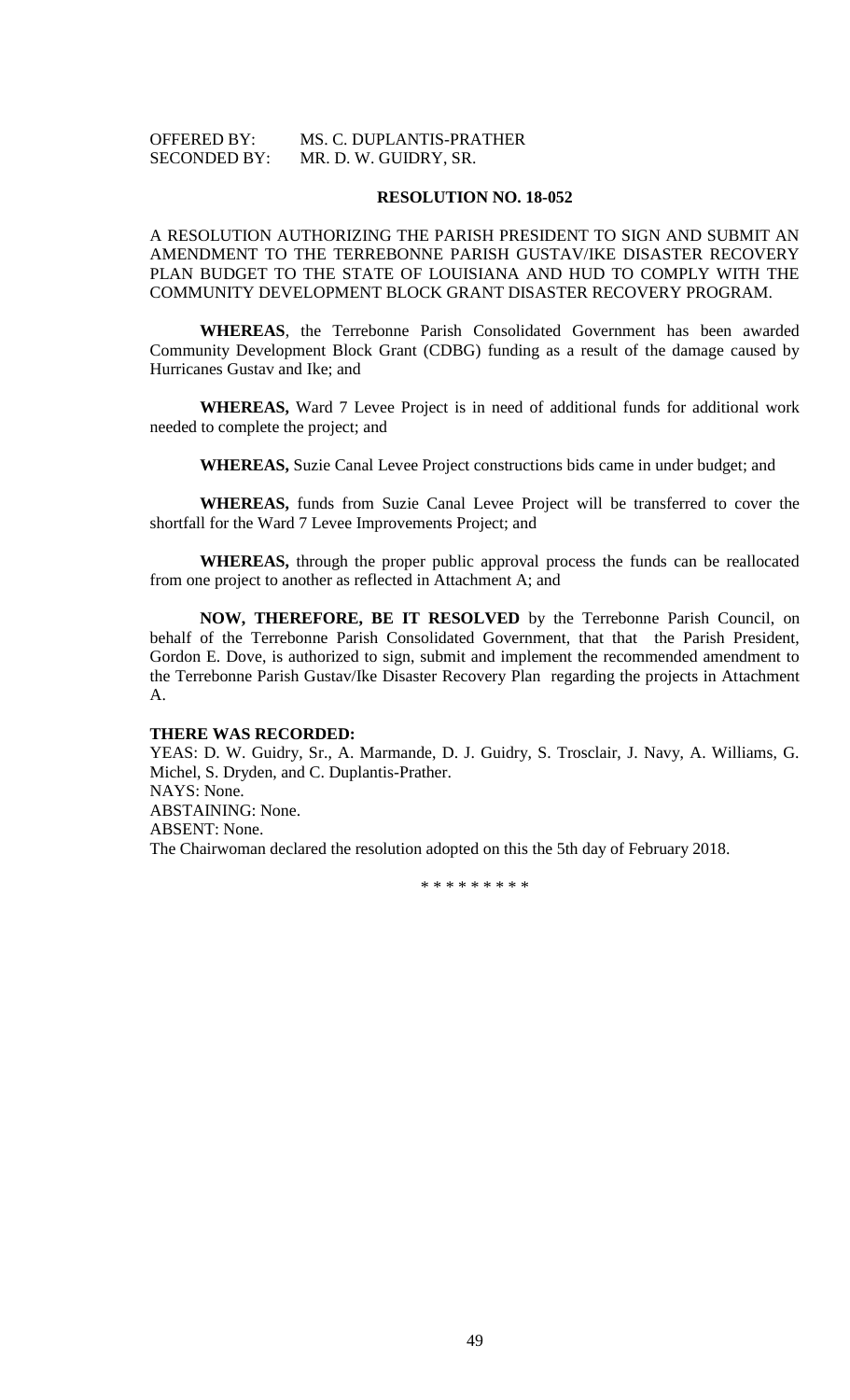OFFERED BY: MR. D. J. GUIDRY SECONDED BY: MS. A. WILLIAMS

#### **RESOLUTION NO. 18-053**

A RESOLUTION PROVIDING FOR THE RATIFICATION OF THE APPOINTMENT BY PARISH PRESIDENT GORDON E. DOVE OF THE FIRM GIS ENGINEERING, LLC TO PROVIDE ENGINEERING SERVICES FOR PARISH PROJECT NO. 18-SEW-07, ELEVATION OF CELL #1 LEVEE AND UPGRADE THE HEADWORKS AT THE SOUTH WASTEWATER TREATMENT PLANT (SWWTP), AND ALSO AUTHORIZING PARISH PRESIDENT GORDON E. DOVE TO EXECUTE THE APPROPRIATE ENGINEERING CONTRACT DOCUMENTS FOR THIS PROJECT.

**WHEREAS,** Terrebonne Parish is desirous to elevate the levee at Cell #1, which currently has only one (1) foot of freeboard, and upgrade the headworks with a second bar screen, which would allow the plant to run more efficiently, and, and

**WHEREAS**, Terrebonne Parish Consolidated Government would like to proceed with the design of this project, and

**WHEREAS**, Parish President Gordon E. Dove has recommended that the firm of GIS Engineering, LLC, be retained to provide the necessary professional services for this project, and

**NOW THEREFORE BE IT RESOLVED**, that the Terrebonne Parish Council (Public Services Committee), on behalf of the Terrebonne Parish Consolidated Government, that the recommendation of Parish President Gordon E. Dove be ratified and that the engineering firm of GIS Engineering, LLC be retained to provide the necessary professional services for Parish Project No. 18-SEW-07, Elevation of Cell #1 Levee and Upgrade the Headworks at the SWWTP and that Parish President Gordon E. Dove be authorized to execute any and all documents with said firm for this project.

**BE IT FURTHER RESOLVED**, that a certified copy of the resolution be forwarded to the Engineer, GIS Engineering, LLC.

#### **THERE WAS RECORDED:**

YEAS: D. W. Guidry, Sr., A. Marmande, D. J. Guidry, S. Trosclair, J. Navy, A. Williams, G. Michel, S. Dryden, and C. Duplantis-Prather. NAYS: None. ABSTAINING: None. ABSENT: None. The Chairwoman declared the resolution adopted on this the 5th day of February 2018.

\* \* \* \* \* \* \* \* \*

Upon questioning from Committee Member D. J. Guidry, O'neil Malbrough explained that the aforementioned project is pertaining to the levee around the oxidation pond.

Parish President G. Dove explained that the water assimilation operating project is functioning at full capacity with no apparent problems.

Mr. D. J. Guidry moved, seconded by Ms. C. Duplantis-Prather, "THAT, there being no further business to come before the Public Services Committee, the meeting be adjourned."

The Chairman called for the vote on the motion offered by Mr. D. J. Guidry. **THERE WAS RECORDED:**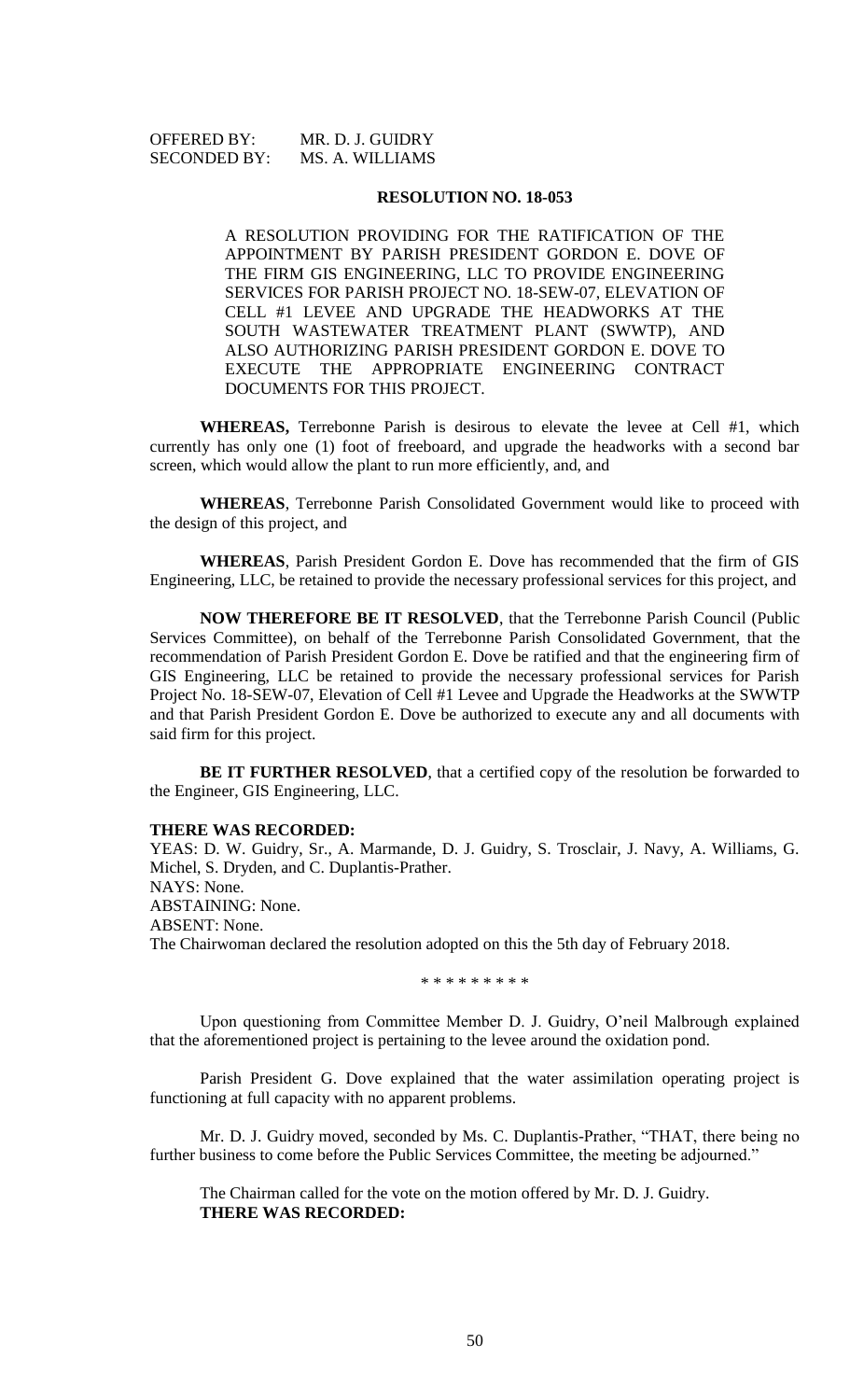YEAS: D. W. Guidry, Sr., A. Marmande, D. J. Guidry, S. Trosclair, J. Navy, A. Williams, G. Michel, S. Dryden and C. Duplantis-Prather. NAYS: None.

ABSENT: None.

The Chairman declared the motion adopted and the meeting was adjourned at 6:37 p.m.

#### Alidore Marmande, Chairman

Tammy E. Triggs, Minute Clerk

Mr. A. Marmande moved, seconded by Mr. S. Dryden, "THAT the Council accept and ratify the minutes of the Public Services Committee meeting held on 2/5/18."

The Chairman called for a vote on the motion offered by Mr. A. Marmande. **THERE WAS RECORDED:** YEAS: D. W. Guidry, Sr., A. Marmande, D. J. Guidry, S. Trosclair, J. Navy, A. Williams, G. Michel, and S. Dryden. NAYS: None. ABSENT: C. Duplantis-Prather. The Chairman declared the motion adopted.

The Chairman called for a report on the Community Development and Planning Committee meeting held on 2/5/18, whereupon the Committee Chairman rendered the following:

# **COMMUNITY DEVELOPMENT & PLANNING COMMITTEE**

# **FEBRUARY 5, 2018**

The Chairman, Dirk J. Guidry, called the Community Development & Planning Committee meeting to order at 6:38 p.m. in the Terrebonne Parish Council Meeting Room with an Invocation offered by Committee Member C. Duplantis-Prather and the Pledge of Allegiance led by Committee Member G. Michel. Upon roll call, Committee Members recorded as present were: D. W. Guidry, Sr., A. Marmande, D. J. Guidry, S. Trosclair, J. Navy, A. Williams, G. Michel, S. Dryden and C. Duplantis-Prather. A quorum was declared present.

Ms. A. Williams moved, seconded by Mr. A. Marmande, "THAT, the Community Development and Planning Committee rescind the condemnation order for the residential structure located at 604 Linda Ann Street, Gray, LA."

The Chairman called for the vote on the motion offered by Ms. A. Williams. **THERE WAS RECORDED:**

YEAS: D. W. Guidry, Sr., A. Marmande, D. J. Guidry, S. Trosclair, J. Navy, A. Williams, G. Michel, S. Dryden and C. Duplantis-Prather. NAYS: None. ABSENT: None.

The Chairman declared the motion adopted.

OFFERED BY: MR. G. MICHEL SECONDED BY: MR. J. NAVY

# **RESOLUTION NO. 18-054**

A RESOLUTION AUTHORIZING THE PARISH PRESIDENT TO EXECUTE AN ADDENDUM TO THE LEASE AGREEMENT BETWEEN THE TERREBONNE PARISH CONSOLIDATED GOVERNMENT AND UPTOWN ENTERPRISES, L.L.C. TO RENEW TPCG'S LEASE FOR THE PURPOSES OF HOUSING ITS DEPARTMENT OF HOUSING AND HUMAN SERVICES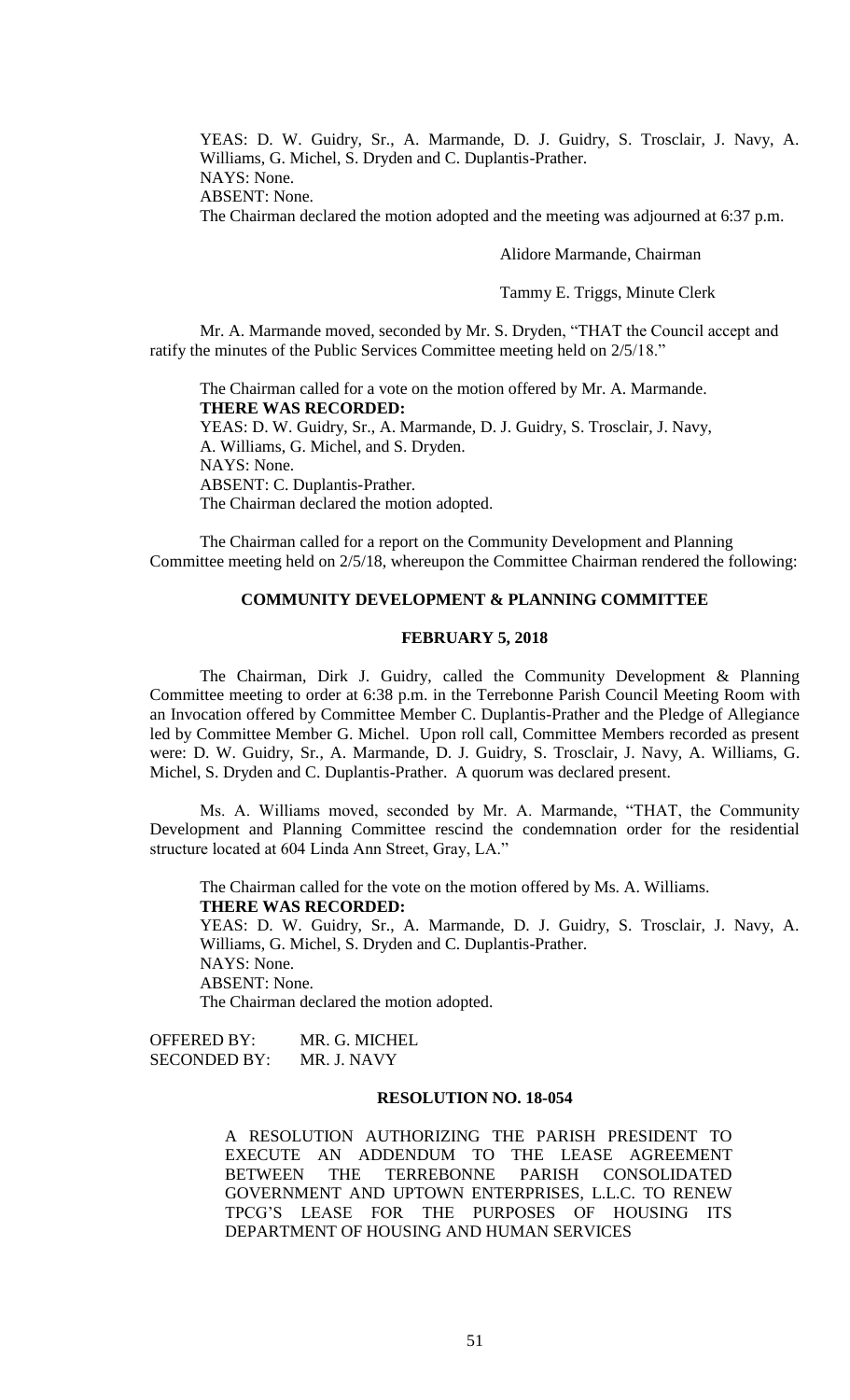**WHEREAS**, the Terrebonne Parish Consolidated Government currently leases certain property on the corner of Barrow and Bond Streets in Houma, Louisiana from Uptown Enterprises, L.L.C. to house its Department of Housing & Human Services; and,

**WHEREAS**, the current Lease Agreement with Uptown Enterprises terminates on February 28, 2018; and,

**WHEREAS**, the current Lease Agreement has an option to renew for two additional 5 year terms; and,

**WHEREAS**, the Terrebonne Parish Consolidated Government has agreed to enter into an addendum with Uptown Enterprises, L.L.C. to lease the said property during the second renewal period provided for under the Lease Agreement; and,

**WHEREAS**, Uptown Enterprises agrees to said terms in the addendum and wishes to execute same; and

**NOW THEREFORE BE IT RESOLVED** that the Terrebonne Parish Consolidated Government hereby authorizes its Parish President to execute any and all documents necessary regarding this addendum to the Lease Agreement with substantially the same terms as the attached documents.

# **THERE WAS RECORDED:**

YEAS: A. Marmande, D. J. Guidry, S. Trosclair, J. Navy, A. Williams, G. Michel, S. Dryden, C. Duplantis-Prather, and D. W. Guidry, Sr. NAYS: None. ABSTAINING: None. ABSENT: None. The Chairwoman declared the resolution adopted on this the 5th day of February 2018.

\* \* \* \* \* \* \* \* \*

Mr. A. Marmande moved, seconded by Mr. J. Navy, "THAT, there being no further business to come before the Community Development & Planning Committee, the meeting be adjourned."

The Chairman called for the vote on the motion offered by Mr. A. Marmande. **THERE WAS RECORDED:**

YEAS: D. W. Guidry, Sr., A. Marmande, D. J. Guidry, S. Trosclair, J. Navy, A. Williams, G. Michel, S. Dryden and C. Duplantis-Prather.

NAYS: None.

ABSENT: None.

The Chairman declared the motion adopted and the meeting was adjourned at 6:39 p. m.

### Dirk J. Guidry, Chairman

### Tammy E. Triggs, Minute Clerk

Mr. D. J. Guidry moved, seconded by Mr. D. W. Guidry, Sr., "THAT the Council accept and ratify the minutes of the Community Development and Planning Committee meeting held on 2/5/18."

The Chairman called for a vote on the motion offered by Mr. D. J. Guidry. **THERE WAS RECORDED:** YEAS: D. W. Guidry, Sr., A. Marmande, D. J. Guidry, S. Trosclair, J. Navy, A. Williams, G. Michel, and S. Dryden. NAYS: None.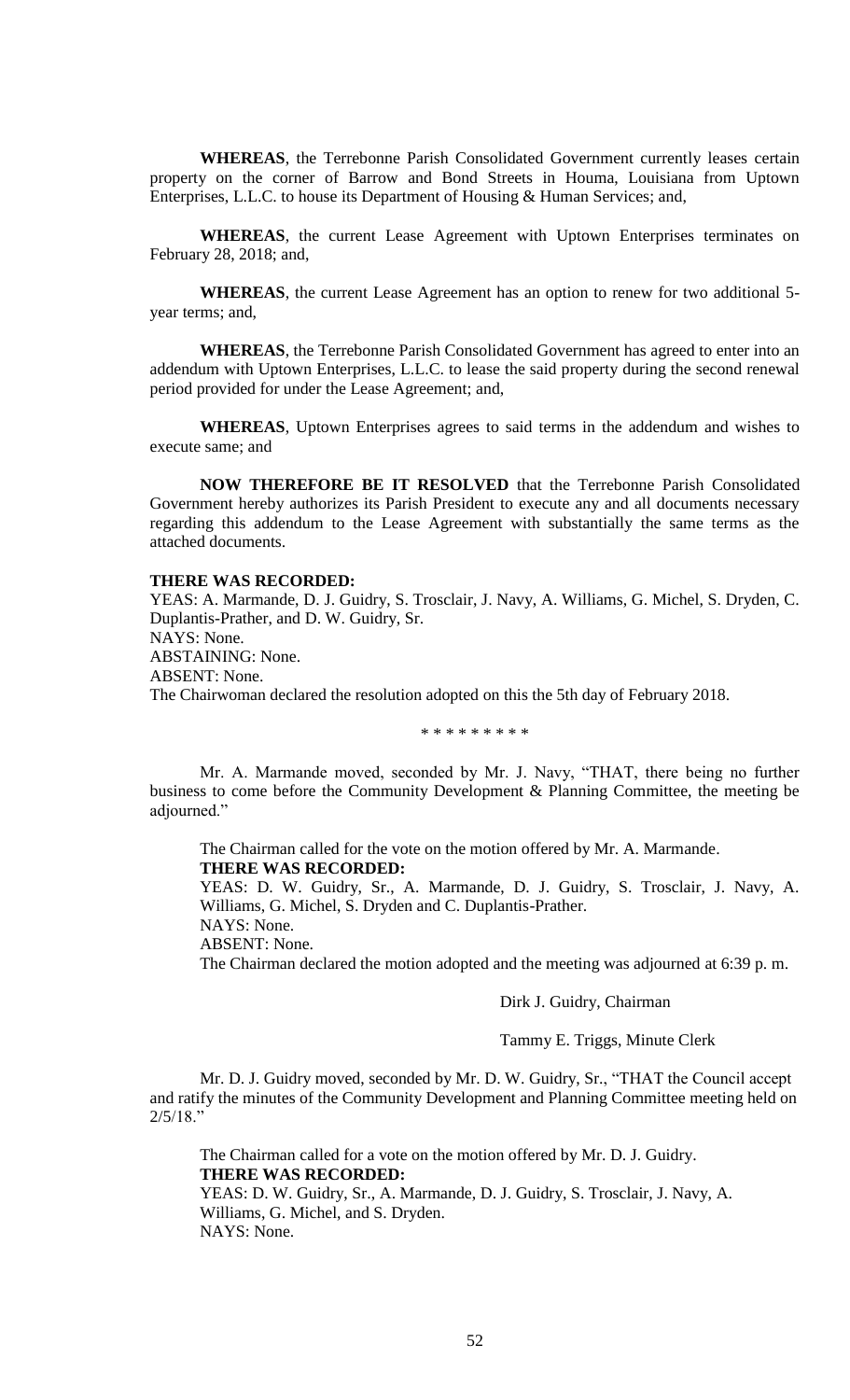ABSENT: C. Duplantis-Prather. The Chairman declared the motion adopted.

Mr. D. J. Guidry moved, seconded by Mr. G. Michel, "THAT the Council approve the following street light list:"

# **STREET LIGHT LIST**

# **2-7-18**

INCREASE THE WATTAGE OF THE EXISTING STREET LIGHT 421 DAUPHINE STREET TO 250 WATT HPS; ENTERGY; RLD # 3-A; **AND AUTHORIZE TPCG TO INSTALL A VANDAL GUARD ON SAID LIGHT FIXTURE;** DIRK GUIDRY; DIST. 8

UPGRADE EXISTING STREET LIGHT TO A 250W HPS AT 149 GLENHIL DR. (CORNER OF GLENHILL AND WOODWAY); ENTERGY; RLD #3A; STEVE TROSCLAIR; DIST. 9

UPGRADE EXISTING STREET LIGHT TO A 250W HPS AT 181 WATRPLANT RD.; ENTERGY; RLD1; SCOTTY DRYDEN; DIST. 4."

The Chairman called for a vote on the motion offered by Mr. D. J. Guidry. **THERE WAS RECORDED:** YEAS: D. W. Guidry, Sr., A. Marmande, D. J. Guidry, S. Trosclair, J. Navy, A. Williams, G. Michel, and S. Dryden. NAYS: None. ABSENT: C. Duplantis-Prather. The Chairman declared the motion adopted.

Ms. A. Williams moved, seconded by Mr. S. Dryden, "THAT, the Council open nominations for the one vacancy due to resignation on the Recreation District No. 1 Board, nominate Mr. Anthony Bruce Rainey, Sr., close nominations, and appoint Mr. Rainey to serve on the aforementioned board."

The Chairman called for a vote on the motion offered by Ms. A. Williams. **THERE WAS RECORDED:** YEAS: D. W. Guidry, Sr., A. Marmande, D. J. Guidry, S. Trosclair, J. Navy, A. Williams, G. Michel, S. Dryden, and C. Duplantis-Prather. NAYS: None. ABSENT: None. The Chairman declared the motion adopted.

Mr. D. W. Guidry, Sr. moved, seconded by Mr. S. Dryden, "THAT, the Council hold nominations open for two weeks for the one vacancy to fill an unexpired term on the Recreation District No. 3 Board."

The Chairman called for a vote on the motion offered by Mr. D. W. Guidry, Sr. **THERE WAS RECORDED:** YEAS: D. W. Guidry, Sr., A. Marmande, D. J. Guidry, S. Trosclair, J. Navy, A. Williams, G. Michel, S. Dryden, and C. Duplantis-Prather. NAYS: None. ABSENT: None. The Chairman declared the motion adopted.

Mr. D. J. Guidry moved, seconded by Ms. C. Duplantis-Prather, "THAT, the Council open nominations for the one expiring term on the Recreation District No. 5 Board, nominate Mr. Brock Verdin, close nominations, and appoint Mr. Verdin to serve on the aforementioned board."

The Chairman called for a vote on the motion offered by Mr. D. J. Guidry.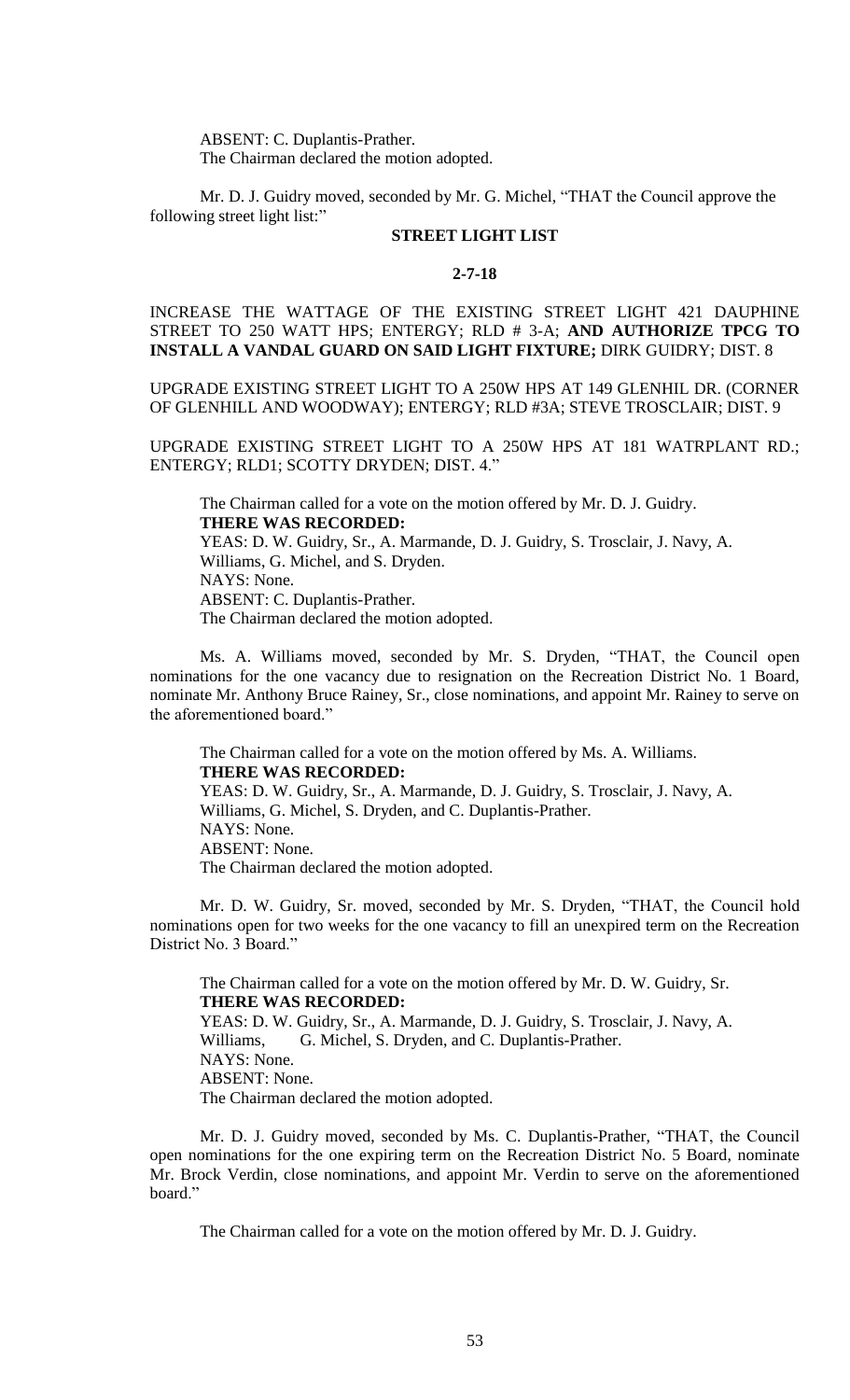#### **THERE WAS RECORDED:**

YEAS: D. W. Guidry, Sr., A. Marmande, D. J. Guidry, S. Trosclair, A. Williams, G. Michel, S. Dryden, and C. Duplantis-Prather. NAYS: None. ABSENT: J. Navy. The Chairman declared the motion adopted.

Mr. D. J. Guidry moved, seconded by Ms. C. Duplantis-Prather, "THAT, the Council hold nominations open for two weeks for the one vacancy due to resignation on the Recreation District No. 6 Board."

The Chairman called for a vote on the motion offered by Mr. D. J. Guidry. THERE WAS RECORDED: YEAS: D. W. Guidry, Sr., A. Marmande, D. J. Guidry, S. Trosclair, A. Williams, G. Michel, S. Dryden, and C. Duplantis-Prather. NAYS: None. ABSENT: J. Navy. The Chairman declared the motion adopted.

Ms. A. Williams moved, seconded by Mr. D. W. Guidry, Sr., "THAT, the Council open nominations for the one expiring term on the Recreation District No. 8 Board, nominate Mr. Johnny Marks, close nominations, and re-appoint Mr. Marks to serve another term on the aforementioned board."

The Chairman called for a vote on the motion offered by Ms. A. Williams. **THERE WAS RECORDED:** YEAS: D. W. Guidry, Sr., A. Marmande, D. J. Guidry, S. Trosclair, A. Williams, G. Michel, S. Dryden, and C. Duplantis-Prather. NAYS: None. ABSENT: J. Navy. The Chairman declared the motion adopted.

Mr. A. Marmande moved, seconded by Mr. S. Dryden, "THAT the Council open nominations for the one expired term on the Fire Protection District No. 10 Board, nominate Mr. Samuel Small, Jr., close nominations, and appoint Mr. Small to serve on the aforementioned board."

The Chairman called for a vote on the motion offered by Mr. A. Marmande. **THERE WAS RECORDED:** YEAS: D. W. Guidry, Sr., A. Marmande, D. J. Guidry, S. Trosclair, G. Michel, S. Dryden, and C. Duplantis-Prather. NAYS: None. ABSENT: J. Navy and A. Williams. The Chairman declared the motion adopted.

Mr. D. J. Guidry moved, seconded by Mr. G. Michel, "THAT the Council hold nominations open for two weeks for the one expiring term on the Houma-Terrebonne Public Trust Finance Board."

The Chairman called for a vote on the motion offered by Mr. D. J. Guidry. **THERE WAS RECORDED:** YEAS: D. W. Guidry, Sr., A. Marmande, D. J. Guidry, S. Trosclair, G. Michel, S. Dryden, and C. Duplantis-Prather. NAYS: None. ABSENT: J. Navy and A. Williams. The Chairman declared the motion adopted.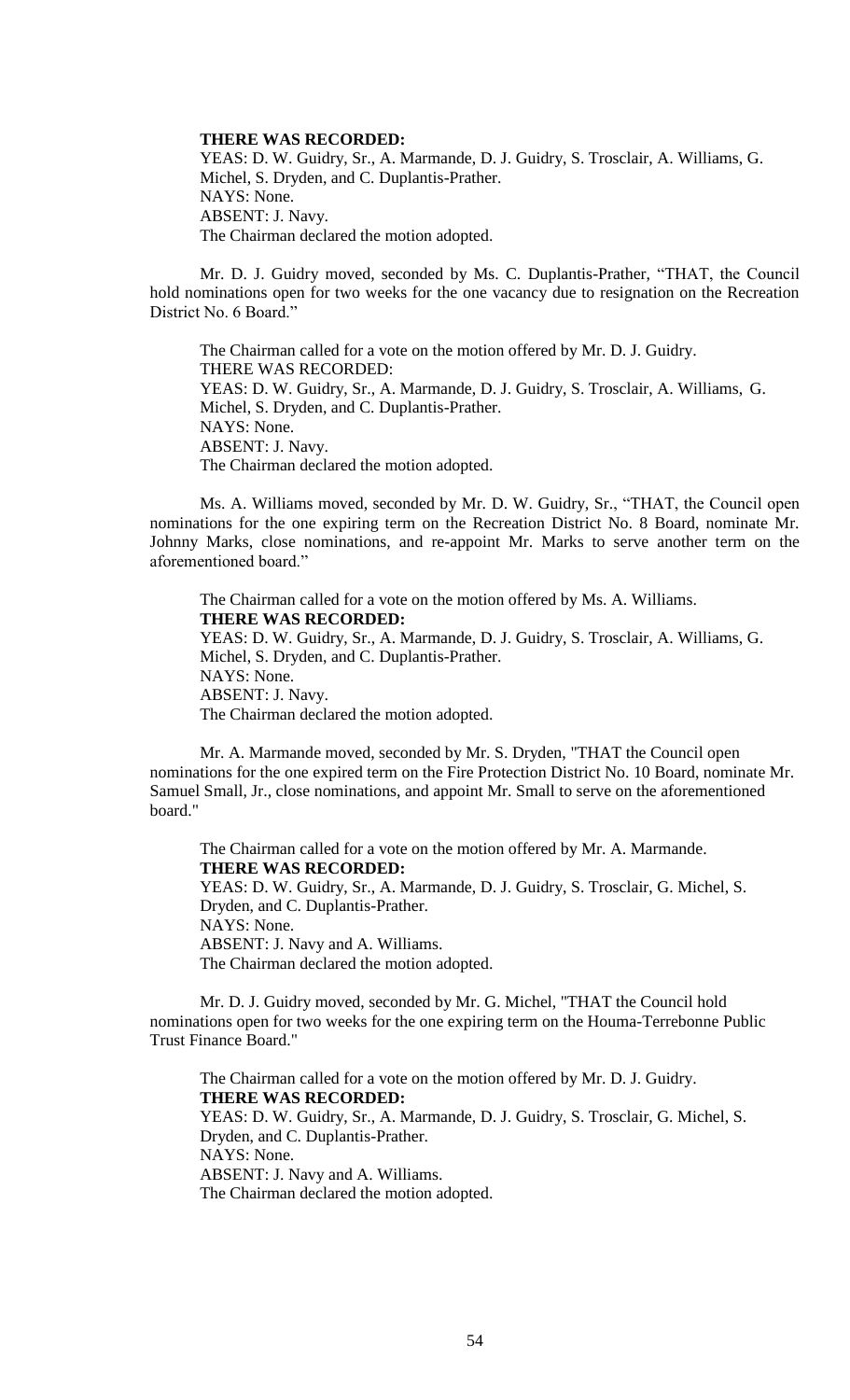Mr. D. W. Guidry, Sr. moved, seconded by Mr. S. Dryden, "THAT the Council hold nominations open for two weeks for the one expired term on the Houma Area Convention and Visitors' Bureau Board."

The Chairman called for a vote on the motion offered by Mr. D. W. Guidry, Sr. THERE WAS RECORDED: YEAS: D. W. Guidry, Sr., A. Marmande, D. J. Guidry, S. Trosclair, A. Williams, G. Michel, S. Dryden, and C. Duplantis-Prather. NAYS: None. ABSENT: J. Navy. The Chairman declared the motion adopted.

Ms. A. Williams moved, seconded by Mr. G. Michel, "THAT the Council hold nominations open for two weeks for all of the vacancies on the Terrebonne Parish Youth Advisory Council Board."

The Chairman called for a vote on the motion offered by Ms. A. Williams. THERE WAS RECORDED: YEAS: D. W. Guidry, Sr., A. Marmande, D. J. Guidry, S. Trosclair, J. Navy, A. Williams, G. Michel, S. Dryden, and C. Duplantis-Prather. NAYS: None. ABSENT: None. The Chairman declared the motion adopted.

Mr. G. Michel moved, seconded by Ms. C. Duplantis-Prather, "THAT the Council open nominations for the two expiring terms and one vacancy due to resignation on the Terrebonne Parish Tree Board, nominate Ms. Sandy Wright Ostheimer, Ms. Melissa Hutchinson, and Mr. Michael Niette, close nominations, re-appoint Ms. Ostheimer and Ms. Hutchinson to serve another term on the aforementioned board, and appoint Mr. Niette to serve on the aforementioned board."

The Chairman called for a vote on the motion offered by Mr. G. Michel. THERE WAS RECORDED: YEAS: D. W. Guidry, Sr., A. Marmande, D. J. Guidry, S. Trosclair, J. Navy, A. Williams, G. Michel, S. Dryden, and C. Duplantis-Prather. NAYS: None. ABSENT: None. The Chairman declared the motion adopted.

The Chairman announced that there would be one vacancy for Alternate Position on the Houma Board of Zoning Adjustments, one expiring term on the Terrebonne Parish Library Board of Control, and one expired term on the Village East Fire Protection District Board.

Councilman J. Navy led a discussion relative to a request to assist the Houma-Terrebonne Housing Authority in repaying a debt to the Federal Government.

The Chairman recognized Mr. Barry Bonvillain, Houma-Terrebonne Housing Authority Board Member, who explained that the members of the authority had been paid per diems for a number of years which was inappropriately drawn from the authority's federal funding. The Housing and Urban Development Department is now requesting that the money be paid back by the members, which was proving to be financially difficult for a number of the members.

A discussion ensued relative to the authorization of the per diem payments with federal funding, and the fact that the Housing Authority is not a Council-appointed committee but part of a federal organization.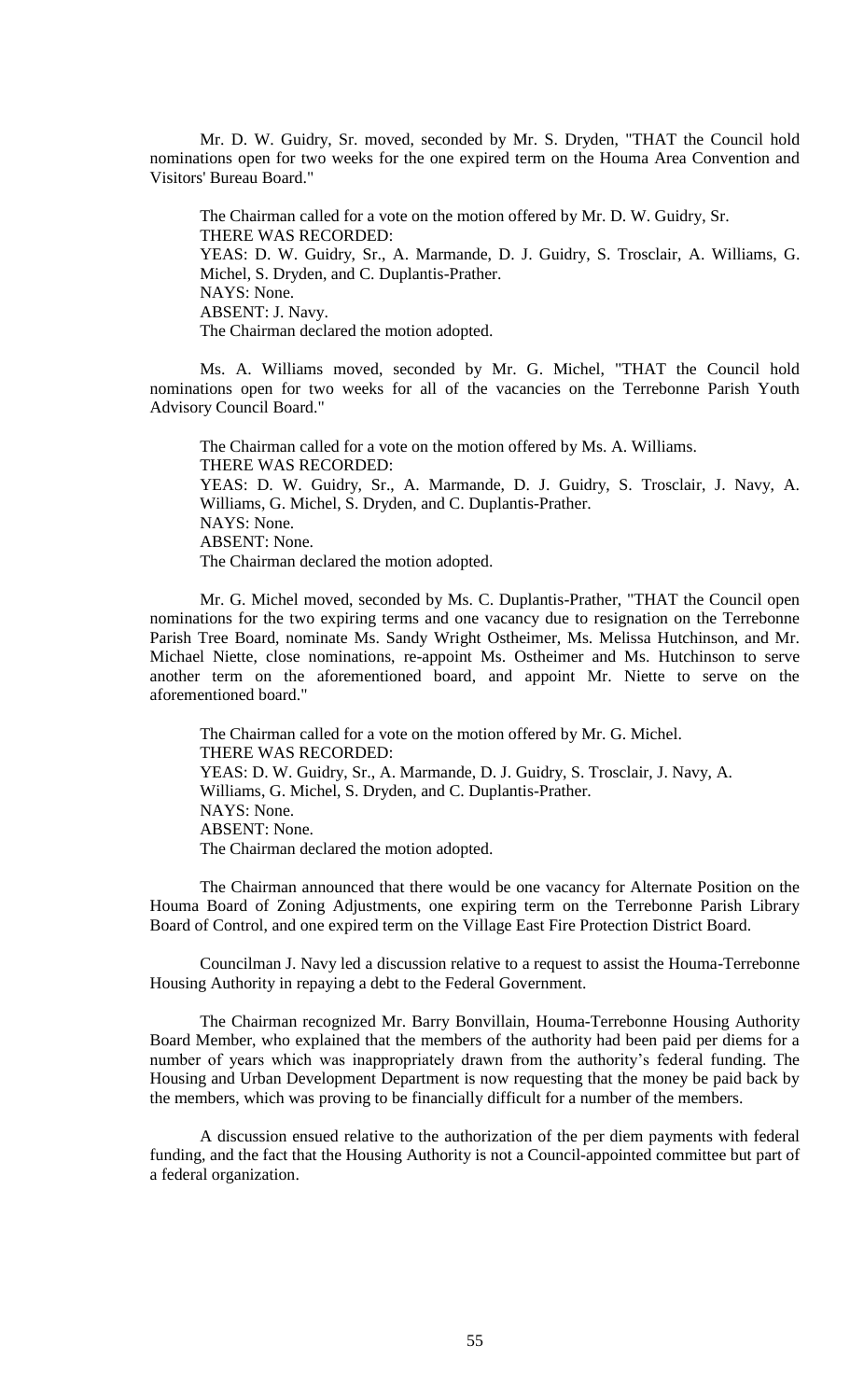Upon request, Mr. Bonvillain clarified that decision had been received that a per diem was allowed to be paid, only that it could not have been paid from the federal funding provided to them.

Parish President G. Dove stated that investigations had only recently begun with regards to the responsibility of the Parish with the Housing Authority that could assist the members.

Mr. Gordon Landry, Housing Authority member, shared his experiences with regards to the authorization of per diem payments and the difficulties he would incur should the HUD decision stand.

A discussion ensued relative to the adoption of a motion in 2013 by the Housing Authority that allowed for an increase to per diems that could be paid per year which was submitted to the Legal Department that did not require Council approval to take effect.

Upon request, Ms. V. Chauvin, Council Clerk, confirmed that she could not locate minute records in the year 2013 associated with the Housing Authority's action to increase per diems available in a given year.

Several Council Members suggested that the issue remains with the Housing and Urban Development Department and they should seek assistance with that department.

Upon request, Mr. Hebert, Parish Attorney, gave a brief overview of the responsibilities of the Housing Authority board and suggested that the ultimate issue was that the board had no independent source of funding that would allow for per diems to be paid without drawing from the federal funding provided to the board.

Councilwoman A. Williams suggested to Mr. Bonvillain and Mr. Landry that they contact the Housing and Urban Development Department to appeal the decision, and, should that fail, they should consider contacting their legislative delegation to seek additional action.

Ms. Lucretia McBride, Houma resident, suggested that people appointed to serve on boards should be knowledgeable of their appointed positions and shared that she also sees Terrebonne Parish Consolidated Government as not responsible to pay back the per diems.

Councilwoman C. Duplantis-Prather announced that the Animal Shelter would be offering adoptions for \$14.00 from February 9-14 in honor of Valentine's Day then encouraged the public to have their pets spayed or neutered to help control the pet population.

The Chairman encouraged the public to keep law enforcement, military, and first responder personnel in their thoughts and prayers and to support the local carnival clubs during the Mardi Gras celebrations.

Mr. D. J. Guidry moved, seconded by Mr. G. Michel, "THAT, the Council approve the following Monthly Engineering Reports:

- A. Milford and Associates, Inc.
- B. T. Baker Smith
- C. GIS Engineering, LLC.

The Chairman called for a vote on the motion offered by Mr. D. J. Guidry. **THERE WAS RECORDED:**

YEAS: D. W. Guidry, Sr., A. Marmande, D. J. Guidry, S. Trosclair, J. Navy, A. Williams, G. Michel, S. Dryden, and C. Duplantis-Prather. NAYS: None. ABSENT: None. The Chairman declared the motion adopted.